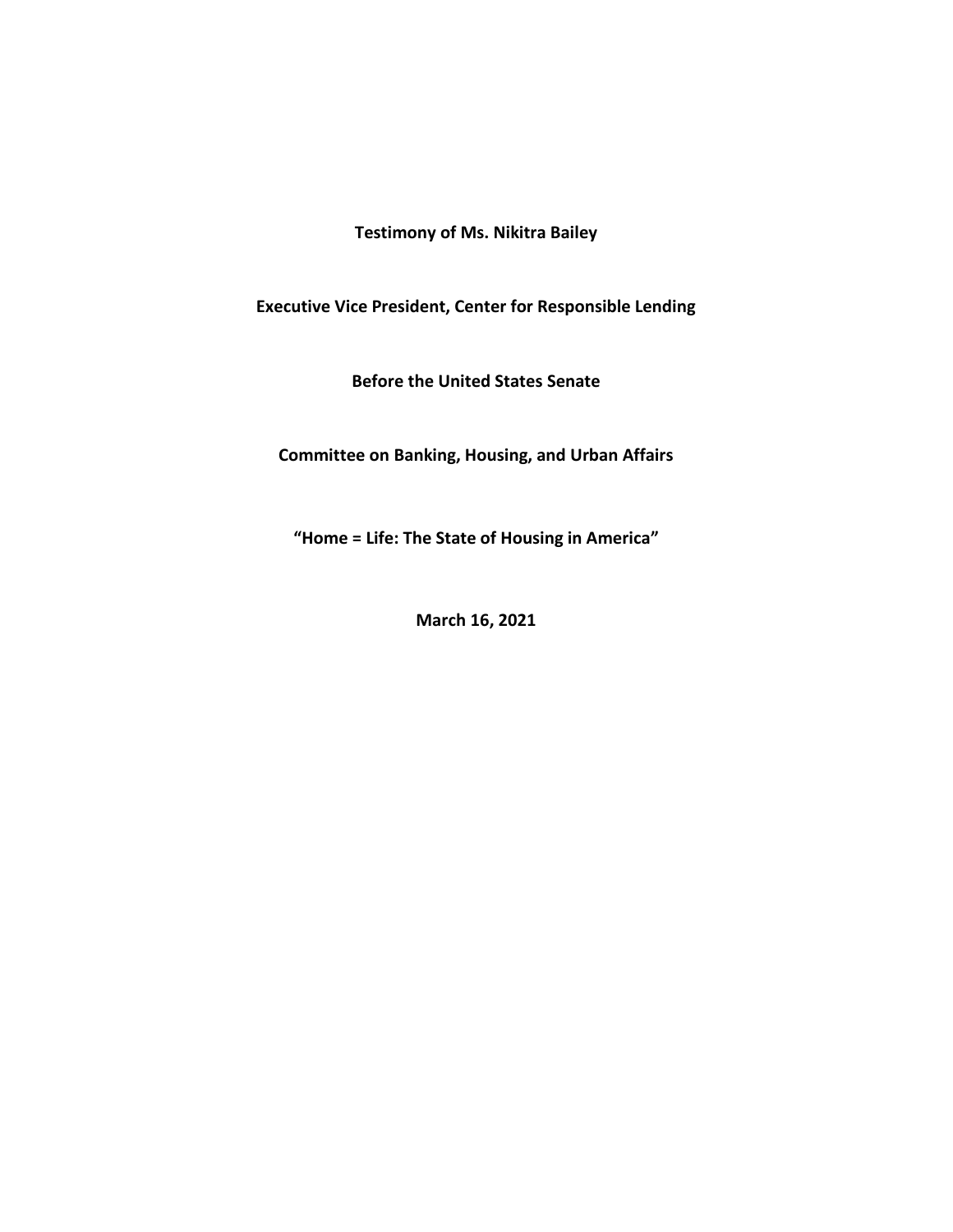### **I. Introduction**

Good afternoon Chairman Brown, Ranking Member Toomey, and Members of the United States Senate Committee on Banking, Housing, and Urban Affairs. Thank you for the opportunity to testify in today's hearing on, "Home = Life: The State of Housing in America." I am an Executive Vice President of the Center for Responsible Lending (CRL), CRL is a nonprofit, non-partisan research and policy organization dedicated to protecting homeownership and family wealth by working to eliminate abusive financial practices. CRL is an affiliate of Self-Help, one of the nation's largest nonprofit community development financial institutions. For 40 years, Self-Help has created asset-building opportunities for low-income individuals, rural communities, women, and families of color. In total, Self-Help has provided over \$9 billion in financing to 172,000 homebuyers, small businesses, and nonprofit organizations and serves more than 160,000 mostly low-income families through 72 credit union branches in North Carolina, California, Florida, Illinois, South Carolina, Virginia, Washington, and Wisconsin.

My testimony today draws extensively from remarks delivered on March 10, 2021 to the United States House Financial Services Committee on "Justice for All: Achieving Racial Equity Through Fair Access to Housing and Financial Services.<sup>1</sup>" It will:

- Explain how historic and ongoing discrimination stifles economic growth.
- Provide an overview of the current state of the single-family market highlighting areas of concern.
- Illustrate how COVID-19 is devastating already economically vulnerable Black and brown communities and other low-wealth families.
- Advocate for a broad new public investment in housing, with significant funding and resources for homeownership opportunity for the hardest-hit families long denied access.

### **A. Homeownership is the Bedrock of the American Middle Class**

When we think of the American Dream, many people think of owning a home: a safe, affordable, and decent place to raise a family. Beyond the physical dwelling, homeownership represents being part of thriving communities of neighbors with access to clean air, healthcare, good public schools, jobs, parks, and recreation. A place to put down roots, invest in your community, and provide stability for children to flourish. As the foundation of the American Dream, homeownership is also the primary way that most middle-class families build wealth and economic stability. Home equity accounts for 69% of American family wealth.<sup>2</sup> However, it accounts for only 30% of the net worth for wealthier households but constitutes 67% for middle-to- low-income households.<sup>3</sup> Home equity accounts for 53% of African

[files/uploads/2017/09/SHIBA2017-final-for-web-0918.pdf.](http://www.nareb.com/site-files/uploads/2017/09/SHIBA2017-final-for-web-0918.pdf)

<sup>&</sup>lt;sup>1</sup> Justice for All: Achieving Racial Equity Through Fair Access to Housing and Financial Services, United States House Committee on Financial Services, 117th Cong. (March 10, 2021) (Testimony of Nikitra Bailey), available at https://financialservices.house.gov/uploadedfiles/testimony\_of\_nikitra\_bailey\_for\_hfsc\_hearing\_3\_10\_21.pdf.

<sup>2</sup> James H. Carr, Michela Zonta, and Steven P. Hornburg, 2017 State of Housing in Black America, National Association of Real Estate Brokers, September 18, 2017, [http://www.nareb.com/site-](http://www.nareb.com/site-files/uploads/2017/09/SHIBA2017-final-for-web-0918.pdf)

<sup>&</sup>lt;sup>3</sup> Brendan Greely, U.S. Homeowners Are Repeating Their Mistakes, Bloomberg, February 14, 2013, [https://www.bloomberg.com/news/articles/2013-02-14/u-dot-s-dot-homeowners-are-repeating-their-mistakes.](https://www.bloomberg.com/news/articles/2013-02-14/u-dot-s-dot-homeowners-are-repeating-their-mistakes)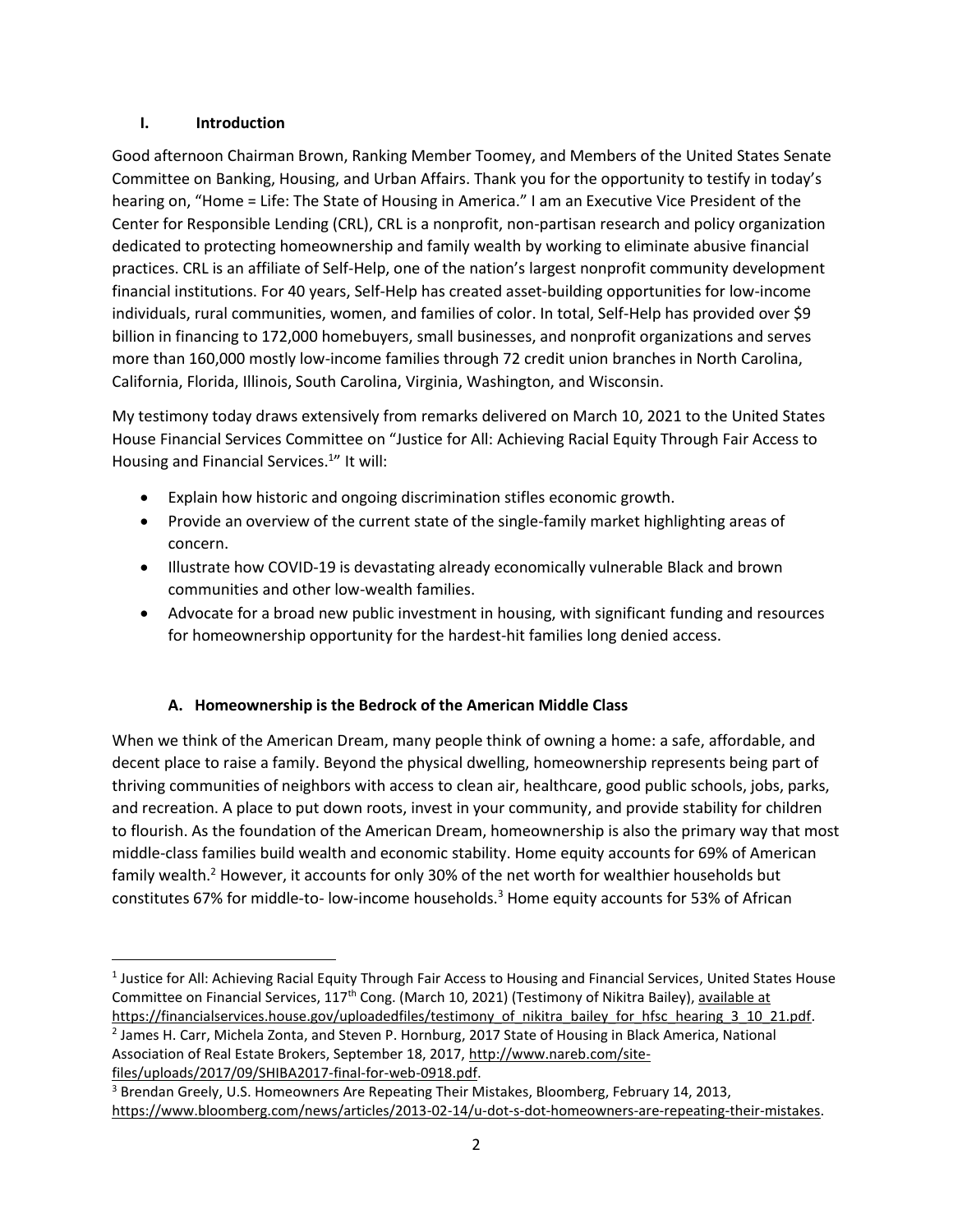American wealth as compared to 39% for whites.<sup>4</sup> For many low-to-moderate income (LMI) families and people of color in particular, a home represents the only asset that a family may ever own and the equity in their homes constitutes a larger share of personal wealth.

Widespread access to low-cost, fairly structured credit is critical for building family wealth, closing the racial wealth gap, and for sustaining the housing market overall. This in turn contributes significantly to our overall economy. Yet the opportunity to purchase, maintain and refinance a home still has not reached significant portions of low-to-moderate income families and people of color.

### **B. Homeownership Opportunity has not Equitably Included Black and Brown Families**

As the cornerstone of opportunity in our nation, wide-spread homeownership was largely created by federal economic subsidies that primarily benefitted whites, while excluding Black, Hispanic, Asian American Pacific Islander, and Native communities. This has given many white Americans a crucial lever for amassing wealth that cushions families against economic setbacks and creates a nest egg for the next generation. This crucial lever has been unjustly and disproportionately denied to many Black and brown families, for whom a lack of intergenerational wealth forces each successive generation to start anew, without a firm foundation to build upon.

Although housing discrimination, including the ability to purchase a home, was made unlawful by the Civil Rights Act of 1866, these long-standing discriminatory policies produced segregated housing patterns across the nation and disinvestment from Black communities for over 102 years until the Fair Housing Act of 1968 provided meaningful enforcement and an affirmative obligation for the federal government to create inclusive communities. This legacy has limited access to traditional low-cost credit for Black families and other families of color, and unduly exposed them to exploitative predatory lending, such as land installment contracts or contracts for deeds that robbed families of the wealth building benefits of homeownership. For instance, in Chicago, Illinois, 85% of Black homebuyers purchased their homes "on contract" from white sellers in the mid-20th century.<sup>5</sup> Estimates show that these Black homebuyers had more than \$500 million legally extorted from them from 1940-1970.<sup>6</sup> Hispanic families also have a history of being victimized by these practices.<sup>7</sup>

As a result of this troubled history of inequity and continuing discrimination, Black homeownership levels, the primary asset of Black families, is at levels similar to when the Fair Housing Act was passed in 1968.<sup>8</sup> In fact, the gap between white and Black homeownership rates today is the largest it has been

[housingdiscrimination/Content?oid=25705647.](https://www.chicagoreader.com/chicago/contract-selling-redlining-housingdiscrimination/Content?oid=25705647)

<sup>4</sup> Thomas Shapiro, Tatjana Meschede, and Sam Osoro, *The Roots of the Widening Racial Wealth Gap: Explaining the Black-White Economic Divide*, Institute on Assets and Social Policy, at 3 (February 2013),

[http://iasp.brandeis.edu/pdfs/Author/shapiro-thomas-m/racialwealthgapbrief.pdf.](http://iasp.brandeis.edu/pdfs/Author/shapiro-thomas-m/racialwealthgapbrief.pdf)

<sup>5</sup> Megan Wright, *Installment Housing Contracts: Presumptively Unconscionable*, 18 Berkeley J. Afr.-Am. L. & Pol'y, at 5 (2016).

<sup>6</sup> Rebecca Burns, *The Infamous Practice of Contract Selling is Back in Chicago*, Reader News and Politics, March 2017, [https://www.chicagoreader.com/chicago/contract-selling-redlining-](https://www.chicagoreader.com/chicago/contract-selling-redlining-housingdiscrimination/Content?oid=25705647)

<sup>7</sup> Ann Carpenter, Taz George, And Lisa Nelson, *The American Dream or Just an Illusion? Understanding Land Contract Trends in the Midwest Pre- and Post-Crisis*, Harvard Joint Center for Housing Studies, March 2019, [https://www.jchs.harvard.edu/sites/default/files/harvard\\_jchs\\_housing\\_tenure\\_symposium\\_carpenter\\_george\\_n](https://www.jchs.harvard.edu/sites/default/files/harvard_jchs_housing_tenure_symposium_carpenter_george_nelson_0.pdf) [elson\\_0.pdf.](https://www.jchs.harvard.edu/sites/default/files/harvard_jchs_housing_tenure_symposium_carpenter_george_nelson_0.pdf)

<sup>8</sup> Alanna McCargo and Jung Hyun Choi, *Closing the Gaps: Building Black Wealth Through Homeownership*, Figure 3, Urban Institute (November 2020), [https://www.urban.org/sites/default/files/publication/103267/closing-the-](https://www.urban.org/sites/default/files/publication/103267/closing-the-gaps-building-black-wealth-through-homeownership_0.pdf)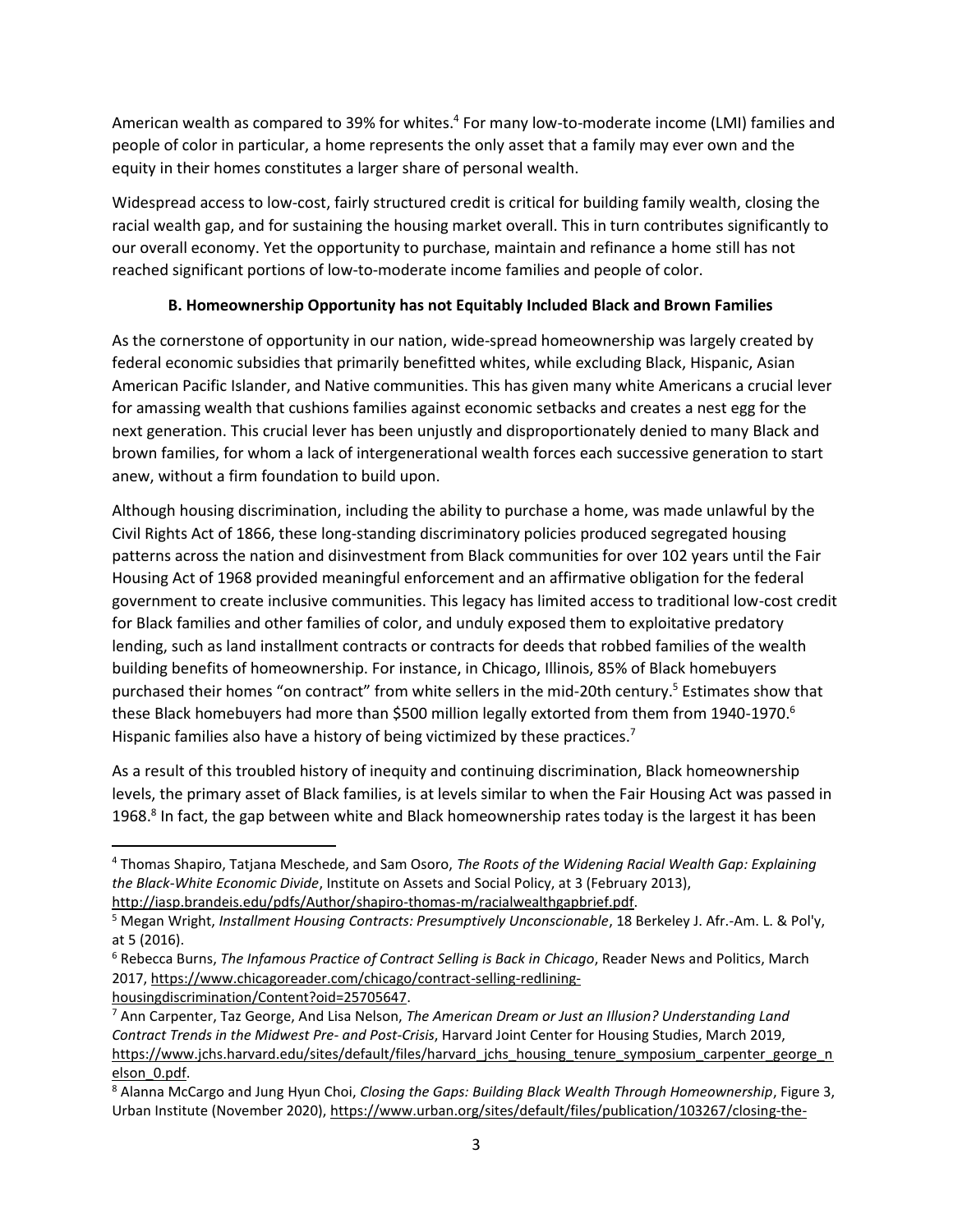since 1890. $9$  The homeownership rate for Black Americans is 42%, compared to white homeownership of 72.1%, and 48.1% for Latinos.<sup>10</sup> In large part because families of color were not afforded the opportunity to build wealth through federally supported investment in homeownership and were later devastated by the financial crisis, the median white family has 10 times the wealth of the median Black family and eight times the wealth of the median Latino family.<sup>11</sup> In fact, the racial wealth gap between Black and white families grew from about \$100,000 in 1992 to \$154,000 in 2016.<sup>12</sup> The median white family gained significantly more wealth, with the median increasing by \$54,000, while median wealth for Black families did not grow in real terms over the same time period.<sup>13</sup> The racial wealth gap contributes to the fact that in the 46 largest housing markets in the country, a median income Black household could only afford 25% of homes on the market last year in comparison to the 57% that a median income white household could afford.<sup>14</sup> It will require focused and bold action to reverse these inequities. If current trends continue, it could take as long as 228 years for the average Black family to reach the level of wealth white families own today.<sup>15</sup> For the average Latino family, matching the wealth of white families could take 84 years.<sup>16</sup>

Historic and ongoing systemic racism has left families of color more vulnerable going into the 2008 housing crisis, and that crisis, and the inadequate response to it, left them even worse off. Black and Hispanic communities lost over \$1 trillion during the Great Recession that was never regained because the help came too late and well after foreclosures unnecessarily devastated neighborhoods—needlessly pushing families from their communities, pulling children from their schools, and wiping out the lifetime of savings they needed to move on. The COVID-19 pandemic is likewise hitting these families the hardest again, and the response so far is not equitable or sufficient. But beyond the pandemic response, we must address the long-term structural flaws that produce and perpetuate this inequity.

<sup>11</sup> Asset Building Policy Network, *The Hispanic-White Wealth Gap Infographic* (September 2019),

[gaps-building-black-wealth-through-homeownership\\_0.pdf;](https://www.urban.org/sites/default/files/publication/103267/closing-the-gaps-building-black-wealth-through-homeownership_0.pdf) *see also* Laurie Goodman, Jun Zhu, and Rolf Pendall, *Are Gains in Black Homeownership History?*, Urban Institute (February 14, 2017), [https://www.urban.org/urban](https://www.urban.org/urban-wire/are-gains-black-homeownership-history)[wire/are-gains-black-homeownership-history.](https://www.urban.org/urban-wire/are-gains-black-homeownership-history)

<sup>9</sup> Adam Levitin, *How to Start Closing the Racial Wealth Gap*, The American Prospect (June 17, 2020), [https://prospect.org/economy/how-to-start-closing-the-racial-wealth-gap/.](https://prospect.org/economy/how-to-start-closing-the-racial-wealth-gap/)

<sup>10</sup> Alanna McCargo and Jung Hyun Choi, *Closing the Gaps: Building Black Wealth Through Homeownership*, Figure 3, Urban Institute (November 2020), [https://www.urban.org/sites/default/files/publication/103267/closing-the](https://www.urban.org/sites/default/files/publication/103267/closing-the-gaps-building-black-wealth-through-homeownership_0.pdf)[gaps-building-black-wealth-through-homeownership\\_0.pdf.](https://www.urban.org/sites/default/files/publication/103267/closing-the-gaps-building-black-wealth-through-homeownership_0.pdf)

[https://prosperitynow.org/sites/default/files/resources/ABPN\\_Hispanic\\_White\\_Racial%20Wealth%20Gap%20Info](https://prosperitynow.org/sites/default/files/resources/ABPN_Hispanic_White_Racial%20Wealth%20Gap%20Infographic_Final.pdf) [graphic\\_Final.pdf;](https://prosperitynow.org/sites/default/files/resources/ABPN_Hispanic_White_Racial%20Wealth%20Gap%20Infographic_Final.pdf) Nick Noel, Duwain Pinder, Shelley Stewart III, and Jason Wright, *The Economic Impact of Closing the Racial Wealth Gap*, McKinsey & Company (August 2019), at 5, Exhibit 1,

[https://www.mckinsey.com/industries/public-and-social-sector/our-insights/the-economic-impact-of-closing](https://www.mckinsey.com/industries/public-and-social-sector/our-insights/the-economic-impact-of-closing-theracial-wealth-gap)[theracial-wealth-gap.](https://www.mckinsey.com/industries/public-and-social-sector/our-insights/the-economic-impact-of-closing-theracial-wealth-gap)

<sup>12</sup> Nick Noel, Duwain Pinder, Shelley Stewart III, and Jason Wright, *The Economic Impact of Closing the Racial Wealth Gap*, McKinsey & Company, August 2019, at 5, Exhibit 1, [https://www.mckinsey.com/industries/publicand](https://www.mckinsey.com/industries/publicand-social-sector/our-insights/the-economic-impact-of-closing-the-racial-wealth-gap)[social-sector/our-insights/the-economic-impact-of-closing-the-racial-wealth-gap.](https://www.mckinsey.com/industries/publicand-social-sector/our-insights/the-economic-impact-of-closing-the-racial-wealth-gap)

 $\frac{13}{13}$  *Id*.

<sup>14</sup> Paul Davidson, *Black Households Can Afford Just 25% of Homes For Sale*, USA Today, October 15, 2019, [https://www.usatoday.com/story/money/2019/10/15/homes-sale-black-households-can-afford-just-25](https://www.usatoday.com/story/money/2019/10/15/homes-sale-black-households-can-afford-just-25-%20percenthouses-market/3976383002) [percenthouses-market/3976383002.](https://www.usatoday.com/story/money/2019/10/15/homes-sale-black-households-can-afford-just-25-%20percenthouses-market/3976383002)

<sup>15</sup> *See* Dedrick Asante-Muhammad, et al., The Road to Zero Wealth, at 15 (Sept. 2017), [https://prosperitynow.org/files/PDFs/road\\_to\\_zero\\_wealth.pdf.](https://prosperitynow.org/files/PDFs/road_to_zero_wealth.pdf)

<sup>16</sup> *Id*.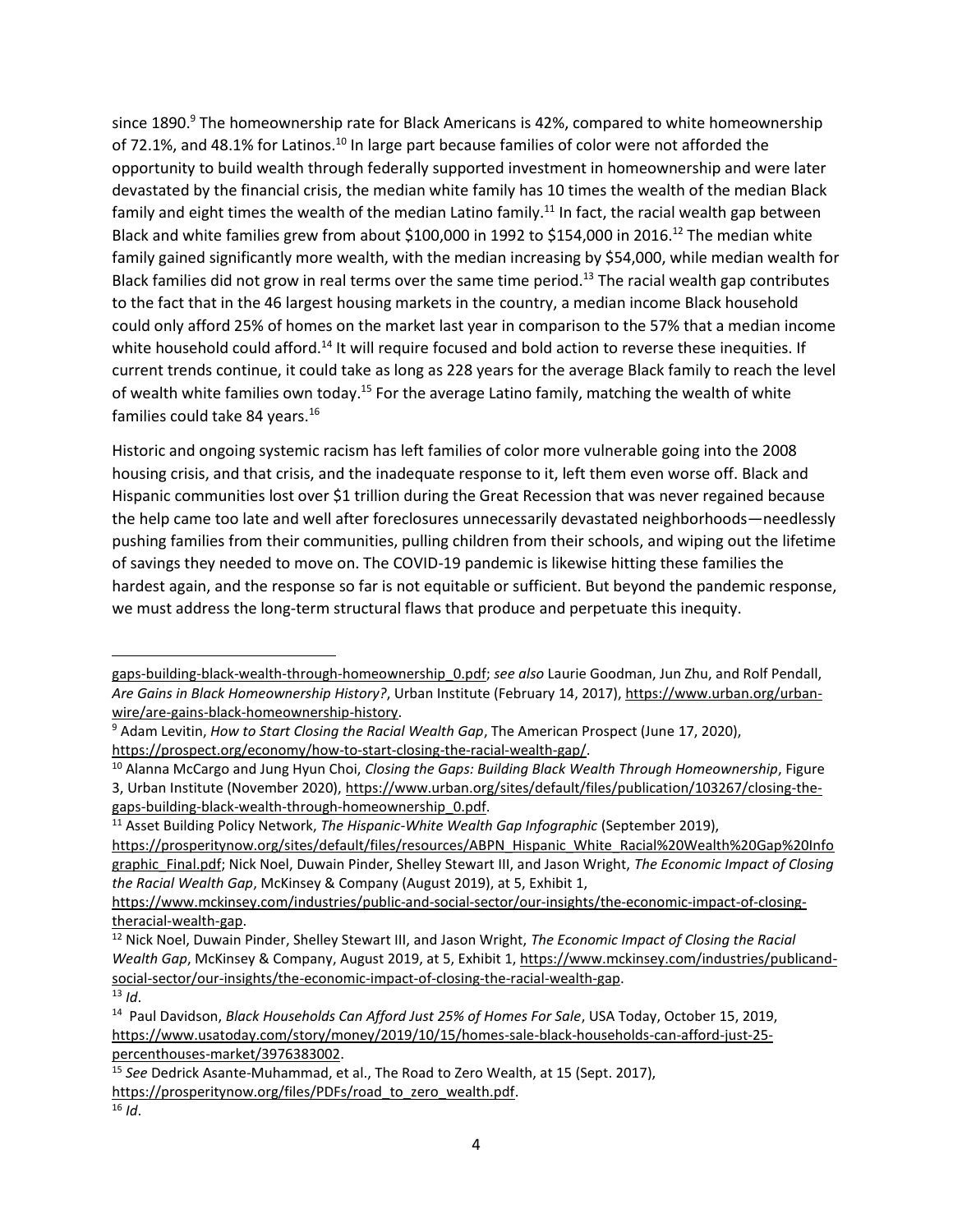COVID-19 has exacerbated economic inequality, leaving in its wake a "Tale of Two Americas": One where the haves, mostly wealthy and white, are equipped with the means to shelter in place throughout the global health pandemic, working from home, and actually growing their wealth due to roaring stock market surges, historically low mortgage rates, and increasing valuation of home properties. The havenots, mostly low wage workers and people of color, could not shelter in place because of being relegated to jobs in the service sector as they became America's new essential workers. Nor could they afford to shelter in place because, while "essential," they have for too long been treated as expendable, paid wages inadequate to cover life's essentials, let alone allow sufficient savings. Facing heightened COVID-19 risk by going to work, many of these essential workers fell ill themselves or brought COVID-19 home to their loved ones. And still, these hardworking families faced massive reductions in working hours, wage cuts, unemployment, food pantry lines that cover entire city blocks and country roads, a growing bill for back rent with no idea how it will be repaid, and threats of eviction. In many of their formerly redlined neighborhoods, quality medical care is in too-short supply and toxins in the physical environment increase the risk of chronic disease, including COVID-19. Moreover, many of these families struggle more due to insufficient access to the cost-reducing mortgage refinances at historically low rates that would ease their financial burdens.

Over the course of one year, over 29 million people have been infected and more than 520,000 people have died in the United States, with Black and Hispanic communities being overwhelmingly devastated. Moreover, increasingly, as misperceptions about COVID continue to circulate and breed anti-Asian sentiments, too many Asian Americans live in constant terror as the result of an increase of hate crimes in their communities.

We can choose to stay the course and embark on a prolonged K-shaped recovery, or we can pivot toward a more inclusive America where all families have an opportunity to thrive. If we choose the latter, homeownership can be the fuel that ignites future economic growth and leads our nation to shared prosperity. This time though, we must ensure full access as discrimination, especially in housing, is a drag on the economy that hurts families and limits economic opportunity for all Americans. Recent reports show that addressing discrimination targeted at Black Americans alone can generate \$1 trillion a year, billions for local jurisdictions, and thousands of jobs.<sup>17</sup>

# **II. Previous Federal Investments in Homeownership Significantly Contributed to Today's Wealth Disparities and Cemented Racial Wealth Gaps**

# **A. Federal Policies Created Homeownership Inequity**

### **1. Federally Sponsored Land Grants Excluded Families of Color**

<sup>17</sup> Dana M. Peterson and Catherine L. Mann, *Closing the Racial Inequality Gaps: The Economic Cost of Black Inequality in the U.S*., Citi Global Perspectives & Solutions (Sept. 2020),

[https://ir.citi.com/%2FPRxPvgNWu319AU1ajGf%2BsKbjJjBJSaTOSdw2DF4xynPwFB8a2jV1FaA3Idy7vY59bOtN2lxVQ](https://ir.citi.com/%2FPRxPvgNWu319AU1ajGf%2BsKbjJjBJSaTOSdw2DF4xynPwFB8a2jV1FaA3Idy7vY59bOtN2lxVQM%3D) [M%3D;](https://ir.citi.com/%2FPRxPvgNWu319AU1ajGf%2BsKbjJjBJSaTOSdw2DF4xynPwFB8a2jV1FaA3Idy7vY59bOtN2lxVQM%3D) Nick Noel, Duwain Pinder, Shelley Stewart III, and Jason Wright, *The Economic Impact of Closing the Racial Wealth Gap*, McKinsey & Company, at 6, Exhibit 2 (Aug. 2019),

[https://www.mckinsey.com/industries/publicandsocial-sector/our-insights/the-economic-impact-of-closing-the](https://www.mckinsey.com/industries/publicandsocial-sector/our-insights/the-economic-impact-of-closing-the-racial-wealth-gap)[racial-wealth-gap;](https://www.mckinsey.com/industries/publicandsocial-sector/our-insights/the-economic-impact-of-closing-the-racial-wealth-gap) Jeff Cox, *Morgan Stanley says Housing Discrimination Has Taken a Huge Toll on the Economy*, CNBC, November 13, 2020, [https://www.cnbc.com/2020/11/13/morgan-stanley-says-housing-discrimination-has](https://www.cnbc.com/2020/11/13/morgan-stanley-says-housing-discrimination-has-taken-a-huge-toll-on-theeconomy.html)[taken-a-huge-toll-on-theeconomy.html.](https://www.cnbc.com/2020/11/13/morgan-stanley-says-housing-discrimination-has-taken-a-huge-toll-on-theeconomy.html)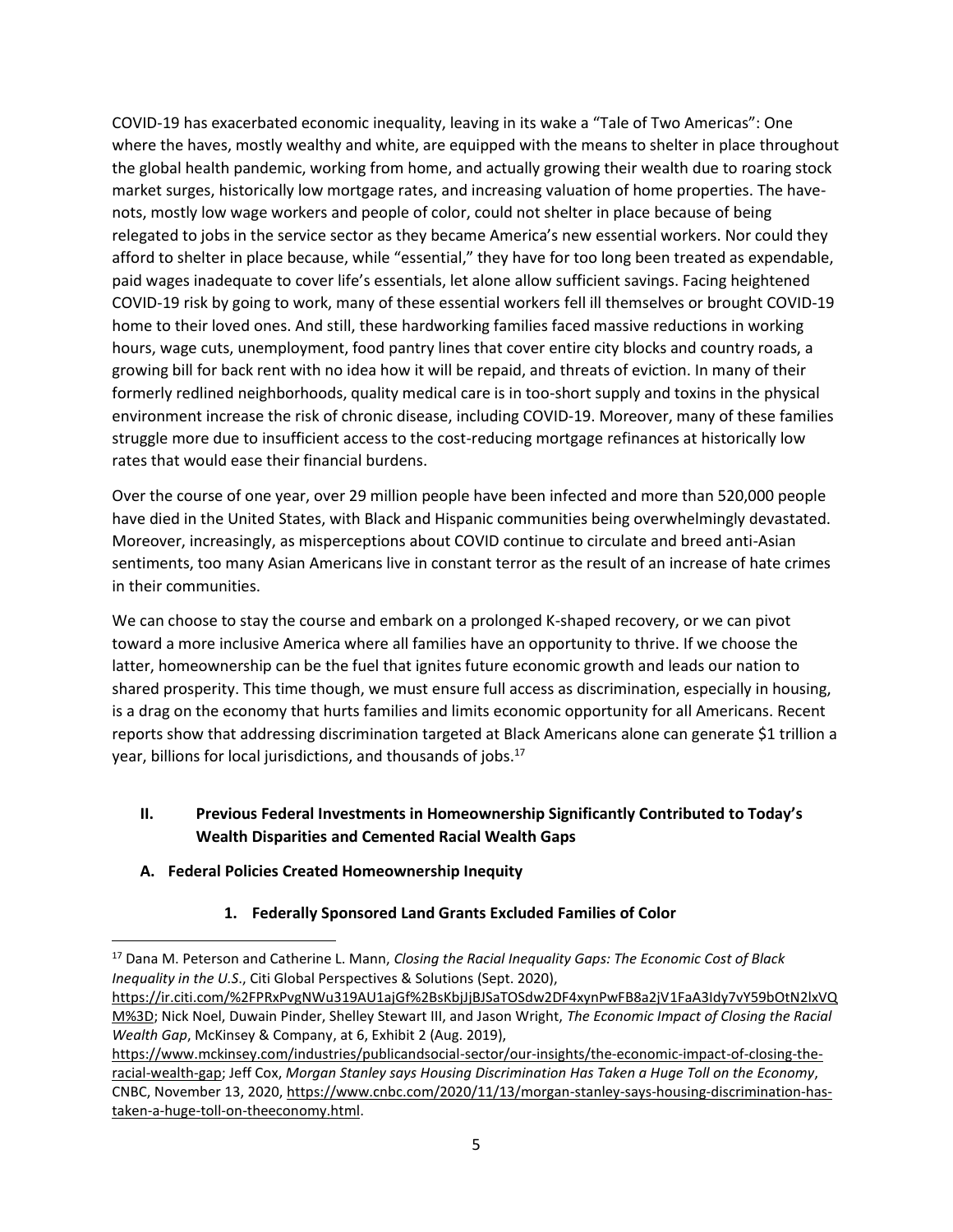Homeownership is the primary way that most middle-class families build wealth and economic stability. Yet, the ability to build wealth through homeownership has not been provided equitably throughout most of our country's history and discrimination remains a pervasive problem.<sup>18</sup> Our nation's painful history of forceful dispossession of land, slavery, racism, and discrimination are well documented. As these ills were targeted racially, rather than spread equally, so too have their accumulated impacts occurred in unequal, racially targeted ways. These unequal impacts must be taken into account in designing an effective and equitable way forward. Discriminatory federal policies are significant contributors to today's racial wealth inequity. Federal laws such as the Homestead Act of 1862 enacted during the Civil War to encourage western expansion promised 160 acres of public land to settlers. Twenty percent of the families that received Homestead Act land grants can trace their families' wealth to this single piece of legislation.<sup>19</sup> Most of these families were white Americans.

### **2. New Deal Exclusionary Policies and Practices Lock Black and Brown Families Out of the Mortgage Market**

New Deal housing policies established redlining and explicitly discriminated against Black and brown families. At the same time, they created economic subsidies for white families that allowed them to enter homeownership and build financial security. These policies helped to expand the American middle class. These policies bestowed upon white families a crucial measure of financial stability and a cushion against economic setbacks that were denied to families of color. Policies and practices underlying these federal programs included denial of credit for qualified borrowers buying in predominantly Black neighborhoods, thereby depressing the value of homes in those neighborhoods. At the same time, the federal government subsidized mortgages for homes in predominantly white suburbia—where builders included requirements that no homes be sold to Black Americans. These policies granted whites the ability to build wealth through homeownership while denying equal opportunities for Black families and other families of color to build similar home equity over the same period.<sup>20</sup>

This explicit discrimination was not a small matter; it determined the distribution of a massive federal subsidy to spur homeownership. Homeownership, in turn, became the primary way most American families accumulate wealth. These explicitly discriminatory policies did not occur centuries in the past;

<sup>&</sup>lt;sup>18</sup> For a more robust discussion of how federal housing policies benefitted whites while disadvantaging African Americans and other people of color, see Ta-Nehisi Coates, *The Case for Reparations*, The Atlantic, June 2014, [http://www.theatlantic.com/features/archive/2014/05/the-case-for-reparations/361631/;](http://www.theatlantic.com/features/archive/2014/05/the-case-for-reparations/361631/) Bob Herbert, *Against All Odds: The Fight for the Black Middle Class*, Bob Herbert and Public Square Media, Inc (2016),

[http://www.pbs.org/wnet/chasing-the-dream/films/against-all-odds/;](http://www.pbs.org/wnet/chasing-the-dream/films/against-all-odds/) James Carr and Nandinee Kutty, *Segregation: The Rise Costs for America*, Routledge (2008); Ira Katznelson, *When Affirmative Action Was White: An Untold History of Racial Inequality in Twentieth-Century America*, W. W. Norton & Company (2005); Thomas M. Shapiro, *The Hidden Cost of Being African American: How Wealth Perpetuates Inequality*, Oxford University Press (2004); Melvin L. Oliver and Thomas M. Shapiro, *Black Wealth/White Wealth: A New Perspective on Racial Inequality*, Routledge (1997); Richard Rothstein: *The Color of Law: A Forgotten History of How Our Government Segregated America*, Liveright Publishing Corporation (2017).

<sup>19</sup> Dedrick Asante-Muhammad, et al., *The Road to Zero Wealth: How the Racial Wealth Divide Is Hallowing Out America's Middle Class*, at 15 (September 2017), [https://prosperitynow.org/files/PDFs/road\\_to\\_zero\\_wealth.pdf.](https://prosperitynow.org/files/PDFs/road_to_zero_wealth.pdf) <sup>20</sup> Terry Gross, A '*Forgotten History' of How the U.S. Government Segregated America*, NPR Fresh Air, May 3, 2017, [www.npr.org/2017/05/03/526655831/a-forgotten-history-of-how-the-u-s-government-segregated-america.](http://www.npr.org/2017/05/03/526655831/a-forgotten-history-of-how-the-u-s-government-segregated-america)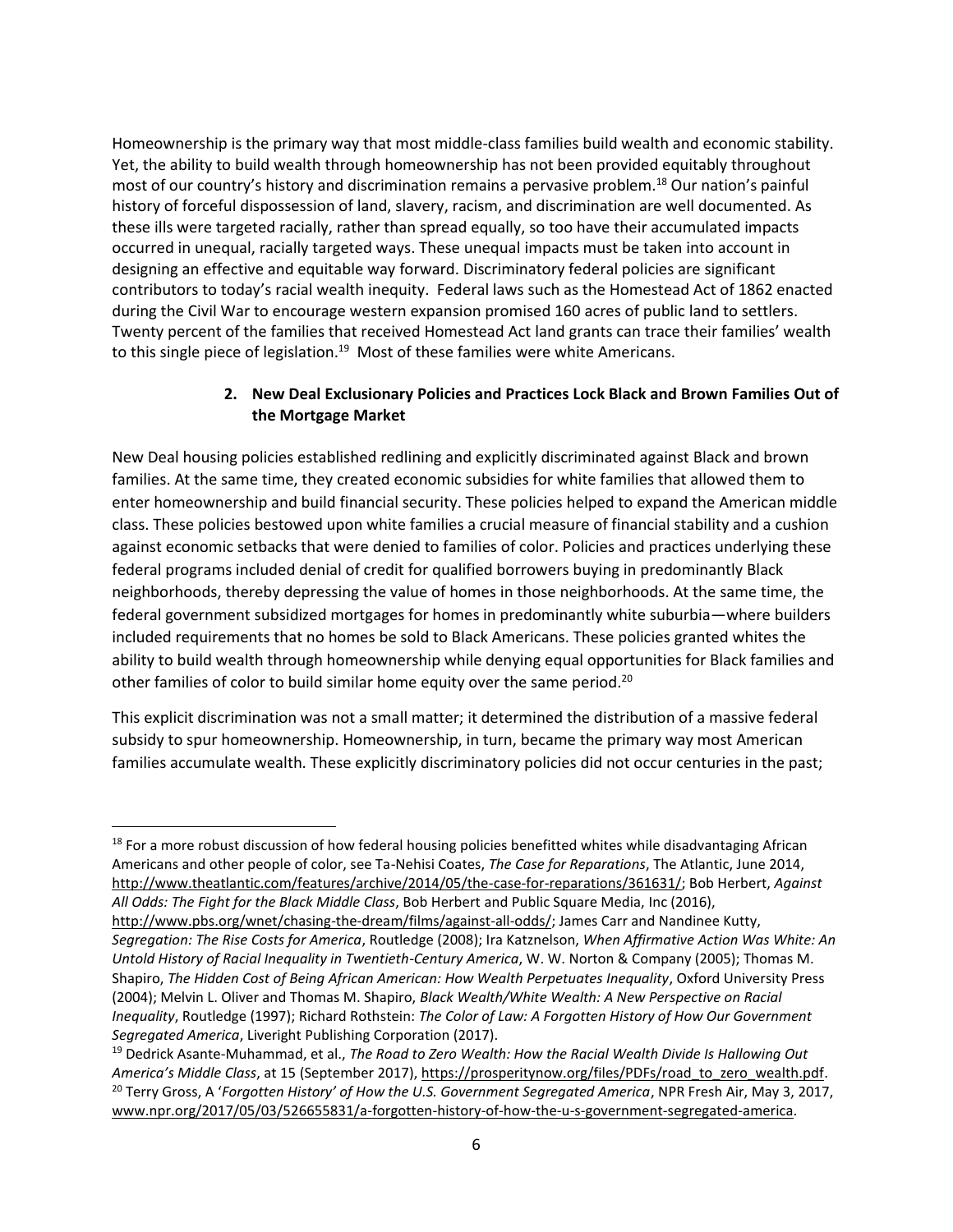they directly impacted the parents and grandparents of people in this room today. Perhaps some in this room experienced these impacts themselves.

These discriminatory policies were established in the housing finance system starting in 1933 with the underwriting guidelines of the Home Owners Loan Corporation (HOLC) that allowed redlining of African-American and other communities of color, denying them access to mainstream banking services.<sup>21</sup> In FHA's 1936 Underwriting Manual, a multitude of provisions indicated that "inharmonious" racial groups should not live in the same communities.<sup>22</sup> The manual also recommended that "natural and artificiallyestablished barriers will prove effective in protecting a neighborhood and the locations within it from adverse influences."<sup>23</sup> In other words, barriers such as highways were deemed a beneficial way to separate Black and other families of color from white neighborhoods. Examples of the impact of this structural inequity include the reality that only 2% of FHA insured mortgage loans went to Black and other homebuyers of color during the first 35 years of the program due to redlining.<sup>24</sup> Further, the administration of the GI Bill loan programs enacted by Congress in 1944 continued this discrimination. In the state of Mississippi alone, just 2 out of 3,229 VA insured mortgages went to Black servicemembers seeking to finance a home, business, or farm in the first three years of the program.<sup>25</sup> Recent news reports show that racist language remains in the deeds of existing homeowners across the nation.<sup>26</sup>

Consequently, the suburbanization of America following the Great Depression financially benefited white Americans and excluded people of color. As a result of federal policies, whites amassed an economic advantage in the form of home equity over families of color that has been passed on to future generations through intergenerational wealth transfers. Today, disparities in homeownership are a key

<sup>21</sup> For a more robust discussion of how federal housing policies benefitted whites while disadvantaging African Americans and other people of color, *see* Ta-Nehisi Coates, *The Case for Reparations*, The Atlantic, June 2014, [http://www.theatlantic.com/features/archive/2014/05/the-case-for-reparations/361631/;](http://www.theatlantic.com/features/archive/2014/05/the-case-for-reparations/361631/) Bob Herbert, *Against All Odds: The Fight for the Black Middle Class*, Bob Herbert and Public Square Media, Inc (2016),

[http://www.pbs.org/wnet/chasing-the-dream/films/against-all-odds/;](http://www.pbs.org/wnet/chasing-the-dream/films/against-all-odds/) James Carr and Nandinee Kutty, *Segregation: The Rise Costs for America*, Routledge (2008); Ira Katznelson, *When Affirmative Action Was White: An Untold History of Racial Inequality in Twentieth-Century America*, W. W. Norton & Company (2005); Thomas M. Shapiro, *The Hidden Cost of Being African American: How Wealth Perpetuates Inequality*, Oxford University Press (2004); Melvin L. Oliver and Thomas M. Shapiro, *Black Wealth/White Wealth: A New Perspective on Racial Inequality*, Routledge (1997); Richard Rothstein: *The Color of Law: A Forgotten History of How Our Government Segregated America*, Liveright Publishing Corporation (2017).

<sup>&</sup>lt;sup>22</sup> Federal Housing Administration, Underwriting Manual, Excerpts (1936). <sup>23</sup> *Id*.

<sup>24</sup> Dedrick Asante-Muhammad, et. al, *The Road to Zero Wealth: How the Racial Wealth Divide is Hallowing Out America's Middle Class*, at 15 (September 2017)[, https://prosperitynow.org/files/PDFs/road\\_to\\_zero\\_wealth.pdf.](https://prosperitynow.org/files/PDFs/road_to_zero_wealth.pdf)  $^{25}$  *Id.* 

<sup>26</sup> Nick Watt and Jack Hannah, *Racist language is still woven into home deeds across America. Erasing it isn't easy, and some don't want to*, CNN, February 15, 2020[, https://www.cnn.com/2020/02/15/us/racist-deeds-](https://www.cnn.com/2020/02/15/us/racist-deeds-covenants/index.html)

[covenants/index.html;](https://www.cnn.com/2020/02/15/us/racist-deeds-covenants/index.html) Clara Howell, *Removing racist language from Oregon property deeds not easy*, Portland Tribune, August 25, 2020[, https://pamplinmedia.com/pt/9-news/477920-386292-removing-racist-language-from](https://pamplinmedia.com/pt/9-news/477920-386292-removing-racist-language-from-oregon-property-deeds-not-easy)[oregon-property-deeds-not-easy;](https://pamplinmedia.com/pt/9-news/477920-386292-removing-racist-language-from-oregon-property-deeds-not-easy) Justin Wm. Moyer, *Racist housing covenants haunt property records across the country. New laws make them easier to remove*, Washington Post, October 22, 2020,

[https://www.washingtonpost.com/local/racist-housing-covenants/2020/10/21/9d262738-0261-11eb-8879-](https://www.washingtonpost.com/local/racist-housing-covenants/2020/10/21/9d262738-0261-11eb-8879-7663b816bfa5_story.html) [7663b816bfa5\\_story.html;](https://www.washingtonpost.com/local/racist-housing-covenants/2020/10/21/9d262738-0261-11eb-8879-7663b816bfa5_story.html) Camille Erickson Casper, *Bill would allow removal of racist language in real estate deeds*, Rocket Miner, March 3, 2021, [https://www.wyomingnews.com/rocketminer/news/state/bill-would-allow](https://www.wyomingnews.com/rocketminer/news/state/bill-would-allow-removal-of-racist-language-in-real-estate-deeds/article_7d5714c8-3c6d-59fe-a9ac-69fc84894ed0.html)[removal-of-racist-language-in-real-estate-deeds/article\\_7d5714c8-3c6d-59fe-a9ac-69fc84894ed0.html.](https://www.wyomingnews.com/rocketminer/news/state/bill-would-allow-removal-of-racist-language-in-real-estate-deeds/article_7d5714c8-3c6d-59fe-a9ac-69fc84894ed0.html)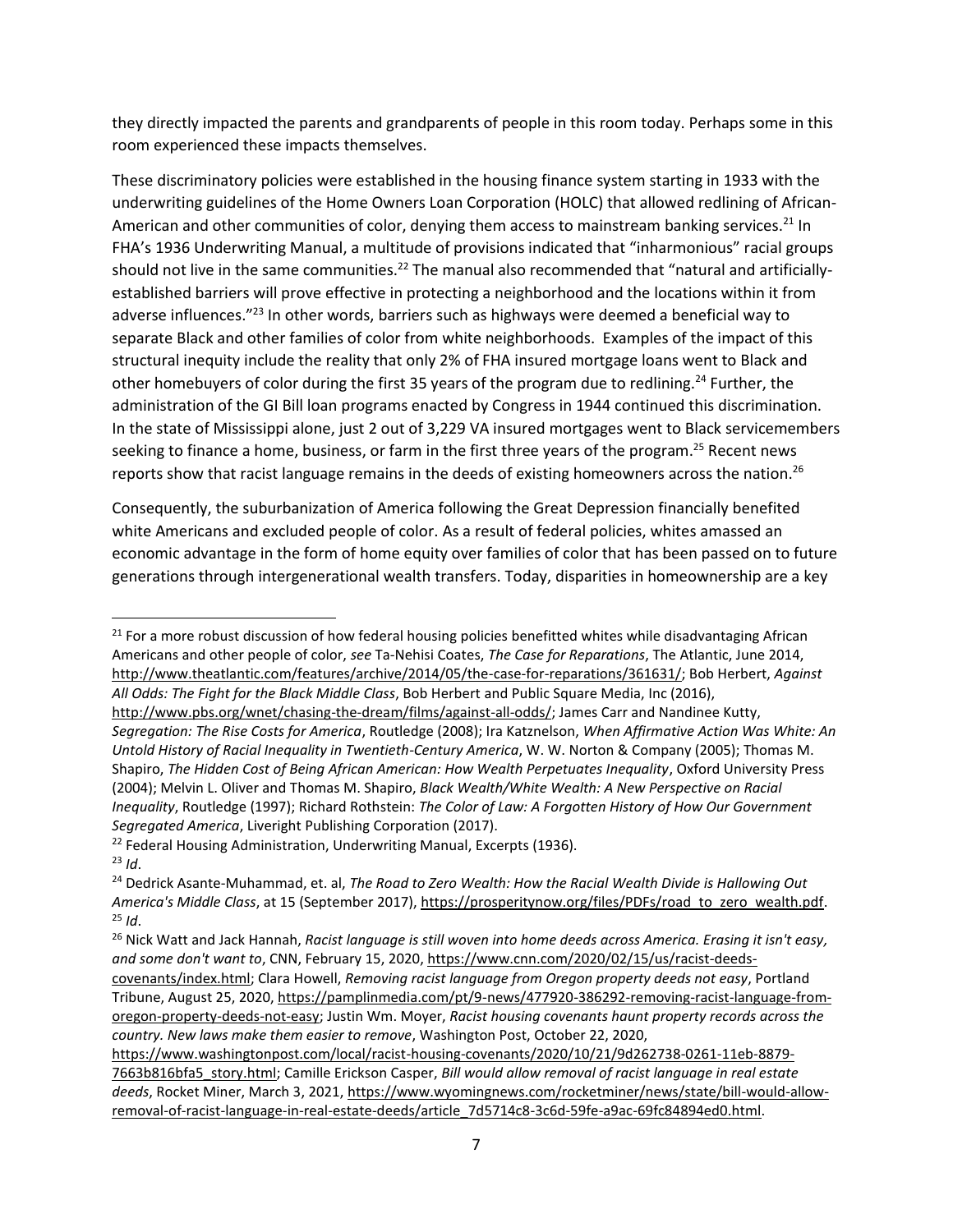driver of the persistent racial wealth gap and home equity still plays a central role in shaping family wealth for the middle class. Moreover, the neighborhoods we live in largely determine the schools our children attend, our proximity to healthy food and well-paying jobs, and, in some cases, the quality of the very air we breathe. It is difficult to overstate the vast and on-going inequities that these discriminatory policies have created.

## **3. Subprime Lending's Abuses Cost Black and Latino Families More Than \$1 trillion in Lost Wealth**

Compounding the effects of the discriminatory polices described above, families of color were then devastated by the subprime lending boom in the early 2000s, in which lenders sold millions of families abusive loans that were not sustainable.<sup>27</sup> Leading up to the 2008 financial crisis, these dangerous niche products that lenders mass-marketed included interest-only loans, adjustable rate mortgage (ARM) loans that combined "teaser" rates with subsequent large jumps in payments, negative amortization loans, and loans made with limited or no documentation of the borrower's income or assets.<sup>28</sup> Studies have shown that these products in and of themselves caused about half of the increased risk in mortgage lending that led to the Great Recession.<sup>29</sup>

Center for Responsible Lending research demonstrated that Black and Latino families disproportionately received subprime loans at a greater rate than whites and that borrower *credit* characteristics did not explain the differences in lending.<sup>30</sup> About half of all mortgages made to Black and Latino families during the run-up to the crisis were subprime loans with patently unsustainable terms.<sup>31</sup> Indeed, much

<sup>&</sup>lt;sup>27</sup> The GSEs' affordable housing goals and loans counting for Community Reinvestment Act credit did not cause the crisis, although it is a much-repeated myth. As the Financial Crisis Inquiry Commission concluded, the affordable housing goals "only contributed marginally to Fannie's and Freddie's participation in [risky mortgages]." Financial Crisis Inquiry Commission, *Final Report of the National Commission on the Causes of the Financial and Economic Crisis in the United States*, at xxvii (2010), https:// [www.gpo.gov/fdsys/pkg/GPO-FCIC/pdf/GPO-FCIC.pdf.](http://www.gpo.gov/fdsys/pkg/GPO-FCIC/pdf/GPO-FCIC.pdf) Furthermore, "none of Fannie Mae's 2004 purchases of subprime or Alt-A securities were ever submitted to HUD to be counted toward the goals." *Id*. at 123. Additionally, the Federal Reserve Bank of St. Louis determined that there was "no evidence that the affordable housing goals of the CRA or of the GSEs affected" the volume, pricing, and performance of securitized subprime mortgages originated in the sample studied. Rubén Hernández-Murillo, Andra C. Ghent, and Michael T. Owyang, Federal Reserve Bank of St. Louis, *Did Affordable Housing Legislation Contribute to the Subprime Securities Boom?* (March 2012), [https://research.stlouisfed.org/wp/more/2012-005.](https://research.stlouisfed.org/wp/more/2012-005) <sup>28</sup> Financial Crisis Inquiry Commission, *The Final Report of the National Commission on the Causes of the Financial and Economic Crisis in the United States*, at pp. 104-111 (2011), [https://www.govinfo.gov/content/pkg/GPO-](https://www.govinfo.gov/content/pkg/GPO-FCIC/pdf/GPO-FCIC.pdf)[FCIC/pdf/GPO-FCIC.pdf.](https://www.govinfo.gov/content/pkg/GPO-FCIC/pdf/GPO-FCIC.pdf)

<sup>29</sup> Morris A. Davis, William D. Larson, Stephen D. Oliner, and Benjamin R. Smith, A *Quarter Century of Mortgage Risk*, FHFA Staff Working Paper 19-02, at 35, October 2019 (revised) January 2019 (original) (finding that "risky product features accounted for more than half of the rise in risk during the boom years", defining "risky product features" as those ineligible for QM status). For characteristics of subprime loans, *see* Testimony of Eric Stein before the U.S. Senate Committee on Banking, Housing and Urban Affairs, *Turmoil in the U.S. Credit Markets: The Genesis of the Current Economic Crisis*, Center for Responsible Lending (October 16, 2008) at pp. 11-14, 34-39, [https://www.responsiblelending.org/sites/default/files/nodes/files/researchpublication/senate-testimony-10-16-](https://www.responsiblelending.org/sites/default/files/nodes/files/researchpublication/senate-testimony-10-16-08-hearing-stein-final.pdf) [08-hearing-stein-final.pdf.](https://www.responsiblelending.org/sites/default/files/nodes/files/researchpublication/senate-testimony-10-16-08-hearing-stein-final.pdf)

<sup>30</sup> Debbie Gruenstein Bocian, Keith S. Ernst, and Wei Li Center, *Unfair Lending: The Effect of Race and Ethnicity on the Price of Subprime Mortgages*, Center for Responsible Lending (May 31, 2006),

[https://www.responsiblelending.org/mortgage-lending/research-analysis/rr011-Unfair\\_Lending-0506.pdf.](https://www.responsiblelending.org/mortgage-lending/research-analysis/rr011-Unfair_Lending-0506.pdf) <sup>31</sup> Federal Reserve researchers, using data from 2004 through 2008, have reported that higher-rate conventional mortgages were disproportionately distributed to borrowers of color, including African American, Latino, American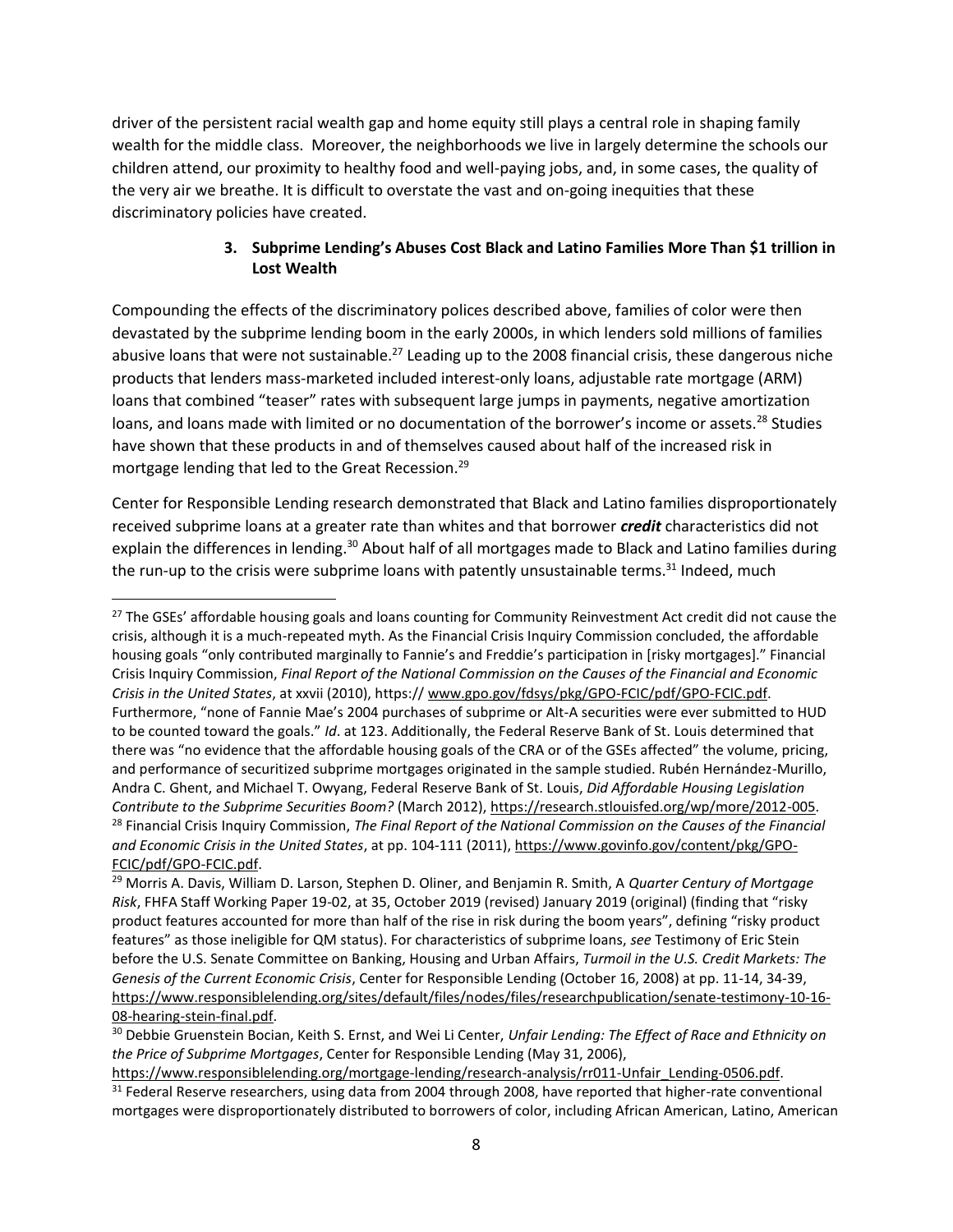evidence indicates that borrowers of color, including higher-income borrowers, were disproportionately steered into toxic mortgages *despite qualifying for safer and more responsible loans with lower costs*. 32 Because of these lending practices, Black and Latino families lost over \$1 trillion dollars in wealth during the crisis.<sup>33</sup> Further, Black homeownership has been the slowest to recover from the Great Recession. In fact, there would be 770,000 more Black homeowners if the homeownership rate recovered to its precrisis level in 2000.<sup>34</sup>

## **4. Post Great Recession Mortgage Lending Is Overly Restrictive and Limits Access for Black and Brown Families Today**

In recent years rather than remediating the damage done by this history of discrimination against families of color, lenders' overcorrections to lending standards and more restrictive GSE credit policies have instead closed off lending options for these families. Data from the Home Mortgage Disclosure Act and the GSEs themselves continues to demonstrate low levels of conventional mortgage loans to Black and Latino families. For example, in 2019, 4.8% of Fannie Mae and 3.6% of Freddie Mac home purchase loans were from Black borrowers, and 4.1% and 3.7% of refinance loans.<sup>35</sup> Since the financial crisis, many lenders and the GSEs have limited lending and increased prices for borrowers with lower credit scores and/or lower down payments. Borrowers of color, low and moderate-income families, and firsttime homebuyers tend to have both lower FICO scores and fewer resources to put towards a down payment due to lower levels of family wealth, which in turn is due in large part to generations of systemic discrimination, including by the federal government as discussed previously.

Discrimination in the mortgage market is also by no means a relic of the past and can manifest in multiple ways. For example, a recent Center for Investigative Reporting Reveal report analyzed 31 million mortgage records and found that, controlling for income and other available characteristics, in 61 U.S. metro areas African Americans and Latinos are more likely to be turned down for a loan than

[https://www.urban.org/sites/default/files/publication/100204/building\\_black\\_ownership\\_bridges\\_1.pdf.](https://www.urban.org/sites/default/files/publication/100204/building_black_ownership_bridges_1.pdf) <sup>35</sup> FHFA Annual Housing Report at 11, Table 6 (October 2020),

Indians, Alaskan Natives, Native Hawaiians, Pacific Islanders, and Hispanic borrowers. *See* R.B. Avery, K.P. Brevoort, and G.B. Canner, *Higher-Priced Home Lending and the 2005 HMDA Data*, Federal Reserve Bulletin (September 2006), [http://www.federalreserve.gov/pubs/bulletin/2006/hmda/bull06hmda.pdf.](http://www.federalreserve.gov/pubs/bulletin/2006/hmda/bull06hmda.pdf) For example, in 2006, among consumers who received conventional mortgages for single-family homes, roughly half of African American (53.7 percent) and Hispanic borrowers (46.5 percent) received a higher-rate mortgage compared to about one-fifth of non-Hispanic white borrowers (17.7 percent). According to the researchers, "[F]or higher priced conventional firstlien loans for an owner-occupied site-built home, the mean APR spreads were about 5 percentage points above the yields on comparable Treasury securities both for purchase loans and refinancings." R.B. Avery, K.P. Brevoort, and G.B. Canner, *The 2006 HMDA Data*, at A88, Federal Reserve Bulletin (December 2007),

[http://www.federalreserve.gov/pubs/bulletin/2007/pdf/hmda06final.pdf.](http://www.federalreserve.gov/pubs/bulletin/2007/pdf/hmda06final.pdf)

<sup>32</sup> Rick Brooks and Ruth Simon, *Subprime Debacle Traps Even Very Credit-Worthy*, Wall Street Journal (December 2007), [https://www.wsj.com/articles/SB119662974358911035.](https://www.wsj.com/articles/SB119662974358911035)

<sup>33</sup> Debbie Gruenstein Bocian, Peter Smith, and Wei Li, *Collateral Damage: The Spillover Costs of Foreclosures*, Center for Responsible Lending, at 2 (Oct. 24, 2012),

[https://www.responsiblelending.org/mortgagelending/research-analysis/collateral-damage.pdf.](https://www.responsiblelending.org/mortgagelending/research-analysis/collateral-damage.pdf)

<sup>34</sup> Alanna McCargo, Jung Hyun Choi, and Edward Golding, *Building Black Homeownership Bridges: A Five Point Framework for Reducing the Racial Homeownership Gap*, Urban Institute, at 1 (May 2019),

[https://www.fhfa.gov/AboutUs/Reports/ReportDocuments/Annual-Housing-Report-2020.pdf.](https://www.fhfa.gov/AboutUs/Reports/ReportDocuments/Annual-Housing-Report-2020.pdf)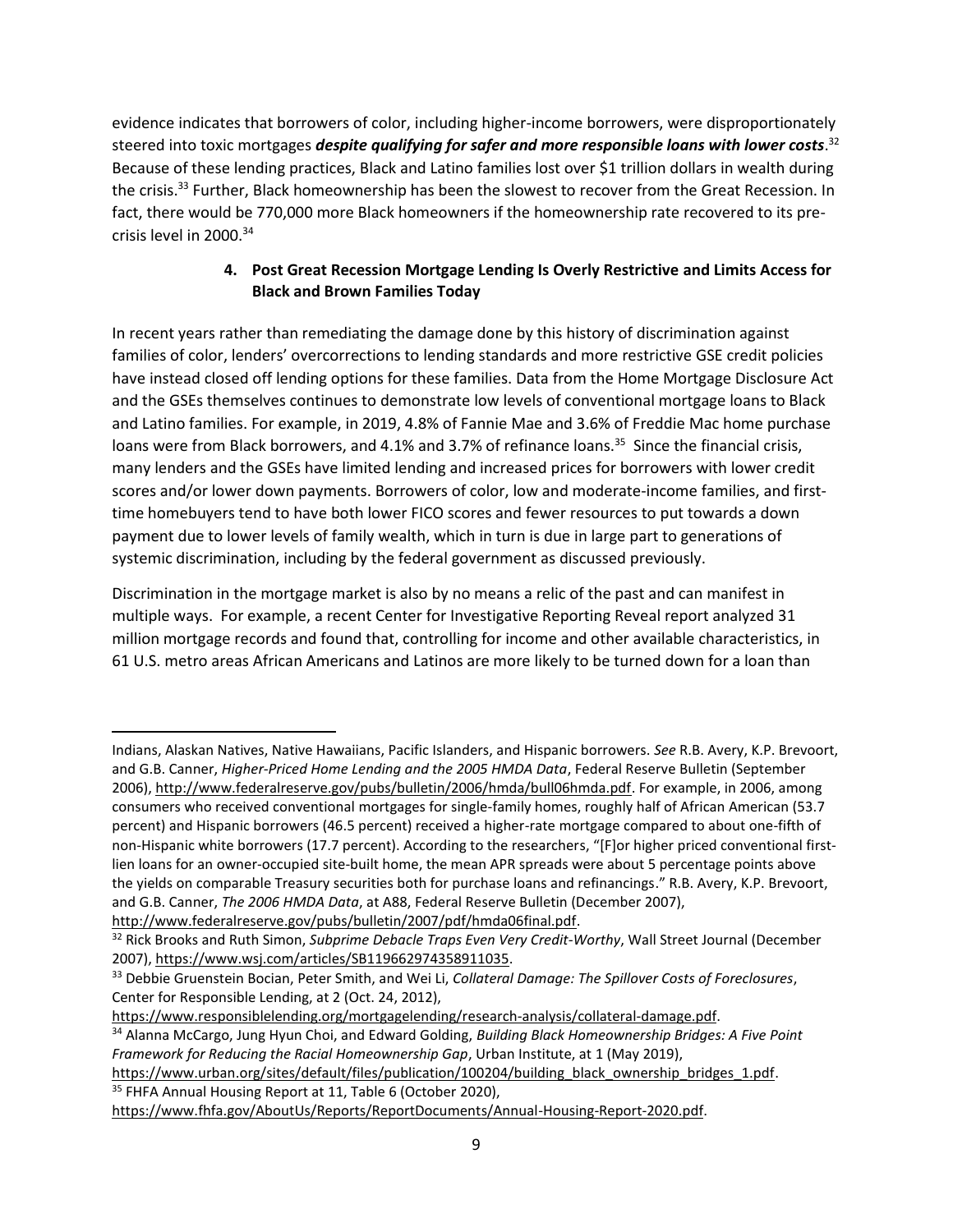whites in conventional mortgage applications.<sup>36</sup> Furthermore, testing has repeatedly demonstrated housing discrimination. In 2019, Newsday published the results of a three-year undercover investigation which exposed widespread discriminatory home-selling practices by Long Island real estate agents.<sup>37</sup> Two similarly situated testers of different racial backgrounds independently approached the same agent to test whether they were treated differently based on their race. Black testers experienced disparate treatment 49% of the time, compared with 39% for Latino and 19% for Asian testers.<sup>38</sup> And in 8% of the tests, the agents accommodated white testers while imposing more stringent conditions on other testers.<sup>39</sup>

Black Americans also pay more to be homeowners. The overall differences in mortgage interest payments (\$743 per year), mortgage insurance premiums (\$550 per year), and property taxes (\$390 per year) total \$13,464 over the life of the loan, which amounts to \$67,320 in lost retirement savings for Black homeowners.<sup>40</sup> Nearly a quarter of the disparity in homeownership costs for Black homeowners is due to local property tax assessments. A research study relying on a national data set found that Black homeowners bear a 13% higher property tax burden than white homeowners in the same jurisdiction; the study identified large tax assessment areas and an appeal process that tends to benefit white homeowners as the key factors resulting in higher relative property tax burden on Black homeowners.<sup>41</sup> Despite paying more, Black families realize less growth in home equity as homes in Black neighborhoods of similar quality and amenities as other neighborhoods are worth 23% less, \$48,000 per home on average, amounting to \$156 billion in cumulative losses.<sup>42</sup>

The future health of the housing market depends on closing these disparities. Demographic projections for the United States point to future increases in the population shares of people of color, making the need to serve these groups increasingly important for the health and future growth of the housing market. For example, over the past decade, Latinos have accounted for over 40% of all household formation growth and 58% of all population growth. Despite representing 18% of the population,

<sup>36</sup> Emmanuel Martinez and Aaron Glantz, *Kept Out: For People of Color, Banks Are Shutting the Door to Homeownership*, Center for Investigative Reporting (Feb. 15, 2018), [https://revealnews.org/article/for-people-of](https://revealnews.org/article/for-people-of-color-banks-are-shutting-the-door-to-homeownership/)[color-banks-are-shutting-the-door-to-homeownership/](https://revealnews.org/article/for-people-of-color-banks-are-shutting-the-door-to-homeownership/) (the study did not have available data on credit scores, but it controlled for nine economic and social factors, including an applicant's income, the amount of the loan, the ratio of the size of the loan to the applicant's income, type of lender, racial makeup and median income of the neighborhood where the applicant wanted to purchase the property).

<sup>37</sup> Ann Choi, Keith Herbert, Olivia Winslow, and Arthur Browne, *Long Island Divided*, Newsday (November 17, 2019), [https://projects.newsday.com/long-island/real-estate-agents-investigation/.](https://projects.newsday.com/long-island/real-estate-agents-investigation/)

<sup>38</sup> *Id*.

<sup>39</sup> *Id*.

<sup>40</sup> Michelle Aronowitz, Edward L. Golding, and Jung Hyun Choi, *The Unequal Costs of Black Homeownership*, MIT Golub Center for Finance and Policy (Oct. 1, 2020)[, http://gcfp.mit.edu/wpcontent/uploads/2020/10/Mortgage-](http://gcfp.mit.edu/wpcontent/uploads/2020/10/Mortgage-Cost-for-Black-Homeowners-10.1.pdf)[Cost-for-Black-Homeowners-10.1.pdf.](http://gcfp.mit.edu/wpcontent/uploads/2020/10/Mortgage-Cost-for-Black-Homeowners-10.1.pdf)

<sup>41</sup> Carlos Avenancio-León and Howard Troup, *The Assessment Gap: Racial Inequalities in Property Taxation*, Washington Center for Equitable Growth (2020)[, https://equitablegrowth.org/working-papers/the-assessment](https://equitablegrowth.org/working-papers/the-assessment-gap-racialinequalities-in-property-taxation/)[gap-racialinequalities-in-property-taxation/.](https://equitablegrowth.org/working-papers/the-assessment-gap-racialinequalities-in-property-taxation/) 

<sup>42</sup> Andre M. Perry, Jonathan Rothwell, and David Harshbarger, *The Devaluation of Assets in Black Neighborhoods*, Brookings (November 27, 2018)[, https://www.brookings.edu/research/devaluation-of-assets-in-black](https://www.brookings.edu/research/devaluation-of-assets-in-black-neighborhoods/)[neighborhoods/.](https://www.brookings.edu/research/devaluation-of-assets-in-black-neighborhoods/)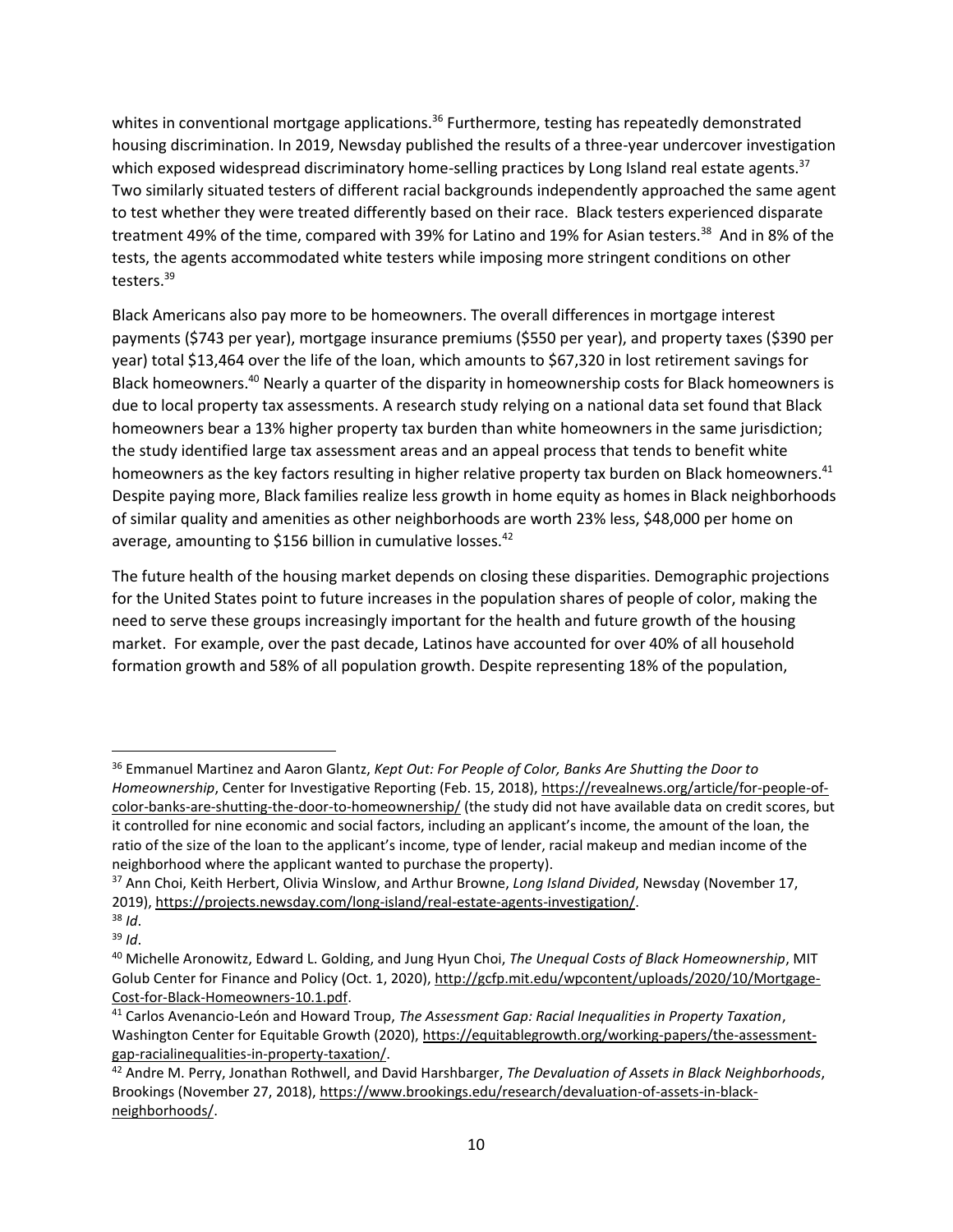Latinos accounted for more than 60% of new homeowner gains over the past decade.<sup>43</sup> Further, a recent study shows that increasing homeownership to Black homeowners as well as addressing other structural discrimination has the potential to grow the economy by at least \$1 trillion per year over the next five years.<sup>44</sup> Another study shows that addressing discrimination in mortgage lending targeted at Black Americans can create 4.9 million more households, 784,000 jobs, and \$400 billion in tax revenue.<sup>45</sup>

According to a report by Demos, if homeownership rates were the same for whites and people of color, we would see a decrease in the racial wealth gap by 31% for Black Americans and 28% for Latinos.<sup>46</sup> More targeted aid is required to overcome discrimination in homeownership opportunity. As research from Freddie Mac and Urban Institute demonstrates, there are millions of mortgage-ready borrowers of color, based on borrowers' current credit scores and debt-to-income ratios, though not funds available for a down payment. In fact, there are 6.3 million mortgage ready Black and Latino millennials in the 31 largest metropolitan statistical areas.<sup>47</sup> Given that many of these borrowers do not have family wealth for a down payment because of the lack of intergenerational wealth, targeted down payment assistance will be critical to enable mortgage-ready borrowers of color to become homeowners.

# **III. The State of the Single-Family Mortgage Market**

The value of the housing market is \$33 trillion, which is comprised of \$11.5 trillion of mortgage debt outstanding and roughly twice that amount, or \$22 trillion, of home equity. These figures include mortgages from owner-occupants and investors. GSE and Ginnie Mae mortgage-backed securities (together called agency MBS) account for 64% of the total mortgage debt outstanding, portfolio first liens make up 30% and home equity loans 4%, and private-label securities (PLS) make up 4% of the total. Of agency MBS, 43% is Fannie Mae, 30% Freddie Mac, and 27% Ginnie Mae, composed largely of Federal Housing Administration (FHA) and Veterans Administration (VA) loans.

Among owner-occupied houses, from the depths of the Great Recession in 2009 until 2019, home equity has grown from 37% to 60% of the total housing value, which is currently \$26 trillion. This equity is

<sup>43</sup> Laura Kusisto and Ben Eisen, *Wave of Hispanic Buyers Shores Up U.S. Housing Market*, Wall Street Journal, July 15, 2019, [https://www.wsj.com/articles/wave-of-hispanic-buyers-boosts-u-s-housing-market-11563183000.](https://www.wsj.com/articles/wave-of-hispanic-buyers-boosts-u-s-housing-market-11563183000)

<sup>44</sup> Citi, *Closing the Racial Inequality Gaps: The Economic Cost of Black Inequality in the U.S*. (Sept. 2020), [https://ir.citi.com/%2FPRxPvgNWu319AU1ajGf%2BsKbjJjBJSaTOSdw2DF4xynPwFB8a2jV1FaA3Idy7vY59bOtN2lxVQ](https://ir.citi.com/%2FPRxPvgNWu319AU1ajGf%2BsKbjJjBJSaTOSdw2DF4xynPwFB8a2jV1FaA3Idy7vY59bOtN2lxVQM%3D) [M%3D.](https://ir.citi.com/%2FPRxPvgNWu319AU1ajGf%2BsKbjJjBJSaTOSdw2DF4xynPwFB8a2jV1FaA3Idy7vY59bOtN2lxVQM%3D)

<sup>45</sup> Jeff Cox, *Morgan Stanley says housing discrimination has taken a huge toll on the economy*, CNBC, November 13, 2020, [https://www.cnbc.com/2020/11/13/morgan-stanley-says-housing-discrimination-has-taken-a-huge-toll-on](https://www.cnbc.com/2020/11/13/morgan-stanley-says-housing-discrimination-has-taken-a-huge-toll-on-the-economy.html)[the-economy.html.](https://www.cnbc.com/2020/11/13/morgan-stanley-says-housing-discrimination-has-taken-a-huge-toll-on-the-economy.html)

<sup>46</sup> Tanvi Misra, *Why America's Racial Wealth Gap is Really a Homeownership Gap*, Demos, March 12, 2015,

[http://www.demos.org/news/why-americas-racial-wealth-gap-really-homeownership-gap.](http://www.demos.org/news/why-americas-racial-wealth-gap-really-homeownership-gap)

<sup>47</sup> Alanna McCargo, *America's Persistent Racial Homeownership Gaps*, Urban Institute,

[https://www.nar.realtor/sites/default/files/documents/policy-forum-2020-presentation-racial-homeownership](https://www.nar.realtor/sites/default/files/documents/policy-forum-2020-presentation-racial-homeownership-gaps-02-06-2020.pdf)[gaps-02-06-2020.pdf.](https://www.nar.realtor/sites/default/files/documents/policy-forum-2020-presentation-racial-homeownership-gaps-02-06-2020.pdf) *See also* National Association of Hispanic Real Estate Professionals, *2019 State of Hispanic Homeownership Report*[, https://nahrep.org/downloads/2019-state-of-hispanic-homeownership-report.pdf;](https://nahrep.org/downloads/2019-state-of-hispanic-homeownership-report.pdf) Alanna McCargo, Jung Hyun Choi, and Edward Golding, *Building Black Homeownership Bridges: A Five Point Framework for Reducing the Racial Homeownership Gap*, Urban Institute, at 8 (May 2019), [https://www.urban.org/sites/default/files/publication/100204/building\\_black\\_ownership\\_bridges\\_1.pdf.](https://www.urban.org/sites/default/files/publication/100204/building_black_ownership_bridges_1.pdf)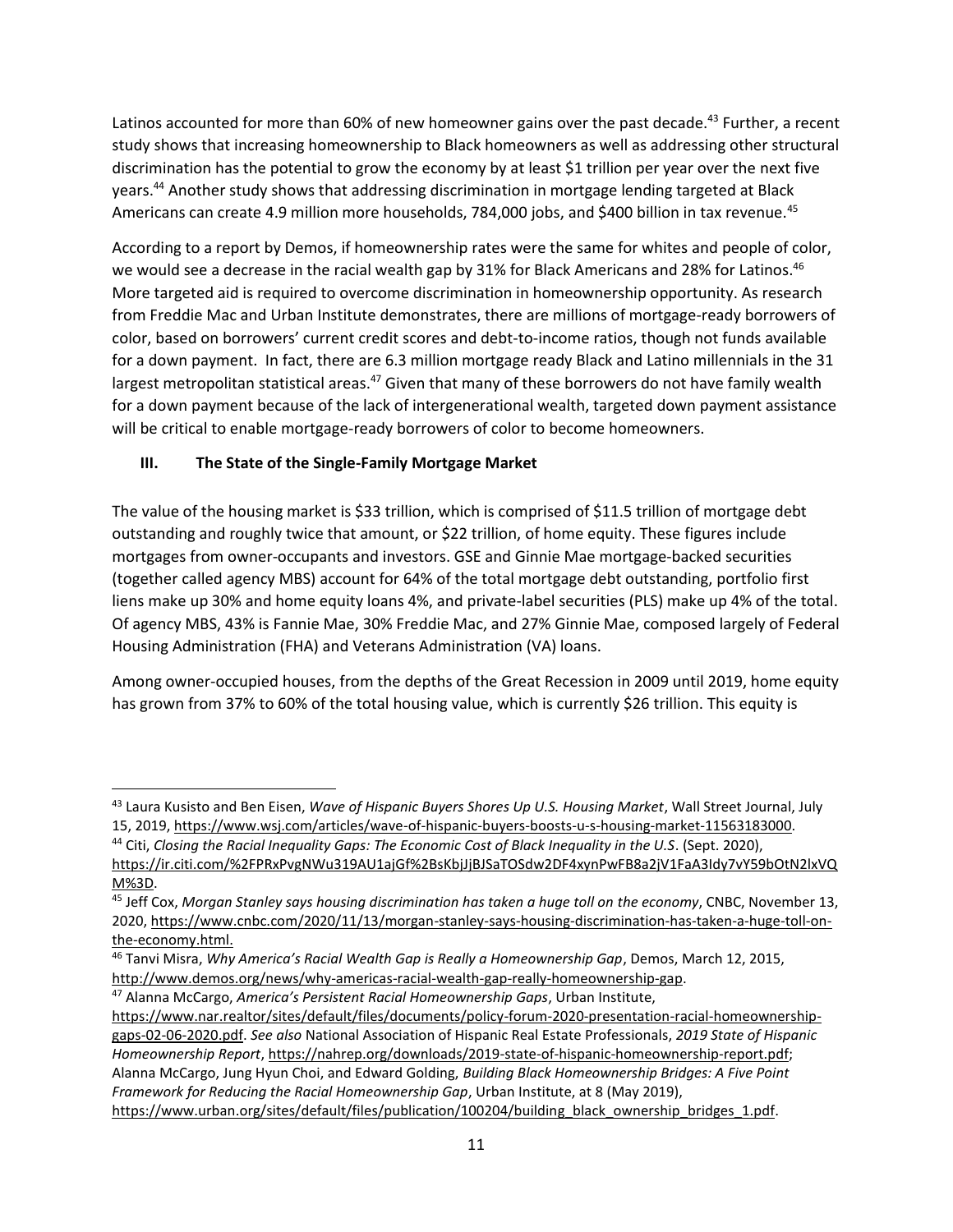divided between owners who do not have a mortgage – now up to 37% of the total – and greater equity held by owners with a mortgage.<sup>48</sup>

As a result of the COVID-19 crisis, as occurred following the previous financial crisis, private sources of capital have retreated and the government has stepped in to fill the gap in the countercyclical manner the country requires. 2020 was a record year for mortgages, with \$4 trillion originated during the year, and the GSE share was up significantly at 59%, compared to 43% in 2019. Portfolio originations were down to 22%, from 36% in 2019. The FHA/VA share was 18%, down one percentage point compared to 2019. The PLS share was just 0.9% in 2020, down from 1.9% in 2019 and from an astonishing 40% of the market in 2006, which fueled the boom that led to the financial crisis.<sup>49</sup>

Nonbanks, which cannot generally hold onto loans, now originate 75% of loans sold on the secondary market to GSEs and Ginnie Mae. Given the low interest rate environment, 70% of all GSE mortgages are refinances, as are half of Ginnie Mae loans.

A total of 30% of FHA loans serve Black (13%) and Hispanic (17%) borrowers. For GSE loans, the percentage is just 13%: 4% Black and 9% Hispanic. Single women made up 16% of total home purchases nationwide in the fourth quarter of 2020, single men 18%, and couples—two (or more) people buying a home together—49%.<sup>50</sup> In 2020, an all-time high of 83% of FHA purchase loans went to first-time homebuyers, while 50% of GSE purchase mortgages did.

The mortgage market is challenged today along two dimensions. First, credit is relatively tight. The median FICO score for purchasing a home is now 45 points higher than it was before the housing crash, up to 742 for purchase loans. Loan-to-value (LTV) ratios for purchase loans have remained relatively constant since 2009, with the median LTV at 95%, and debt-to-income ratios have come down slightly, with a median of 38%.

The Urban Institute has developed a Housing Credit Availability Index, which measures the degree of risk that lenders are taking from the mortgages they originate. That index shows that credit is significantly tighter than it was in the years prior to the housing bubble. Agency underwriting tightened through the first three quarters of 2020 due to the COVID-19 crisis, with credit overlays by lenders reducing mortgage availability for borrowers with credit characteristics that would have been approved in the past, and portfolio and PLS lending declined significantly. According to the Urban Institute, "[s]ignificant space remains to safely expand the credit box. If the current default risk was doubled across all channels, risk would still be well within the pre-crisis standard of 12.5% from 2001 to 2003 for the whole mortgage market."<sup>51</sup>

<sup>48</sup> Michael Neal, *Mortgage Debt Has Peaked: Why Has the Share of Homeowners with a Mortgage Fallen to a 13- Year Low?*, Urban Institute (Aug. 20, 2019), [https://www.urban.org/urban-wire/mortgage-debt-has-peaked-why](https://www.urban.org/urban-wire/mortgage-debt-has-peaked-why-has-share-homeowners-mortgage-fallen-13-year-low)[has-share-homeowners-mortgage-fallen-13-year-low.](https://www.urban.org/urban-wire/mortgage-debt-has-peaked-why-has-share-homeowners-mortgage-fallen-13-year-low)

<sup>49</sup> Information gathered from Urban Institute's Housing Finance Policy Center *Housing Finance at a Glance* (February 2021)[, https://www.urban.org/sites/default/files/publication/103746/housing-finance-at-a-glance-a](https://www.urban.org/sites/default/files/publication/103746/housing-finance-at-a-glance-a-monthly-chartbook-february-2021_0.pdf)[monthly-chartbook-february-2021\\_0.pdf.](https://www.urban.org/sites/default/files/publication/103746/housing-finance-at-a-glance-a-monthly-chartbook-february-2021_0.pdf)

<sup>50</sup> *See* Dana Anderson, *Single Women See Twice as Much Growth in Home Purchases as Single Men*, Redfin, March 3, 2021, [https://www.redfin.com/news/single-women-home-purchases-increase-2020/.](https://www.redfin.com/news/single-women-home-purchases-increase-2020/) Purchases by institutions and NA made up the remainder.

<sup>51</sup> Urban Institute, Housing Finance Policy Center, *Housing Credit Availability Index, Q3 2020*,

[https://www.urban.org/policy-centers/housing-finance-policy-center/projects/housing-credit-availability-index.](https://www.urban.org/policy-centers/housing-finance-policy-center/projects/housing-credit-availability-index)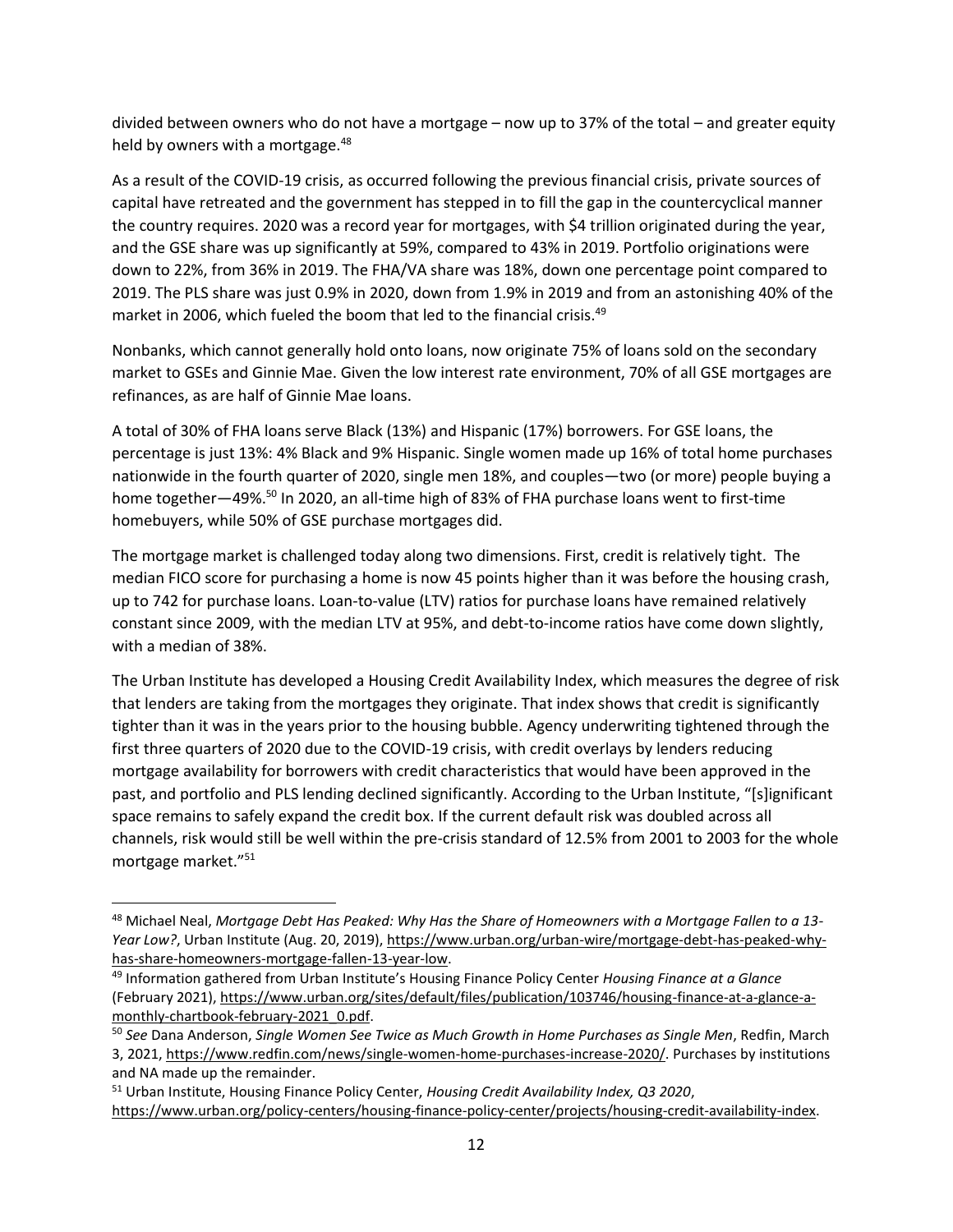Second, the supply of housing for purchase is also constrained. As a recent New York Times article asks, "Where Have all the Houses Gone?"<sup>52</sup> New construction of single-family homes has never recovered from the foreclosure crisis, and an estimated 1.5 million households have transitioned from owning their home to renting, increasingly to institutional single-family rental investors,<sup>53</sup> resulting in a serious housing shortage for owner-occupants.

At the same time, the supply of existing homes for purchase is far below historic norms, particularly in the lower-priced segment, as would-be-sellers have elected not to put their homes on the market during the pandemic.<sup>54</sup> According to Freddie Mac, coming into the COVID-19 crisis the country was 2.5 million houses short of what is needed,<sup>55</sup> and supply is now the lowest it has been in 20 years.<sup>56</sup> And demand for these existing homes is so high that the average residence is on the market for just three weeks.<sup>57</sup>

Constrained demand coupled with low supply has led to an acceleration of housing prices, which were up almost 11% in the fourth quarter of 2020 compared with a year earlier, an incredible 14% in January 2021 compared with January last year.<sup>58</sup> While the increased home equity is helpful for current homeowners who are able to hold onto their homes through current economic dislocations, it poses an increasingly prohibitive barrier for the two groups whose homeownership rates lag the national average, people of color and millennials, to buy their first home. Unable to climb the wealth-building ladder that homeownership provides,<sup>59</sup> Black, brown, and young Americans face a bleaker future than others do.

<sup>52</sup> Emily Badger and Quoctrung Bui, *Where Have All the Houses Gone?*, New York Times, March 5, 2021, [https://www.nytimes.com/2021/02/26/upshot/where-have-all-the-houses-gone.html.](https://www.nytimes.com/2021/02/26/upshot/where-have-all-the-houses-gone.html)

<sup>53</sup> Andrea Eisfeldt and Andrew Demers, *Total Returns to Single Family Rentals*, National Bureau of Economic Research, Working Paper 21804 (Feb. 2021),

[https://www.nber.org/system/files/working\\_papers/w21804/w21804.pdf.](https://www.nber.org/system/files/working_papers/w21804/w21804.pdf)

<sup>54</sup> Jung Hyun Choi, Josh Walsh, and Laurie Goodman, *Housing Supply Constraints From Before the Pandemic Will Worsen Inequality as We Start to Recover*, Urban Institute (May 27, 2020), [https://www.urban.org/urban](https://www.urban.org/urban-wire/housing-supply-constraints-pandemic-will-worsen-inequality-we-start-recover)[wire/housing-supply-constraints-pandemic-will-worsen-inequality-we-start-recover.](https://www.urban.org/urban-wire/housing-supply-constraints-pandemic-will-worsen-inequality-we-start-recover)

<sup>55</sup> Freddie Mac, *The Housing Supply Shortage: State of the States* (Feb. 27, 2020),

[http://www.freddiemac.com/research/insight/20200227-the-housing-supply-shortage.page.](http://www.freddiemac.com/research/insight/20200227-the-housing-supply-shortage.page) <sup>56</sup> MReport, *Housing Supply Falls to Lowest Level in Two Decades*, Jan. 29, 2020[, https://themreport.com/daily](https://themreport.com/daily-dose/01-29-2020/housing-supply-falls-to-lowest-level-in-two-decades)[dose/01-29-2020/housing-supply-falls-to-lowest-level-in-two-decades.](https://themreport.com/daily-dose/01-29-2020/housing-supply-falls-to-lowest-level-in-two-decades) 

<sup>57</sup> Katy O'Donnell, *Soaring Home Prices are Starting to Alarm Policymakers*, March 8, 2021, [https://www.politico.com/states/california/story/2021/03/08/soaring-home-prices-are-starting-to-alarm](https://www.politico.com/states/california/story/2021/03/08/soaring-home-prices-are-starting-to-alarm-policymakers-1367423)[policymakers-1367423.](https://www.politico.com/states/california/story/2021/03/08/soaring-home-prices-are-starting-to-alarm-policymakers-1367423)

<sup>58</sup> FHFA, *U.S. House Price Index Report, 2020 Q4* (Feb. 23, 2021),

<https://www.fhfa.gov/AboutUs/Reports/Pages/US-House-Price-Index-Report-2020-Q4.aspx>; Katy O'Donnell, *Soaring Home Prices are Starting to Alarm Policymakers*, March 8, 2021,

[https://www.politico.com/states/california/story/2021/03/08/soaring-home-prices-are-starting-to-alarm](https://www.politico.com/states/california/story/2021/03/08/soaring-home-prices-are-starting-to-alarm-policymakers-1367423)[policymakers-1367423.](https://www.politico.com/states/california/story/2021/03/08/soaring-home-prices-are-starting-to-alarm-policymakers-1367423)

<sup>59</sup> *See* Christopher Herbert, Daniel McCue, Rocio Sanchez-Moyano, *Update on Homeownership Wealth Trajectories Through the Housing Boom and Bust*, Working Paper: Joint Center for Housing Studies of Harvard University, at 6 (February 2016)[, http://www.jchs.harvard.edu/sites/jchs.harvard.edu/files/2013\\_wealth\\_update\\_mccue\\_02-18-](http://www.jchs.harvard.edu/sites/jchs.harvard.edu/files/2013_wealth_update_mccue_02-18-16.pdf) [16.pdf](http://www.jchs.harvard.edu/sites/jchs.harvard.edu/files/2013_wealth_update_mccue_02-18-16.pdf) (stating that "[e]ven after the precipitous decline in home prices and the wave of foreclosures that began in 2007, homeownership continues to be associated with significant gains in household wealth at the median for families of all races/ethnicities and income levels. Households who are able to sustain homeownership over prolonged stand to gain much. Meanwhile, renters experienced little wealth accumulation over this period. And though homeownership is certainly not without risk, the typical renter household who transitioned into and then exited homeownership by 2013 was no worse off financially than the typical household who remained a renter over the whole period.").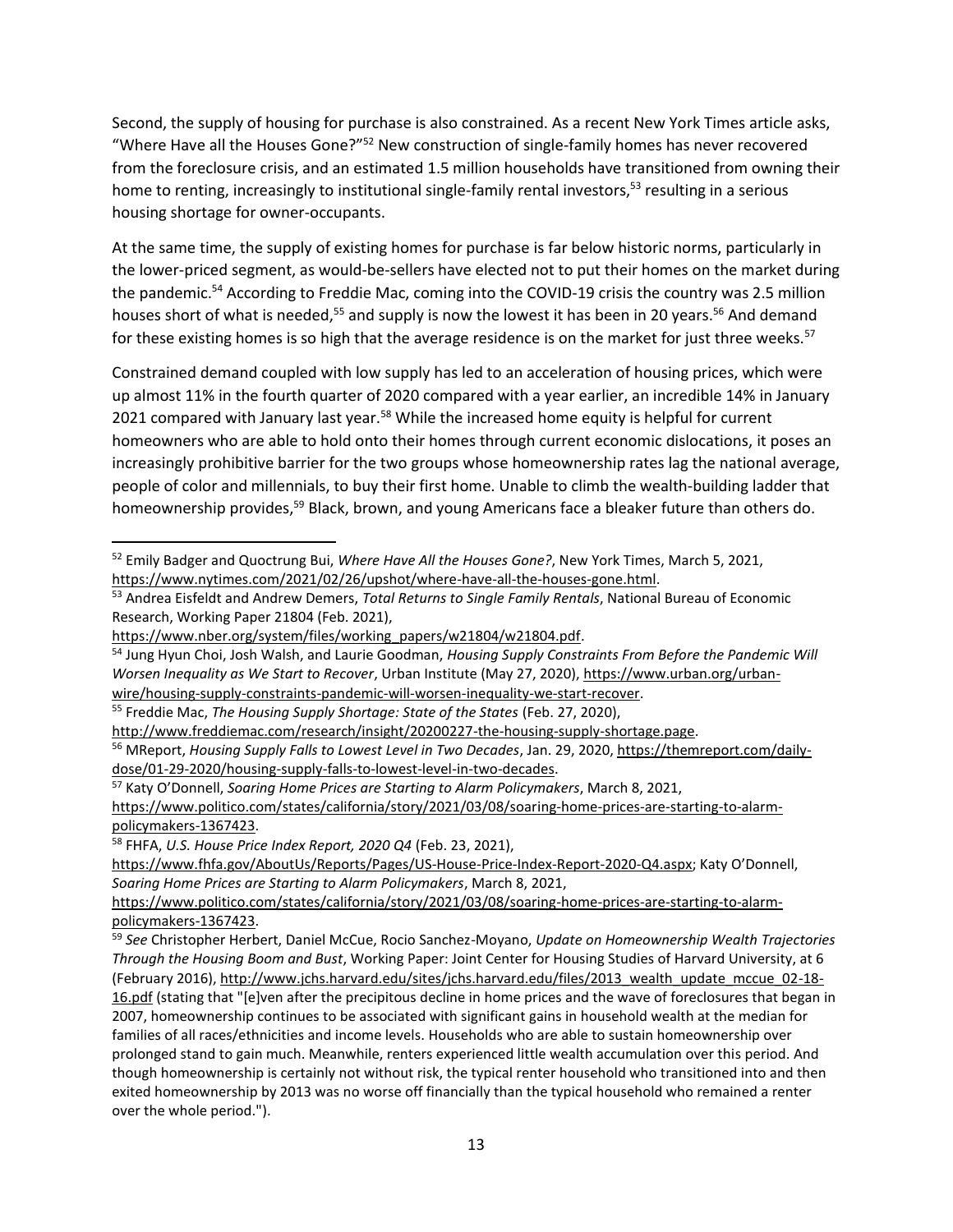The problem of scarce supply, and the local zoning restrictions that exacerbate the problem, is therefore an urgent racial equity issue for the country to address.<sup>60</sup>

# **IV. Discrimination in Homeownership Costs Families and the Economy: The Need to Fully Enforce Fair Lending Laws**

The COVID-19 pandemic and economic crisis has laid bare and amplified systemic inequity in our nation. As the National Fair Housing Alliance aptly states in its most recent Fair Housing Trends Report:

> This report was not supposed to be about the COVID-19 pandemic. It was supposed to be about fair housing trends in 2019. However, how could we not address the COVID-19 crisis when it illuminated the great disparities at the heart of every fair housing trends report ever released by NFHA? The adverse COVID health outcomes for people of color, and especially for Black Americans, are a manifestation of segregation and absence of opportunity in neighborhoods of color. People of color live in communities with more concrete, toxic facilities, and pollution, but fewer fresh foods or health care facilities. The disparities in economic outcomes reflect the disparities in education and job opportunities linked to differences in school quality, transportation, and employment networks. People of color, especially Latinos, are overrepresented in service industry jobs, those hardest hit by the pandemic. The differences in long-term housing stability relate directly to centuries of differences in housing opportunities–people of color are predominantly renters, while White people are predominantly homeowners.

Additionally, research from NCRC demonstrates that there are statistically significant correlations between redlining and susceptibility to COVID-19.<sup>61</sup> Against this stark backdrop, the Trump administration destroyed critical fair housing protections that are absolutely essential to ensuring that all communities have an opportunity to thrive.

# **A. HUD's Disparate Impact and Affirmatively Furthering Fair Housing Rules Must be Restored**

Disparate impact theory helps create accountability for entities that unjustifiably engage in practices that have a disproportionately harmful effect based on protected class. Furthermore, by focusing on the consequences of unfair credit practices, the disparate impact standard is frequently able to uncover discrimination that is intentional, but subtle or hidden. Equally important, disparate impact helps to eliminate practices that are neutral on their face but have an unjustified discriminatory effect. These practices often maintain the effects of prior intentional discrimination and systemic inequality. The Trump administration's replacement of HUD's 2013 disparate impact rule would make it virtually impossible to bring fair housing cases based on this theory, allowing unjustified policies to flourish.<sup>62</sup>

<sup>60</sup> Michael Stegman, *Eliminating Exclusionary Land Use Regulations Should be the Civil Rights Issue of Our Time*, Joint Center for Housing Studies of Harvard University (Aug. 19, 2010)[, https://www.jchs.harvard.edu/research](https://www.jchs.harvard.edu/research-areas/working-papers/eliminating-exclusionary-land-use-regulations-should-be-civil-rights)[areas/working-papers/eliminating-exclusionary-land-use-regulations-should-be-civil-rights.](https://www.jchs.harvard.edu/research-areas/working-papers/eliminating-exclusionary-land-use-regulations-should-be-civil-rights)

<sup>61</sup> Jason Richardson, Bruce C. Mitchell, Helen C.S. Meier, Emily Lynch, and Jad Edlebi, *Redlining and Neighborhood Health*, NCRC, September 2020, [https://ncrc.org/holc-health/.](https://ncrc.org/holc-health/)

 $62$  CRL Comment to HUD, Implementation of the Fair Housing Act's Disparate Impact Standard (Oct. 18, 2019), [https://www.responsiblelending.org/sites/default/files/nodes/files/research-publication/crl-sh-comment](https://www.responsiblelending.org/sites/default/files/nodes/files/research-publication/crl-sh-comment-disparateimpact-oct2019.pdf)[disparateimpact-oct2019.pdf.](https://www.responsiblelending.org/sites/default/files/nodes/files/research-publication/crl-sh-comment-disparateimpact-oct2019.pdf)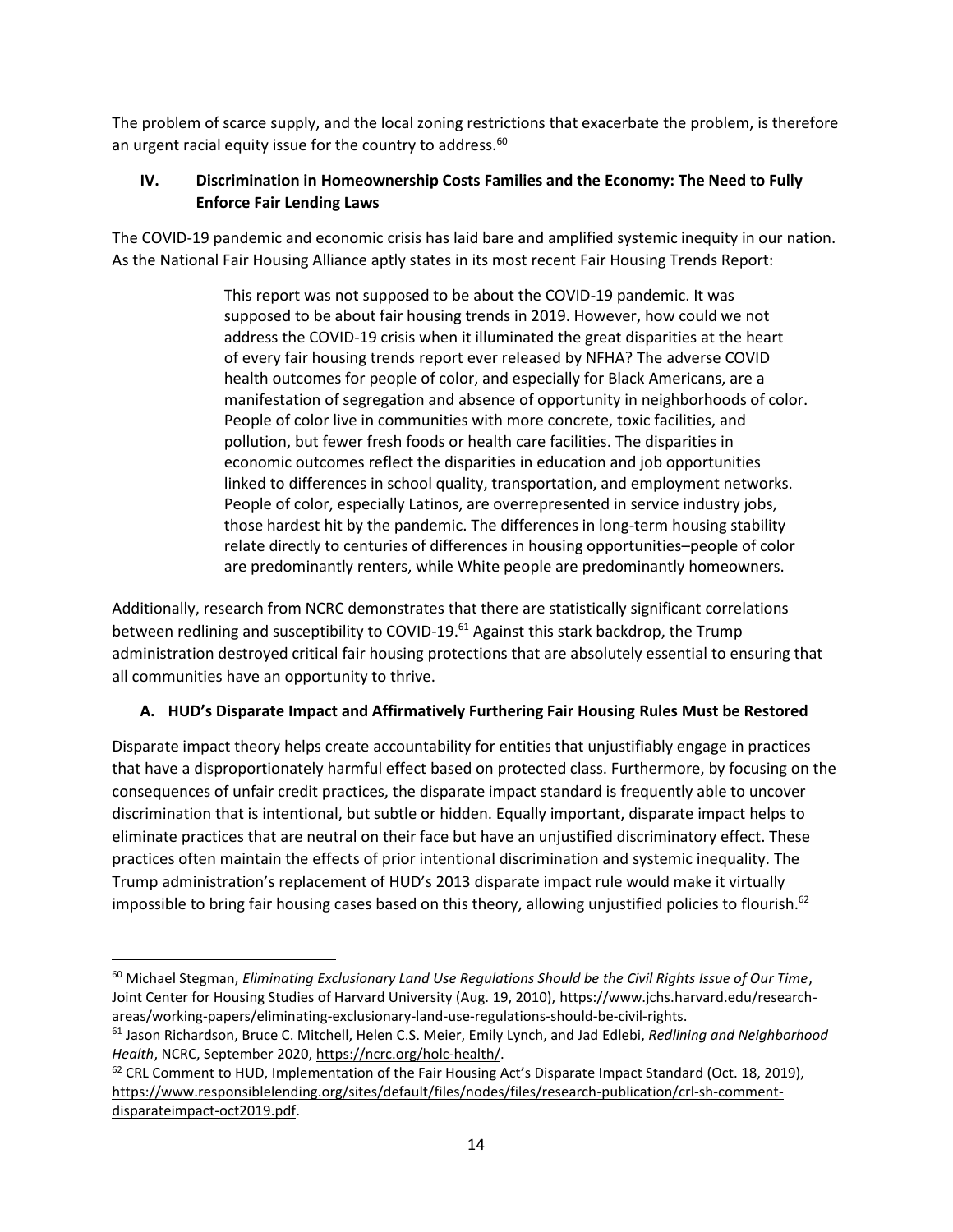HUD's 2015 Affirmatively Furthering Fair Housing rule provided HUD program participants with a planning framework and data tools to enable them to take meaningful actions to overcome historic patterns of segregation and foster inclusive communities free from discrimination. The Trump administration's replacement rule removes all considerations of race and the impact of segregation on communities.

President Biden recently issued a Presidential Memorandum on "Redressing Our Nation's and the Federal Government's History of Discriminatory Housing Practices and Policies."<sup>63</sup> The Memorandum directs HUD to reassess these rules. It is critical for the disparate impact and AFFH rules to be fully reinstated. Additionally, HUD, CFPB, and DOJ must revive their fair housing and fair lending enforcement efforts.

## **B. Mortgage Credit should be Helpful, not Harmful, to Borrowers**

The Equal Credit Opportunity Act (ECOA) and Regulation B are essential for fair lending and aim to guarantee a financial marketplace that operates in an equitable and inclusive manner free of discrimination. Credit determinations impact every facet of American life from birth to death and must be conducted in a fair, non-discriminatory manner to ensure equal opportunity for all, especially those within protected classes long denied equal access.

Underserved borrowers and borrowers of color should be able to access sustainable and responsible loan options, not shunted into predatory products. Implicit in ECOA's purpose is an assumption that credit is helpful and not harmful, that it is productive for consumers rather than destructive, that it serves wealth building rather than deplete savings and extract wealth. When the law provides that lenders may affirmatively advertise to disadvantaged groups, or that lenders may not discriminate based on source of income, the law assumes that lenders are not targeting communities of color, or those reliant on minimal public benefits for their income, with toxic loans. Rather, ECOA assumes, as its legislative history reflects, "[c]redit should be granted on one basis alone—the ability of the borrower to repay."<sup>64</sup> As we saw during the subprime mortgage crisis, toxic products create immense harm to families and communities.

So ECOA, especially as it affirmatively seeks to ensure that those who are underserved access low-cost, beneficial credit, must be grounded in a responsible, safe lending market. Fulfilling the purpose of ECOA requires regulators to vigorously supervise and enforce not just ECOA itself, but all statutes aimed at a fair credit market, including CFPB's authority to address unfair, deceptive and abusive practices. All lending should be based on the borrower's ability to repay – a longstanding banking principle and reflected in ECOA's legislative history forty-five years ago. Importantly, lending designed to be affordable aligns lender and borrower incentives so that lenders succeed only when borrowers do, and lenders need not engage in aggressive debt collection practices to support their business model.

# **C. CFPB, HUD, and DOJ should encourage Special Purpose Credit Programs (SPCPs)**

<sup>63</sup> Memorandum on Redressing Our Nation's and the Federal Government's History of Discriminatory Housing Practices and Policies (Jan. 26, 2021), [https://www.whitehouse.gov/briefing-room/presidential](https://www.whitehouse.gov/briefing-room/presidential-actions/2021/01/26/memorandum-on-redressing-our-nations-and-the-federal-governments-history-of-discriminatory-housing-practices-and-policies/)[actions/2021/01/26/memorandum-on-redressing-our-nations-and-the-federal-governments-history-of](https://www.whitehouse.gov/briefing-room/presidential-actions/2021/01/26/memorandum-on-redressing-our-nations-and-the-federal-governments-history-of-discriminatory-housing-practices-and-policies/)[discriminatory-housing-practices-and-policies/.](https://www.whitehouse.gov/briefing-room/presidential-actions/2021/01/26/memorandum-on-redressing-our-nations-and-the-federal-governments-history-of-discriminatory-housing-practices-and-policies/)

<sup>64</sup> 121 Cong. Rec. H964 (daily ed. Feb. 20, 1975) (statement of Rep. Annunzio).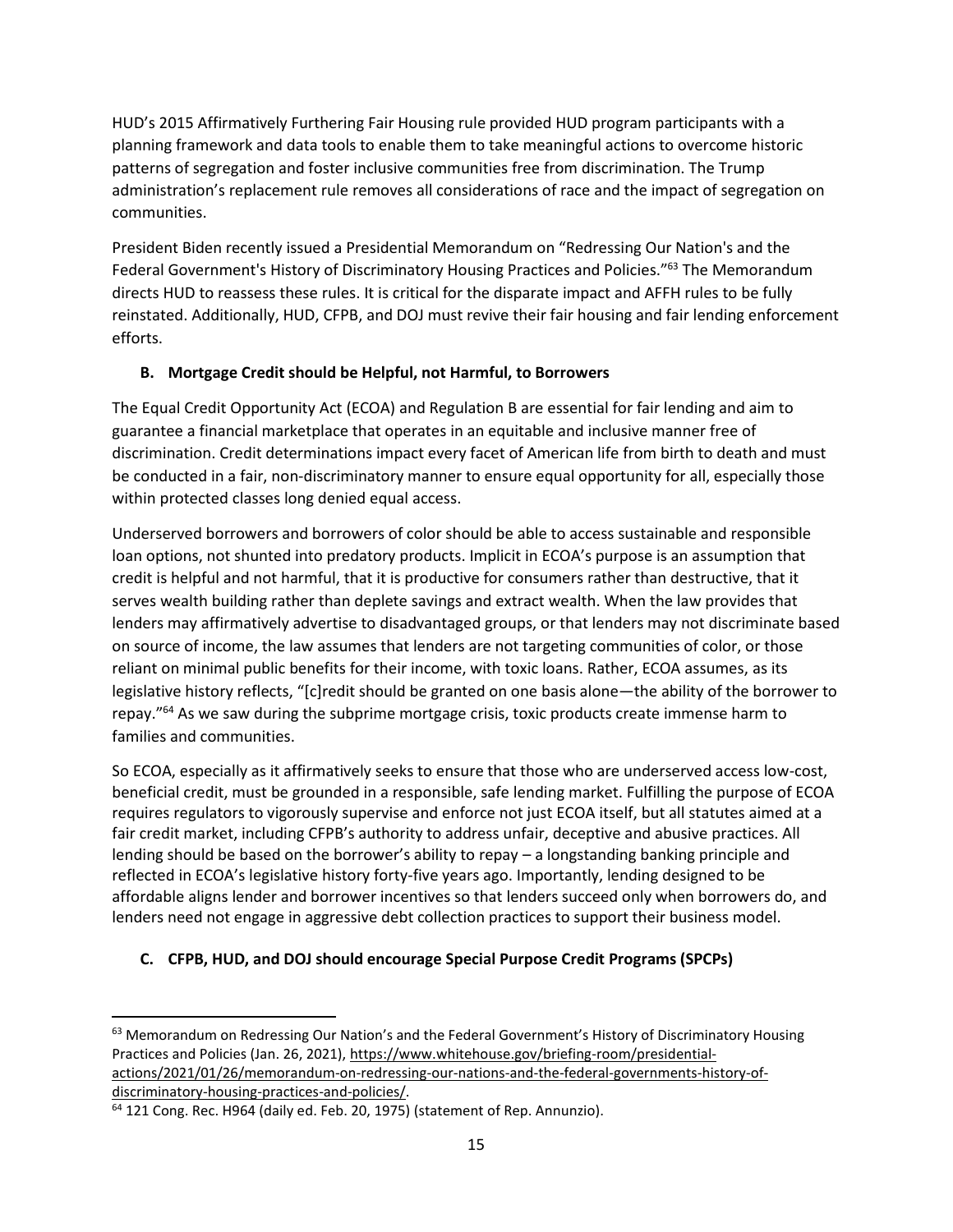Discrimination in the mortgage market remains, as detailed in section II, making a more active approach necessary. ECOA permits creditors to create special purpose credit programs to facilitate lending to underserved consumers with the protection that those lenders would not be held in violation of the nation's fair lending laws. We urge the banking regulatory agencies, CFPB, HUD, and DOJ to more broadly inform lenders of the potential to use special purpose credit programs (SPCPs) in order to facilitate extension of responsible credit favorably designed for underserved communities.<sup>65</sup>

CFPB should coordinate with HUD and DOJ to ensure lenders have confidence that SPCPs do not conflict with other civil rights laws; rather, they promote the purposes of those laws. To address potential regulatory uncertainty, we point to the recently published work of the NFHA and Relman Colfax PLLC.<sup>66</sup> This work explains how ECOA coexists within the regulatory framework with the Fair Housing Act and sections 1981 and 1982 of the Civil Rights Act of 1866.

At the same time, the federal agencies must emphasize that SPCPs are for responsibly designed programs. They are not a license to offer borrowers a slightly less predatory version of a predatory product, which is more likely to extract wealth than to promote financial stability.

# **D. HMDA is Critical to Shedding Light on Discrimination in the Mortgage Market**

When it was enacted in 1975, the Home Mortgage Disclosure Act (HMDA) marked an important change in the way race and ethnicity were treated within consumer financial data. Instead of prohibiting banks and lenders from maintaining records around customer demographics, HMDA required the collection of race data in connection with mortgage lending. Beginning in 1989, HMDA began to require mortgage lenders to report the borrower race for each loan they made.<sup>67</sup> This approach to fighting financial discrimination represented a change in tactics from race-blindness to transparency, and has been instrumental ever since, in allowing elected officials, regulators, advocates, and the public to detect patterns of unfair lending.

Throughout the subprime mortgage crisis and Great Recession, HMDA data was key for demonstrating disparities and reforming practices in the mortgage market. Moreover, the Dodd-Frank Act and subsequent CFPB rulemaking required further transparency by requiring financial institutions to report additional data points, including borrower credit scores.<sup>68</sup>

In recent years, however, CFPB has weakened HMDA. CFPB finalized a rule that would increase the HMDA reporting threshold for mortgages, which means that some smaller lenders may not have to report at all.<sup>69</sup> CFPB also announced an advance notice of proposed rulemaking that would solicit feedback on the costs and benefits of collecting and reporting the additional data points in the 2015 HMDA rule.<sup>70</sup> Additionally, in 2019, CFPB announced it would no longer host or maintain the HMDA

<sup>65</sup> *See*, *e.g.*, Lisa Rice, President and CEO, *Using Special Purpose Credit Programs to Expand Equality*, Nov. 4, 2020, [https://nationalfairhousing.org/using-spcps-blog/.](https://nationalfairhousing.org/using-spcps-blog/)

<sup>66</sup> Relman Colfax LLC and National Fair Housing Alliance, *Special Purpose Credit Programs: How a Powerful Tool for Addressing Lending Disparities Fits Within the Antidiscrimination Law Ecosystem* (Nov. 2020), [https://nationalfairhousing.org/wp-content/uploads/2020/11/NFHA\\_Relman\\_SPCP\\_Article.pdf.](https://nationalfairhousing.org/wp-content/uploads/2020/11/NFHA_Relman_SPCP_Article.pdf)

<sup>67</sup> History of HMDA (March 8, 2021), [https://www.ffiec.gov/hmda/history2.htm.](https://www.ffiec.gov/hmda/history2.htm)

<sup>68</sup> 80 Fed. Reg. 66127 (Oct. 28, 2015).

<sup>69</sup> 85 Fed. Reg. 28364 (May 12, 2020).

<sup>70</sup> *Id*.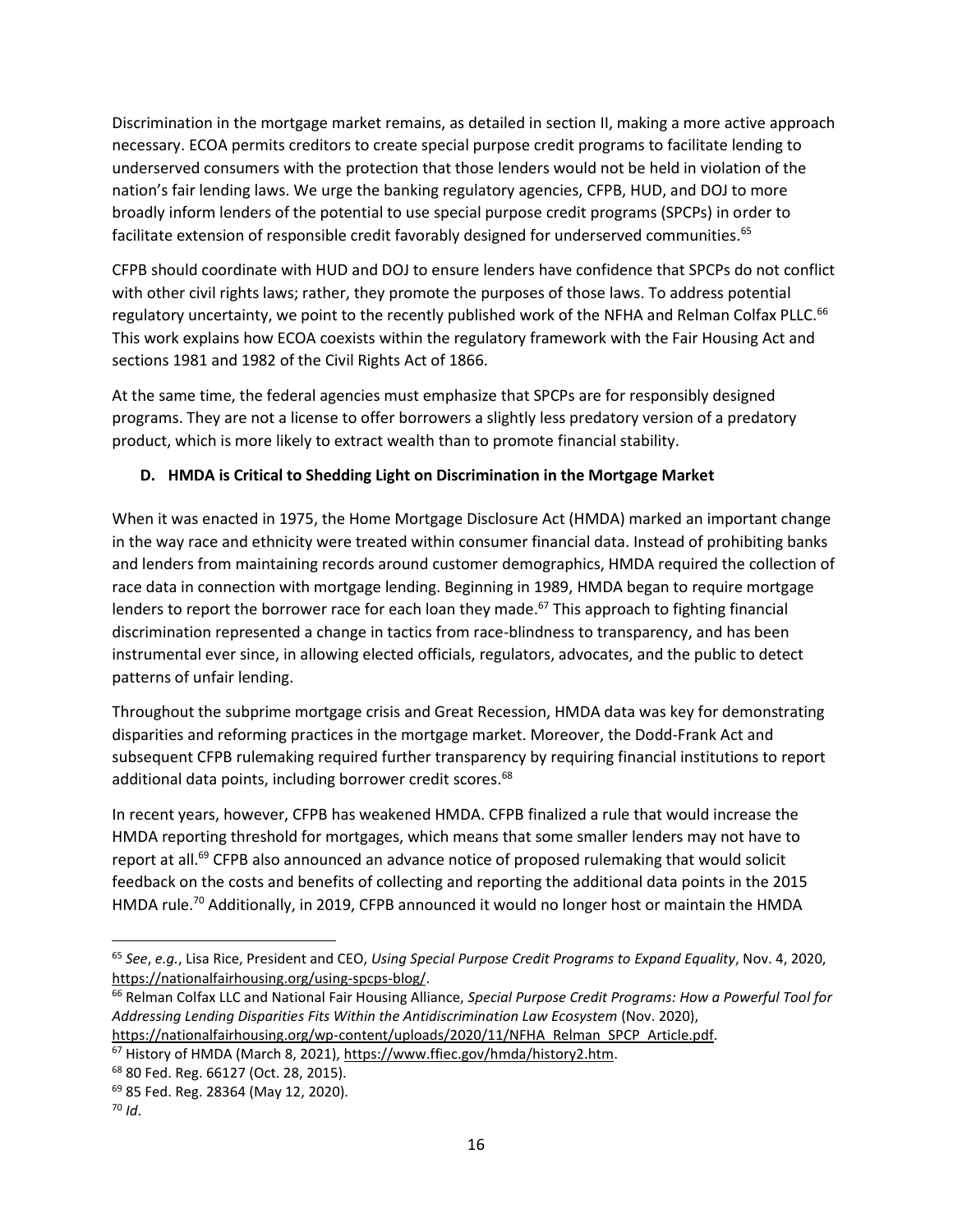Explorer, a vital and user-friendly tool to provide a clear view of the mortgage market and who it serves. It is essential that CFPB replace the data access tool and address the gap in accessibility that will have occurred between the release of the 2018 HMDA data and the launch of a replacement to HMDA Explorer.

We further urge CFPB to conduct research into the racial disparities in mortgage approvals and mortgage pricing, including controlling for FICO, which the CFPB's initial 2019 HMDA report failed to do. Only the Bureau can do this as FICO is not publicly released. We also urge CFPB to immediately cease work on the HMDA rules listed in the Unified Agenda which would narrow data collected under HMDA and codify the privacy policy into Regulation B; create a "trusted researcher" program to allow others to access the full set of HMDA data; and reinstate the requirement for lenders to submit quarterly data so CFPB can observe and report on trends in closer to real time.

## **E. The Community Reinvestment Act Should Incorporate Consideration of Race and Ethnicity to Address Lending and Investment Gaps**

Although the Fair Housing Act made housing discrimination – including redlining in lending – unlawful, discrimination targeted at Black and brown families in the nation's lending markets persisted. Nearly a decade after the Fair Housing Act passed, Congress passed CRA to address the urgent credit needs of low- and moderate-income (LMI) communities. This was intended to include the credits needs of people of color. CRA was designed to open up access to credit for those to whom it had previously been denied and address systemic inequities in financial services. Congress recognized that many banks were serving the convenience and needs of some parts of their communities, but not others.

Indeed, racial equity is inextricable from CRA's history and purpose. We appreciate the Federal Reserve Board's recent request for input in its ANPR on how to better address "ongoing systemic inequity in credit access for minority individuals and communities."<sup>71</sup> Among other recommendations detailed in our comment letter, we urged the Board to explore and consider proposals which embed increasing access to credit to communities of color into the CRA exam and subtests. In other words, to take a race forward approach to create racial justice and equity.

The CRA statutory framework permits consideration of race. The statute includes references to race, including allowing investments in Minority Depository Institutions (MDIs) or low-income credit unions in minority communities to count for CRA credit. The statute further requires reporting to Congress comparing residential, small business, and commercial lending by banks in low-income, minority, and distressed neighborhoods to such lending in other neighborhoods.<sup>72</sup>

The law emphasizes banks meeting credit needs in all communities, but particularly underserved ones. Extensive data indicates that banks are not meeting the credit needs of Black and brown families.<sup>73</sup> To

 $71$  Federal Reserve Board Advance Notice of Proposed Rulemaking, Question 2.

<sup>72</sup> Pub. L. 102-550, Title IX, § 910 (Oct. 28, 1992).

<sup>73</sup> *See, e.g*., Michelle Aronowitz, Edward L. Golding and Jung Hyun Choi, *The Unequal Costs of Black Homeownership*, MIT Golub Center for Finance and Policy (Oct. 1, 2020),

[http://gcfp.mit.edu/wpcontent/uploads/2020/10/Mortgage-Cost-for-Black-Homeowners-10.1.pdf;](http://gcfp.mit.edu/wpcontent/uploads/2020/10/Mortgage-Cost-for-Black-Homeowners-10.1.pdf) Jung Hyun Choi, Alanna McCargo, Michael Neal, Laurie Goodman and Caitlin Young, *Explaining the Black-White Homeownership Gap: A Closer Look at Disparities across Local Markets*, Urban Institute (November 2019), https://www.urban.org/sites/default/files/publication/101160/explaining\_the\_blackwhite\_homeownership\_gap\_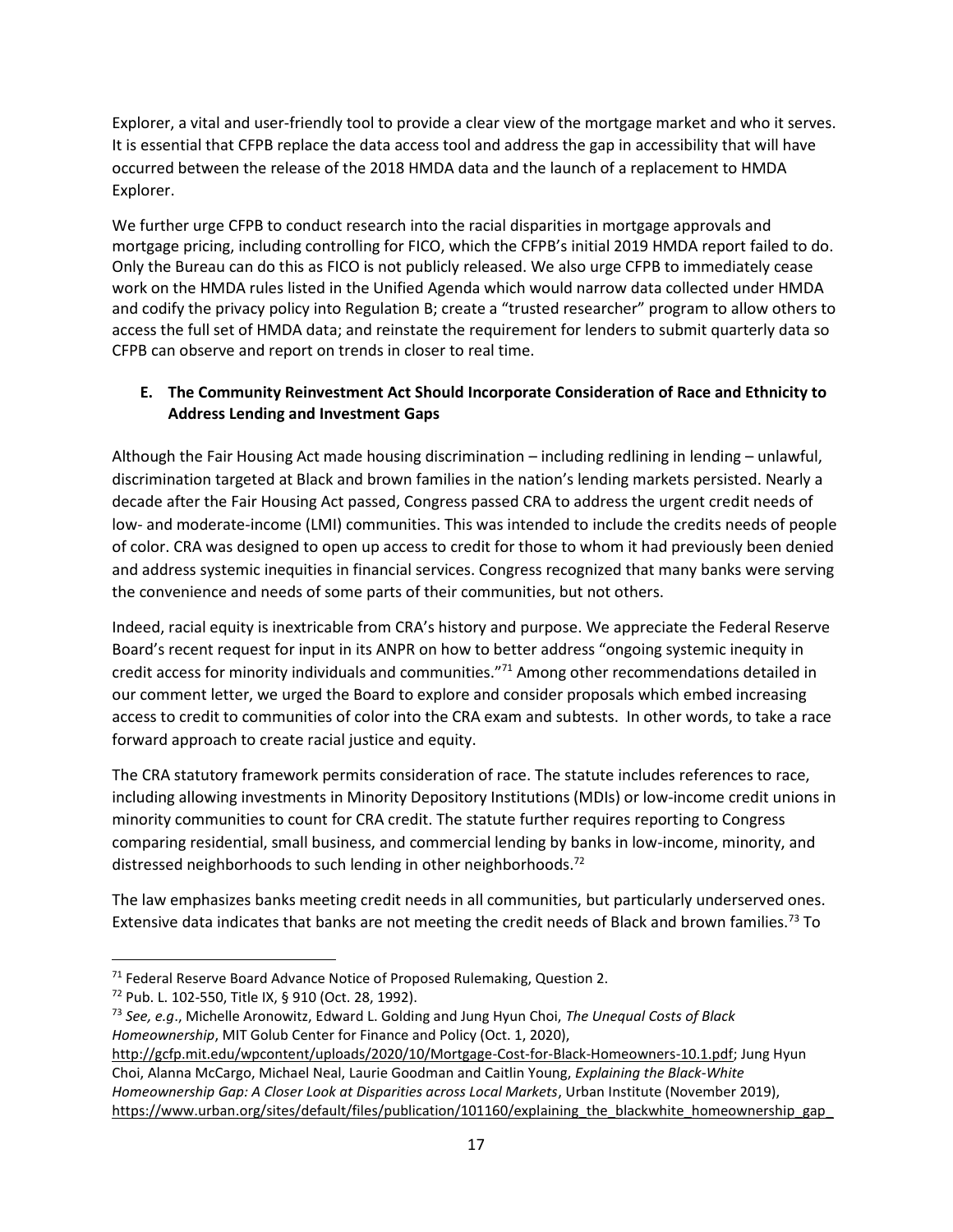ameliorate these gaps, CRA exams could include performance measures assessing responsible lending, investing, branching and services to people of color and communities of color. In addition, CRA exams could include racial and ethnic demographic data in performance context analysis and require banks to affirmatively include communities of color in their assessment areas. The banking agencies could consider ways to incentivize lenders to participate in Special Purpose Credit Programs targeted at underserved borrowers.<sup>74</sup> The banking agencies could also provide CRA consideration for lending and investing in census tracts that are majority people of color outside of assessment areas, just as the Board is considering for Federal Native Areas (such as Federally Designated Indian reservations) and other underserved areas. NCRC released an analysis exploring where and whether regulators could insert race into the CRA framework from a statutory and constitutional perspective.<sup>75</sup> These proposals should be given robust consideration.

## **V. Stopping Algorithmic Bias Can Prevent Future Lending Discrimination**

Federal agencies should be vigilant about artificial intelligence and machine learning models and consider the ways in which they can create unjustified outcomes in credit decisions, sometimes without detection. The agencies should be careful not to put forth guidance that suggests support for innovative models and technology without an accompanying fair lending inquiry.

As research demonstrates, algorithms are not objective or free of potential bias.<sup>76</sup> They are only as good as the data that biased humans program into them. And even when the data itself is not biased, the interactions between the data may produce biased outcomes. Bias in the context of algorithmic analysis can create "outcomes which are systematically less favorable to individuals within a particular group and where there is no relevant difference between groups that justifies such harms."<sup>77</sup> In 2018, the New York Times published a study finding artificial intelligence – in particular, facial recognition technology – was much less effective when the subject of the analysis was not a white male.<sup>78</sup> While the software was correct 99% of the time when the subject in the photo was a white man, when the subject was a darker skinned female, the software was wrong 35% of the time.<sup>79</sup> This is because the data set used in artificial intelligence is often reflective of those creating it, who are disproportionately white and male.<sup>80</sup> As Joy

<sup>74</sup> 12 C.F.R. § 1002.8; National Fair Housing Alliance and Relman Colfax, PLLC, *Special Purpose Credit Programs: How a Powerful Tool for Addressing Lending Disparities Fits Within the Antidiscrimination Law Ecosystem* (Nov. 2020), [https://nationalfairhousing.org/wp-content/uploads/2020/11/NFHA\\_Relman\\_SPCP\\_Article.pdf.](https://nationalfairhousing.org/wp-content/uploads/2020/11/NFHA_Relman_SPCP_Article.pdf)

[https://www.brookings.edu/research/algorithmic-bias-detection-and-mitigation-best-practices-and-policies](https://www.brookings.edu/research/algorithmic-bias-detection-and-mitigation-best-practices-and-policies-toreduce-consumer-harms/)[toreduce-consumer-harms/.](https://www.brookings.edu/research/algorithmic-bias-detection-and-mitigation-best-practices-and-policies-toreduce-consumer-harms/)

<sup>78</sup> Steve Lohr, *Facial Recognition Is Accurate, if You're a White Guy*, NY Times, February 9, 2018, [https://www.nytimes.com/2018/02/09/technology/facial-recognition-race-artificial-intelligence.html.](https://www.nytimes.com/2018/02/09/technology/facial-recognition-race-artificial-intelligence.html)

<sup>2.</sup>pdf; Sarah Strochak, Caitlin Young and Alanna McCargo, *Mapping the Hispanic Homeownership Gap*, Urban Institute (August 2019), https://www.urban.org/urban-wire/mappinghispanic-homeownership-gap.

<sup>75</sup> Gerron Levi, *CRA & Race: The Federal Reserve's Proposal on the Community Reinvestment Act*, NCRC (Dec. 9, 2020), [https://ncrc.org/the-federal-reserves-proposal-on-the-community-reinvestment-act-cra/.](https://ncrc.org/the-federal-reserves-proposal-on-the-community-reinvestment-act-cra/)

<sup>76</sup> Claire Cain Miller, *Algorithms and Bias: Q. and A. With Cynthia Dwork*, NY Times, Aug. 10, 2015,

[https://www.nytimes.com/2015/08/11/upshot/algorithms-and-bias-q-and-a-with-cynthia-dwork.html.](https://www.nytimes.com/2015/08/11/upshot/algorithms-and-bias-q-and-a-with-cynthia-dwork.html)

<sup>77</sup> Nicol Turner Lee, Paul Resnick, and Genie Barton, *Algorithmic Bias Detection and Mitigation: Best Practices and Policies to Reduce Consumer Harms*, Brookings Institute, May 22, 2019,

<sup>79</sup> *Id.*

<sup>80</sup> *Id.*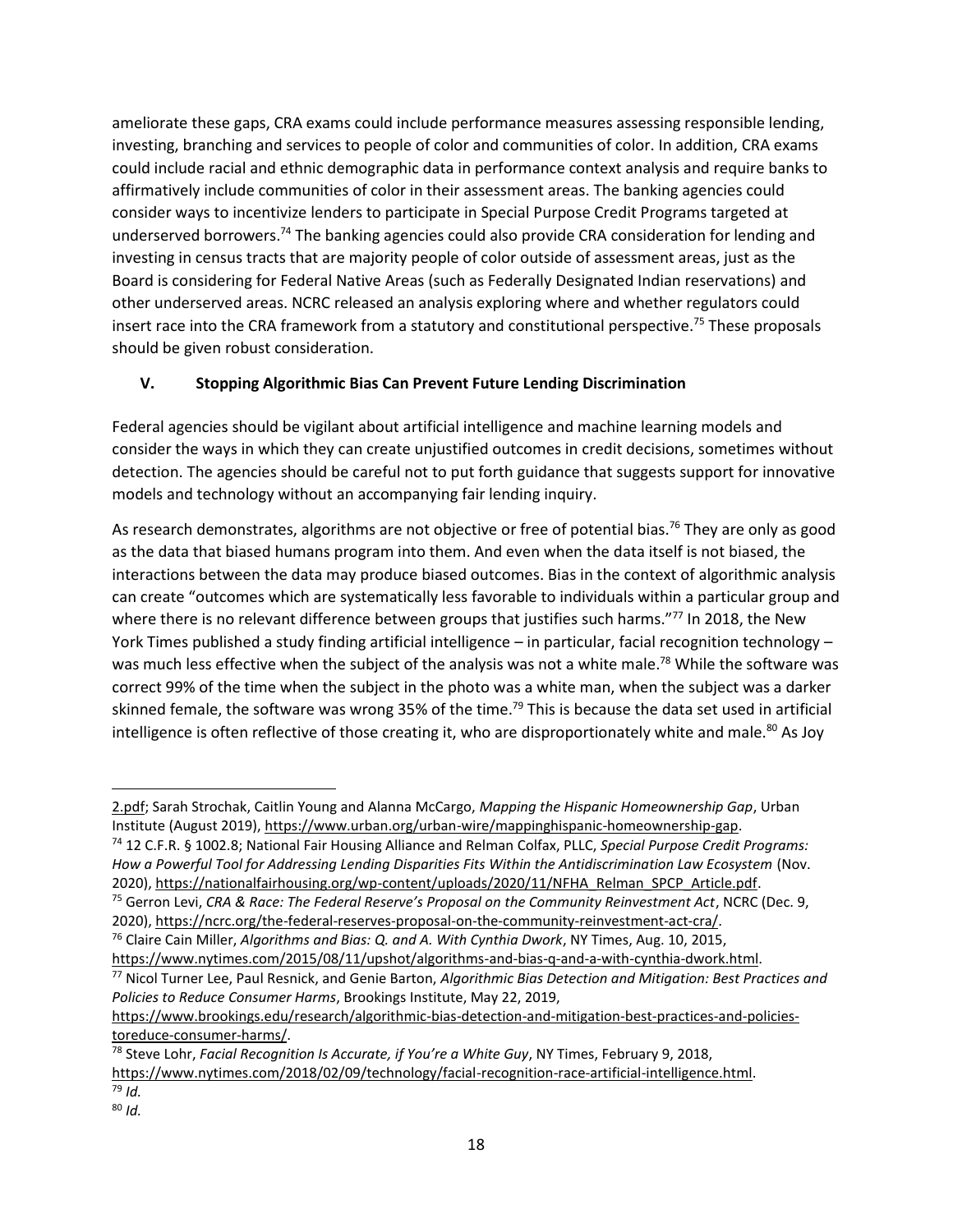Buolamwini, MIT professor, stated "[y]ou can't have ethical A.I. that's not inclusive" and "[w]hoever is creating the technology is setting the standards."<sup>81</sup> This is a fundamental issue with algorithms.

Furthermore, devising a model's intent is challenging and often impossible. The complex interactions that AI engages in to form a decision can be so opaque that they prevent any party from being able to devise the intent of the machine's creator.<sup>82</sup> When AI programs are black boxes, they are able to form predictions and decisions in the same way as humans, but they are not able to communicate their reasons for making these conclusions.<sup>83</sup> This situation has been analogized to a human attempting to communicate with another highly intelligent species, with both species able to reason and understand but not able to communicate with each other.<sup>84</sup> Scholars have stated that this difficulty in communication "means that little can be inferred about the intent or conduct of the humans that created or deployed the AI, since even they may not be able to foresee what solutions the AI will reach or what decisions it will make."<sup>85</sup> Indeed, a recent paper argues that artificial intelligence is inherently structured in a manner that makes "proxy discrimination" a likely possibility.<sup>86</sup> Consumers have no way of knowing what data is fed into the models, which factors the algorithm used in making the determination, whether there are proxies for protected classes, or whether the algorithm denied credit based on erroneous or biased data.

Artificial intelligence and algorithms have been exposed as problematic in various sectors, including employment and criminal justice.<sup>87</sup> Potential discrimination claims are shielded due to the black-box nature of algorithms plus the fact that companies claim the algorithm is a trade secret. This creates an insurmountable and unjust obstacle for disparate impact claimants. Federal Reserve Bank Governor Lael Brainard gives a disturbing example taken from a hiring firm's AI algorithm: "the AI developed a bias against female applicants, going so far as to exclude resumes of graduates from two women's colleges."<sup>88</sup> Brookings' Aaron Klein expanded on this example by stating "[o]ne can imagine a lender being aghast at finding out their AI was making credit decisions on a similar basis, simply rejecting everyone from a woman's college or a historically black college or university."<sup>89</sup>

Moreover, non-traditional variables increases the likelihood that conclusions will be biased as well as increase the likelihood that AI will draw a conclusion that there is causation where there is only

 $81$  *Id.* 

[https://www.brookings.edu/research/credit-denial-in-the-age-of-ai/.](https://www.brookings.edu/research/credit-denial-in-the-age-of-ai/)

<sup>82</sup> Yavar Bathaee, *The Artificial Intelligence Black Box and the Failure of Intent and Causation*, 31 Harv. J.L. & Tech. 890 (2018), at 892, 897, 907, [https://jolt.law.harvard.edu/assets/articlePDFs/v31/The-ArtificialIntelligence-Black-](https://jolt.law.harvard.edu/assets/articlePDFs/v31/The-ArtificialIntelligence-Black-Box-and-the-Failure-of-Intent-and-Causation-Yavar-Bathaee.pdf)[Box-and-the-Failure-of-Intent-and-Causation-Yavar-Bathaee.pdf.](https://jolt.law.harvard.edu/assets/articlePDFs/v31/The-ArtificialIntelligence-Black-Box-and-the-Failure-of-Intent-and-Causation-Yavar-Bathaee.pdf)

<sup>83</sup> *Id*. at 907.

<sup>84</sup> *Id.* at 893.

 $85$  *Id.* 

<sup>86</sup> Anya Prince and Daniel B. Schwarcz, *Proxy Discrimination in the Age of Artificial Intelligence and Big Data*, Iowa Law Review (August 5, 2019), [https://ssrn.com/abstract=3347959.](https://ssrn.com/abstract=3347959)

<sup>87</sup> *See, e.g*., Ifeoma Ajunwa, Automated Employment Discrimination (March 15, 2019),

[https://papers.ssrn.com/sol3/papers.cfm?abstract\\_id=3437631;](https://papers.ssrn.com/sol3/papers.cfm?abstract_id=3437631) Andrew Guthrie Ferguson, *The Police Are Using Computer Algorithms to Tell If You're a Threat*, TIME Magazine, October 3, 2017,

[https://time.com/4966125/police-departments-algorithms-chicago/;](https://time.com/4966125/police-departments-algorithms-chicago/) Julia Angwin et. al., *Machine Bias*, Pro

Publica, May 23, 2016, [https://www.propublica.org/article/machine-bias-risk-assessments-in-criminal-sentencing.](https://www.propublica.org/article/machine-bias-risk-assessments-in-criminal-sentencing) <sup>88</sup> Aaron Klein, *Credit Denial in the Age of AI*, Brookings Institute, April 11, 2019,

<sup>89</sup> *Id*.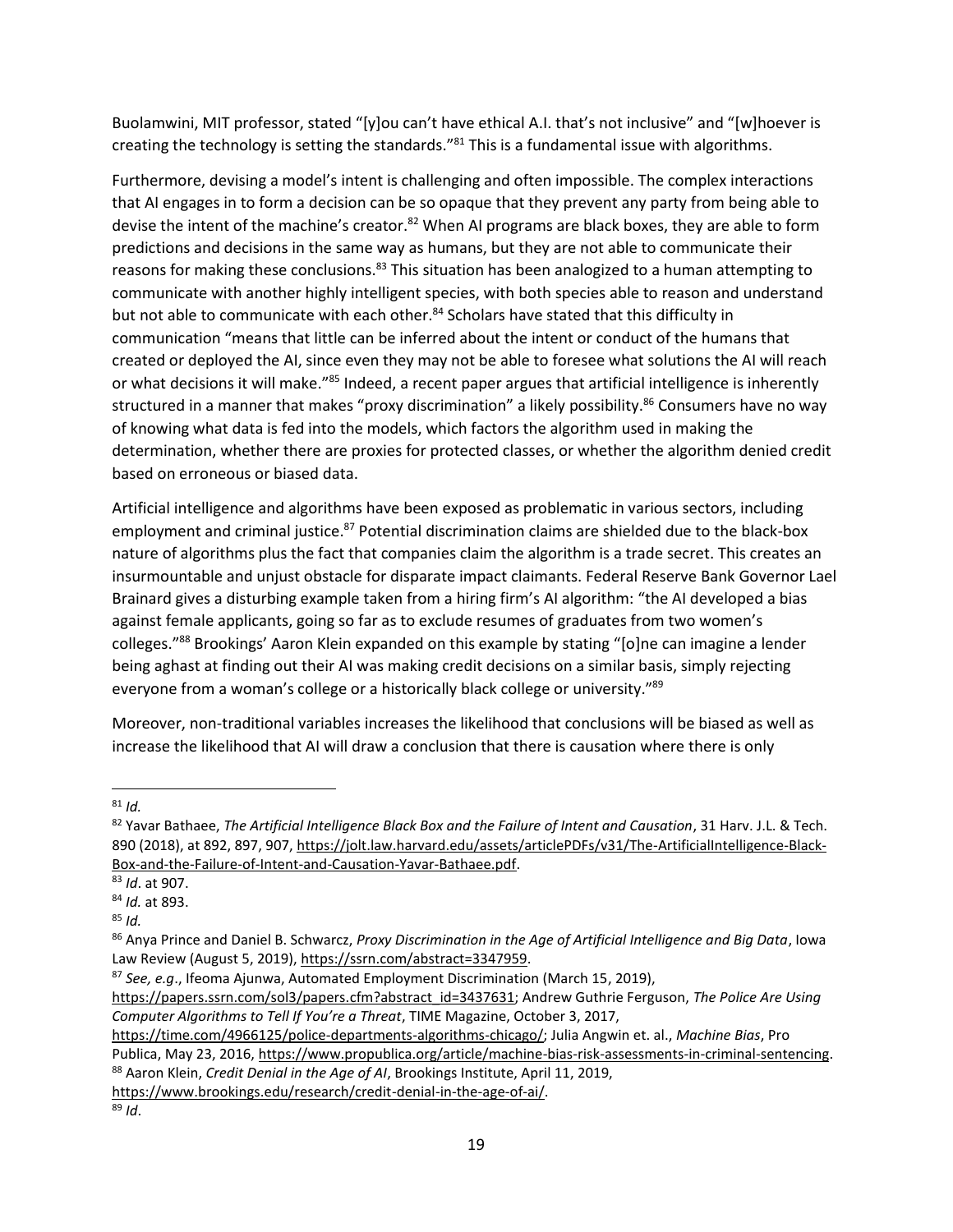correlation.<sup>90</sup> Nontraditional variables include data obtained from internet search histories, shopping patterns, social media activity, and various other consumer-related inputs.<sup>91</sup> This non-traditional information can be fed into machines, which can draw conclusions based on the patterns it observes in the dataset.<sup>92</sup> This is a major concern because financial technology companies are using nontraditional data more and more to make consumer credit decisions. As one article put it: "If there are data out there on you, there is probably a way to integrate it into a credit model. But just because there is a statistical relationship does not mean that it is predictive, or even that it is legally allowable to be incorporated into a credit decision."<sup>93</sup>

Rather than shield algorithms from examination, a recent research article urges us to create an "auditing imperative" for algorithmic systems.<sup>94</sup> It is critical that regulators do not permit algorithmic models to bypass fair lending scrutiny.

# **A. Credit Scoring is the original AI and Bakes in History of Discrimination**

Today's credit score models "bake in" mortgage discrimination. Historic racial discrimination created pervasive and long-lasting consequences, including a dual credit market.<sup>95</sup> In the dual market, white and wealthier borrowers have access to mainstream credit while people of color and low-income families are limited to fringe financial services providers. Prior to the enactment of the nation's antidiscrimination laws, government and private industry explicitly penalized borrowers for their race and ethnicity by unfairly using those innate characteristics as a factor to assess risk. People of color and homes in neighborhoods that were predominantly communities of color were deemed as riskier simply because they were nonwhite. In fact, as the federal government subsidized the mass production of the suburbs, builders and restrictive covenants prohibited Black homebuyers and other people of color from purchases despite their ability to afford them.<sup>96</sup>

These policies created situations where many families and communities of color were excluded from mainstream affordable credit based on now-protected characteristics, including race and national origin. This exclusion had generational impacts that still contribute to a racial wealth gap today. Moreover, as credit scoring systems developed through the 1990s, they penalized borrowers who had anything other

<sup>94</sup> Ifeoma Ajunwa, *Automated Employment Discrimination* (March 15, 2019),

[https://papers.ssrn.com/sol3/papers.cfm?abstract\\_id=3437631.](https://papers.ssrn.com/sol3/papers.cfm?abstract_id=3437631)

<sup>90</sup> White & Case, *Algorithms and Bias: What Lenders Need to Know*, January 20, 2017,

[https://www.whitecase.com/publications/insight/algorithms-and-bias-what-lenders-need-know.](https://www.whitecase.com/publications/insight/algorithms-and-bias-what-lenders-need-know) *See also* Ian Ayres, *Testing for Discrimination and the Problem of Included Variable Bias*, at 6 (2010),

[https://www.law.upenn.edu/live/files/1138-ayresincludedvariablebiaspdf.](https://www.law.upenn.edu/live/files/1138-ayresincludedvariablebiaspdf)

<sup>91</sup> *Id.* <sup>92</sup> *Id.*

<sup>&</sup>lt;sup>93</sup> Aaron Klein*, Credit Denial,* Brookings Institute (April 11, 2019), [https://www.brookings.edu/research/credit](https://www.brookings.edu/research/credit-denial-in-the-age-of-ai/)[denial-in-the-age-of-ai/.](https://www.brookings.edu/research/credit-denial-in-the-age-of-ai/)

<sup>95</sup> National Consumer Law Center, Past Imperfect: How Credit Scores and Other Analytics "Bake In" and Perpetuate Past Discrimination (May 2016),

[https://www.nclc.org/images/pdf/credit\\_discrimination/Past\\_Imperfect050616.pdf;](https://www.nclc.org/images/pdf/credit_discrimination/Past_Imperfect050616.pdf) Lisa Rice and Deidre Swesnick, *Discriminatory Effects of Credit Scoring on Communities of Color*, National Fair

Housing Alliance (2012)[, https://nationalfairhousing.org/wp-content/uploads/2017/04/NFHA-creditscoring-paper](https://nationalfairhousing.org/wp-content/uploads/2017/04/NFHA-creditscoring-paper-for-Suffolk-NCLC-symposium-submitted-to-Suffolk-Law.pdf)[for-Suffolk-NCLC-symposium-submitted-to-Suffolk-Law.pdf.](https://nationalfairhousing.org/wp-content/uploads/2017/04/NFHA-creditscoring-paper-for-Suffolk-NCLC-symposium-submitted-to-Suffolk-Law.pdf)

<sup>96</sup> Tony Dokoupil, *White Americans Confront Legacy of Housing Discrimination*, CBS News, February 19, 2021 [https://www.cbsnews.com/video/white-americans-confront-legacy-of-housing-discrimination/#x.](https://www.cbsnews.com/video/white-americans-confront-legacy-of-housing-discrimination/#x)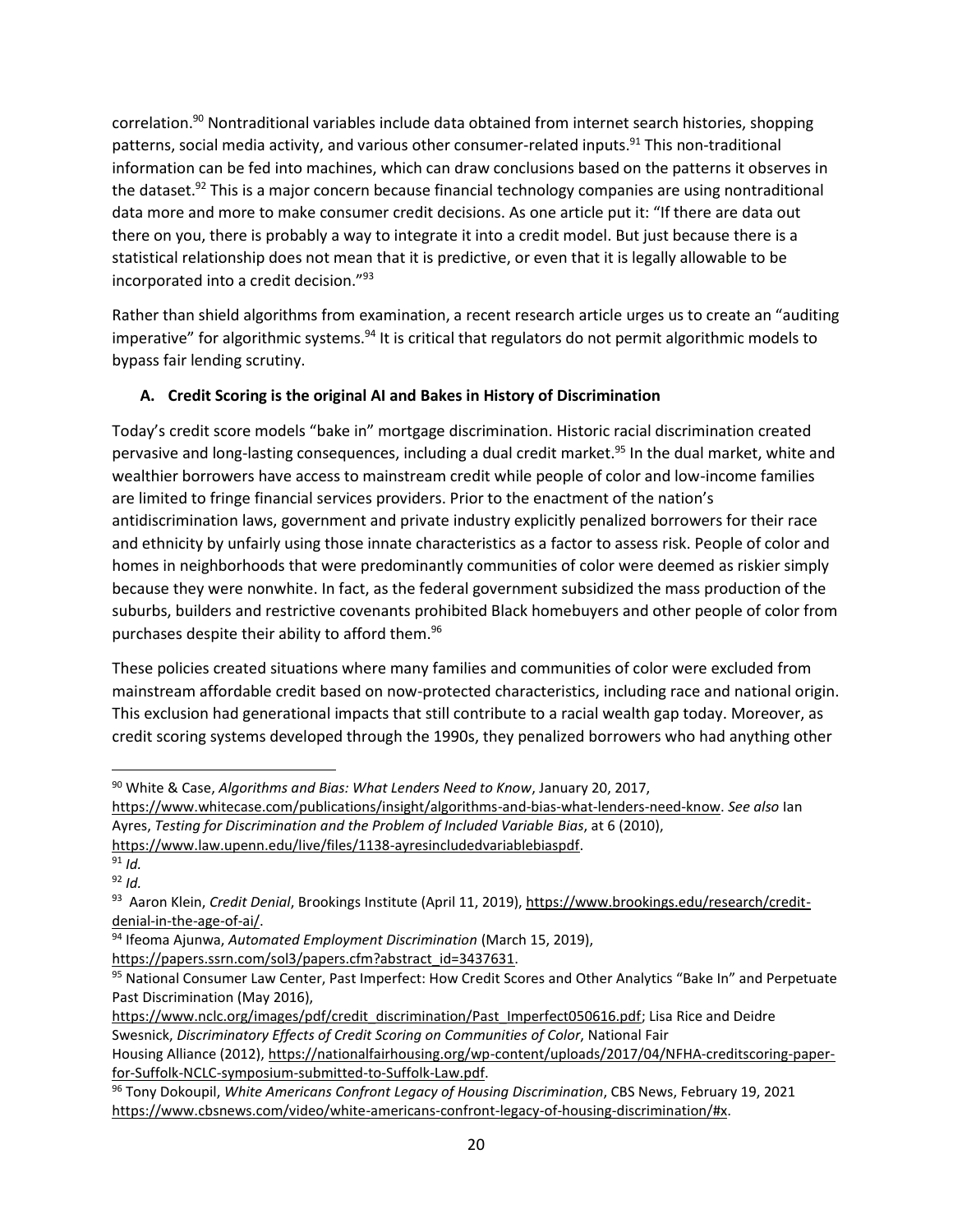than mainstream credit. Because many of the factors that make up credit scoring systems rely on a dual credit market and its inherent racial discrimination, credit scoring contributes to the self-perpetuating cycle of restricted access to safe and affordable credit that has a dramatic disparate impact on communities of color.

Unfortunately, despite some improvements, current credit scoring models disadvantage borrowers of color and do not adequately serve today's credit market. These models disqualify many first-time homebuyers with thinner credit files – disproportionately people of color who are likely to constitute a significant share of future potential homeowners. The estimates vary, but the CFPB estimates that 26 million Americans are "credit invisible," meaning they have no file with the major credit bureaus, and 19 million are "non-scoreable" because their credit file is too thin or stale to generate a reliable score from the credit bureaus.<sup>97</sup> These consumers are disproportionately African American, Latino, low-income, or young adults. Expanding the use of alternative credit scoring models is a critical element to reverse declines in homeownership, particularly for low- and moderate-income communities and communities of color.

## **VI. Redlining Must be Factored into Climate Risk Assessments in Mortgage Lending and the Assessments Must Comply with Existing Fair Lending Standards**

Climate change is already negatively impacting homeownership and estimates are that climate induced losses in the housing market can be as large as the subprime lending crisis. Recent major natural disasters caused by hurricanes and other violent weather since Katrina have devastated whole communities, including coastal regions. Reports show that 2019 saw \$14 billion dollar in weather and climate disaster events, and that these disasters cost more than a record setting \$525 billion dollars between 2015 and 2019.<sup>98</sup> According to an analysis of federal data, federal taxpayers hold greater than 60% of mortgages in homes in some areas outside of specially designated federal floodplain, which do not require flood insurance.<sup>99</sup> In these areas, redlining forced Black and brown families to live in the lowest lying areas that are more susceptible to climate induced impact. Moreover, inequitable distribution of natural disaster relief assistance has pushed families of color to abandon their properties in these areas.<sup>100</sup>

Lenders and insurance companies are already using predictive modeling to estimate the risk of climate on homes that they originate and insure, outpacing the GSEs in assessing for risk of climate in homebuying as their regulator, FHFA, just recently issued a request for public proposals to determine the impact of climate on homes outside of the floodplain.<sup>101</sup> The GSEs' broad public mission requires

Magazine, August 18, 2015[, https://www.nytimes.com/2015/08/23/magazine/why-new-orleans-black-residents](https://www.nytimes.com/2015/08/23/magazine/why-new-orleans-black-residents-are-still-under-water-after-katrina.html)[are-still-under-water-after-katrina.html.](https://www.nytimes.com/2015/08/23/magazine/why-new-orleans-black-residents-are-still-under-water-after-katrina.html)

<sup>97</sup> CFPB, *Data Point: Credit Invisibles* (May 2015),

https://files.consumerfinance.gov/f/201505 cfpb data-point-credit-invisibles.pdf (figures are from 2010 Census). <sup>98</sup> Dr. Lindsay Owens, *A policy agenda to Prepare for a Climate-Triggered Housing Crash*, The Great Democracy Initiative, July 2020, [https://greatdemocracyinitiative.org/wp-content/uploads/2020/07/Climate-and-Housing-](https://greatdemocracyinitiative.org/wp-content/uploads/2020/07/Climate-and-Housing-Report-Final-Copy.pdf)[Report-Final-Copy.pdf.](https://greatdemocracyinitiative.org/wp-content/uploads/2020/07/Climate-and-Housing-Report-Final-Copy.pdf)

<sup>99</sup> Zack Colman, *How Climate Change Could Spark the Next Home Mortgage Disaster*, Politico, November 29, 2020, [https://www.politico.com/news/2020/11/30/climate-change-mortgage-housing-environment-433721.](https://www.politico.com/news/2020/11/30/climate-change-mortgage-housing-environment-433721) <sup>100</sup> Gary Rivlin, *Why New Orleans's Black Residents Are Still Underwater After Katrina*, The New York Times

<sup>101</sup> *See* Colman, [https://www.politico.com/news/2020/11/30/climate-change-mortgage-housing-environment-](https://www.politico.com/news/2020/11/30/climate-change-mortgage-housing-environment-433721)[433721.](https://www.politico.com/news/2020/11/30/climate-change-mortgage-housing-environment-433721)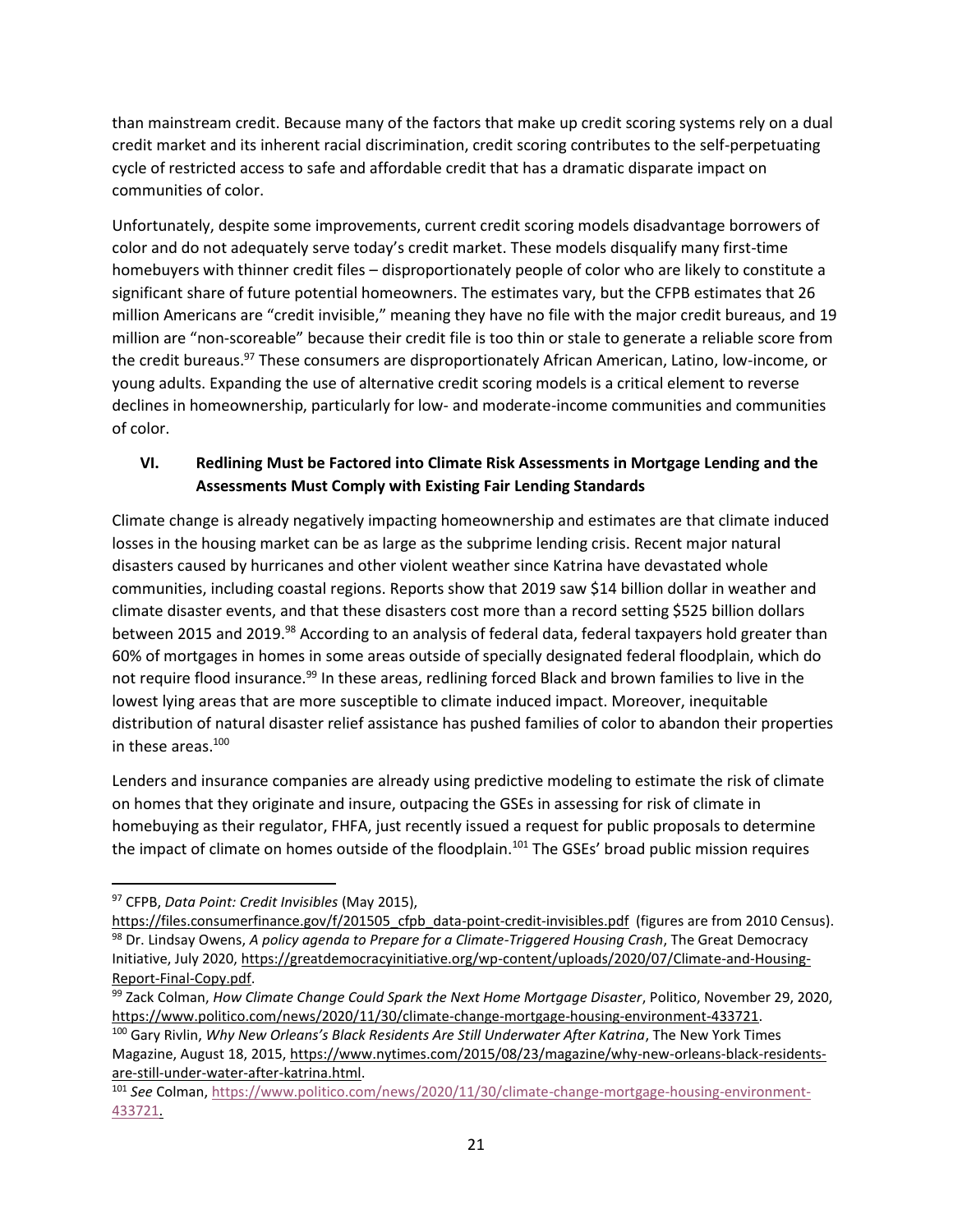them to exchange national mortgage liquidity for the public benefits that the enterprises receive with borrowers across the country already implicitly subsidizing homes in flood prone regions to help keep mortgage credit affordable in those communities.

However, redlining complicates what creating racial equity in climate assessments means for communities of color that are already credit starved. Additionally, technology already allows lenders to steer away from homes in areas that project extreme climate impact creating the need for regulators or Congress to quickly act to ensure that this risk continues to be pooled to ensure an appropriate balance of mortgage credit availability in existing underserved communities or that displaced underserved homebuyers have access in the communities that they must relocate to.<sup>102</sup> Moreover, in writing the rules, data collection and transparency are essential elements of this process and must comply with existing fair lending laws as it is clear that bias in produces bias out in technological assessments of homeownership and lending variables.

## **VII. FHFA Must Strengthen the GSEs Affordable Housing Goals Which is Critical to Ensuring Access for LMI Families and Families of Color**

FHFA must prioritize strengthening the GSEs' affordable housing goals as outlined in our comment submitted on February 28, 2021.<sup>103</sup> The GSEs have woefully unfulfilled their statutory obligations to ensure adequate support for Black, Latino, and other communities of color since the Great Recession. Therefore, FHFA must take swift and bold action now in creating affordable housing goals that can help return the GSEs to former periods when their activity was much stronger. A key goal of the affordable housing goals must be to help to build toward more racial equity in homeownership. The GSEs should focus explicitly on addressing racial homeownership gaps; marginal improvements are insufficient given the GSEs' charters that cite the GSEs' responsibility to underserved communities and borrowers of color, including to "minority census tracts."

# **VIII. COVID-19 Exacerbates the Tale of "Two Americas"**

The COVID-19 crisis is having a disproportionate impact on families of color, by nearly every metric. Data has shown that the virus is infecting and killing people of color at a much higher rate.<sup>104</sup> People of color are overrepresented among essential workers who are generally not able to work from home and are more likely to encounter the virus.<sup>105</sup> From February to April 2020, the number of Black business owners dropped by 440,000 or 41%, compared to a 17% decline in white small business owners.<sup>106</sup> Families of color who are hardest hit by COVID-19 are the same families long denied equity in homeownership

<sup>102</sup> *Id*.

<sup>103</sup> Comment from CRL to FHFA on Enterprise Affordable Housing Goals Advance Notice of Proposed Rulemaking (Feb. 28, 2021)[, https://www.responsiblelending.org/sites/default/files/nodes/files/research-publication/crl](https://www.responsiblelending.org/sites/default/files/nodes/files/research-publication/crl-comment-fhfa-affordable-housing-goals-anpr-feb2021.pdf)[comment-fhfa-affordable-housing-goals-anpr-feb2021.pdf.](https://www.responsiblelending.org/sites/default/files/nodes/files/research-publication/crl-comment-fhfa-affordable-housing-goals-anpr-feb2021.pdf)

<sup>104</sup> Centers for Disease Control and Prevention, *COVID-19 Racial and Ethnic Health Disparities*,

[https://www.cdc.gov/coronavirus/2019-ncov/community/health-equity/racial-ethnic-disparities/index.html.](https://www.cdc.gov/coronavirus/2019-ncov/community/health-equity/racial-ethnic-disparities/index.html)  <sup>105</sup> Tiana N. Rogers, Charles R. Rogers, Elizabeth VanSant‐Webb, Lily Y. Gu, Bin Yan, Fares Qeadan, *Racial Disparities in COVID‐19 Mortality Among Essential Workers in the United States*, *World Medical & Health Policy*, 2020; DOI, [10.1002/wmh3.358.](http://dx.doi.org/10.1002/wmh3.358)

<sup>106</sup> Robert W. Fairle, *The Impact of COVID-19 on Small Business Owners: Evidence of Early-Stage Losses From the April 2020 Current Population Survey*, National Bureau of Economic Research, Working Paper 27309 (June 2020), [https://www.nber.org/papers/w27309.](https://www.nber.org/papers/w27309)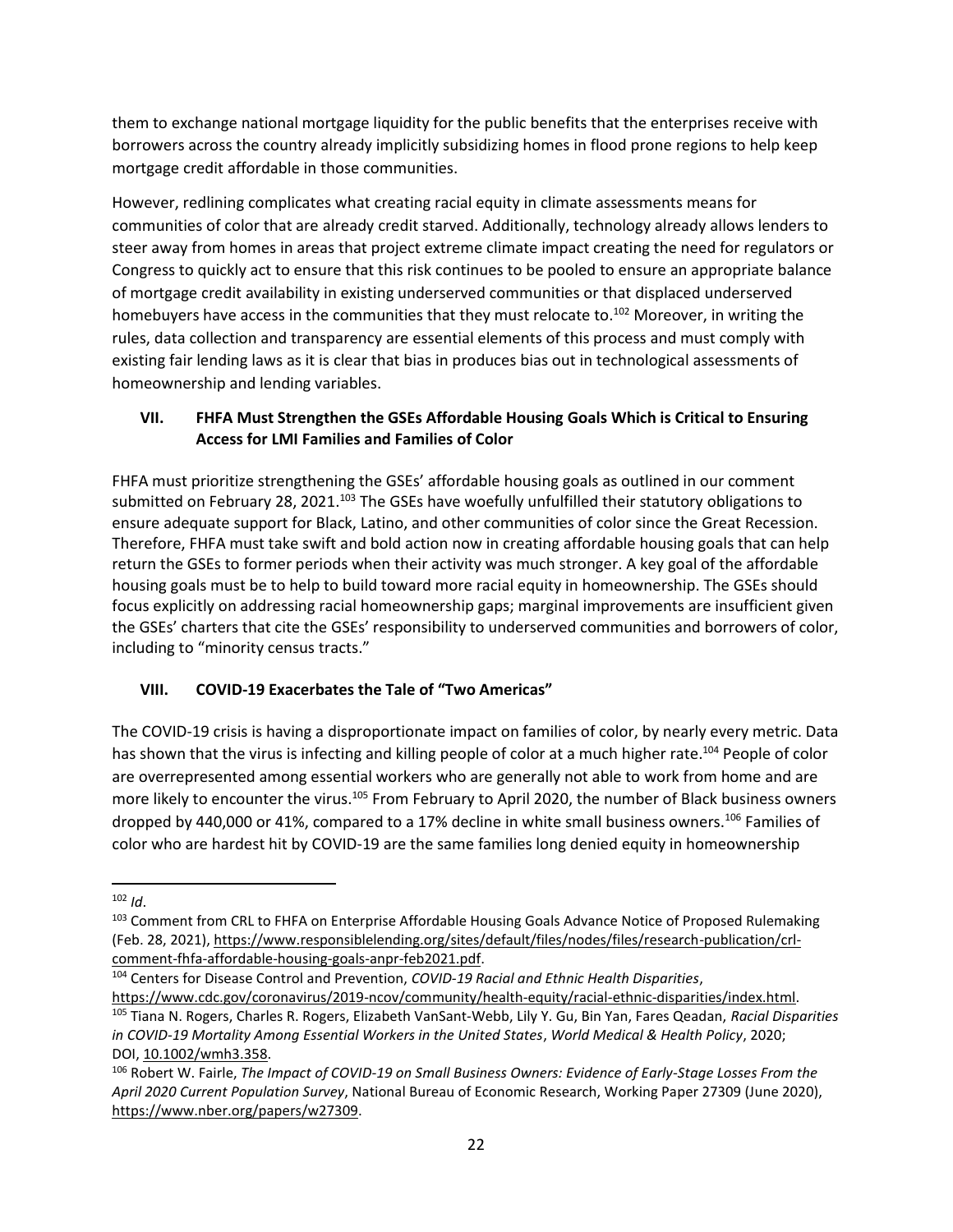opportunities.<sup>107</sup> Indeed, there are statistically significant correlations between redlining and susceptibility to COVID-19.<sup>108</sup> The same low-income neighborhoods of color that were intentionally cut off from lending and investment today suffer from reduced wealth, greater poverty, lower life expectancy, and higher incidence of chronic disease that are risk factors for poor outcomes from the coronavirus.<sup>109</sup>

According to the Bureau of Labor Statistics, while the unemployment rate of whites, which peaked at 14% in April, has dropped to 5.6%, the reported unemployment rate of Blacks stands at 9.9% and actually increased in February, even while the economy added over 350,000 new jobs. And a recent report from the Center for Economic and Policy Research demonstrates that BLS' surveys systematically understate the unemployment rate for Blacks relative to whites.<sup>110</sup>

Further, the unemployment rate captures only those who are still deemed to be within the labor force and thus misses the decline in workforce participation. That has been especially pronounced for Blacks women and Latinas: there are 9.9% fewer Black women and 8.6% fewer Latinas in the workforce today than at the start of the pandemic.

Not surprisingly given their employment situation, Black and brown families are struggling to make ends meet. The most recent Household Pulse Survey from the Bureau of the Census found that 44% of Blacks and 43% of Hispanics reported that they were finding it difficult to pay their usual household expenses, a rate more than 60% higher than for whites. Moreover, according to a CFPB report, as of December, almost one in five Black homeowners and one in seven Hispanic homeowners reported being behind on their mortgage compared to only one in twenty white homeowners.<sup>111</sup>

## **A. Forbearance and Mortgage Servicing Reforms are Critical to Preventing a Foreclosure Crisis**

The CARES Act – coupled with actions taken by FHA, FHFA and the GSEs, as well as many private lenders – have provided a lifeline to many struggling homeowners. Under the CARES Act, those with a federallybacked mortgage suffering a COVID-19 related hardship were granted the right to obtain up to twelve months of forbearance on their mortgage payments. Many private lenders appear to have extended similar rights to borrowers whose mortgages are not federally backed. And in February both FHA and FHFA announced that they would allow those who have obtained forbearance to extend forbearance by

<sup>107</sup> *See* Alan Gomez, et al, '*An Unbelievable Chain of Oppression': America's History of Racism Was a Preexisting Condition for COVID-19*, USA Today, Oct. 12, 2020[, https://www.usatoday.com/in-](https://www.usatoday.com/in-depth/news/nation/2020/10/12/coronavirus-deaths-reveal-systemic-racism-united-states/5770952002/)

[depth/news/nation/2020/10/12/coronavirus-deaths-reveal-systemic-racism-united-states/5770952002/;](https://www.usatoday.com/in-depth/news/nation/2020/10/12/coronavirus-deaths-reveal-systemic-racism-united-states/5770952002/) Andre M. Perry, *Black Americans Were Forced Into 'Social Distancing' Long Before the Coronavirus*, The Brookings Institution (March 20, 2020), [https://www.brookings.edu/blog/the-avenue/2020/03/20/black-americans-were](https://www.brookings.edu/blog/the-avenue/2020/03/20/black-americans-were-forced-into-social-distancing-long-before-the-coronavirus/)[forced-into-social-distancing-long-before-the-coronavirus/.](https://www.brookings.edu/blog/the-avenue/2020/03/20/black-americans-were-forced-into-social-distancing-long-before-the-coronavirus/)

<sup>108</sup> Jason Richardson, Bruce C. Mitchell, Helen C.S. Meier, Emily Lynch, Jad Edlebi, *Redlining and Neighborhood Health*, NCRC, September 2020, [https://ncrc.org/holc-health/.](https://ncrc.org/holc-health/)

<sup>109</sup> *Id.*

<sup>110</sup> Yixia Cai and Dean Baker, *Masking Real Unemployment: The Overall and Racial Impact of Survey Non-Response on Measured Labor Market Outcomes*, Center for Economic and Policy Research (March 2021),

[https://www.ineteconomics.org/research/research-papers/masking-real-unemployment-the-overall-and-racial](https://www.ineteconomics.org/research/research-papers/masking-real-unemployment-the-overall-and-racial-impact-of-survey-non-response-on-measured-labor-market-outcomes)[impact-of-survey-non-response-on-measured-labor-market-outcomes.](https://www.ineteconomics.org/research/research-papers/masking-real-unemployment-the-overall-and-racial-impact-of-survey-non-response-on-measured-labor-market-outcomes)

<sup>111</sup> CFPB, *Housing Insecurity and the COVID-19 Pandemic* (March 2021),

[https://files.consumerfinance.gov/f/documents/cfpb\\_Housing\\_insecurity\\_and\\_the\\_COVID-19\\_pandemic.pdf.](https://files.consumerfinance.gov/f/documents/cfpb_Housing_insecurity_and_the_COVID-19_pandemic.pdf)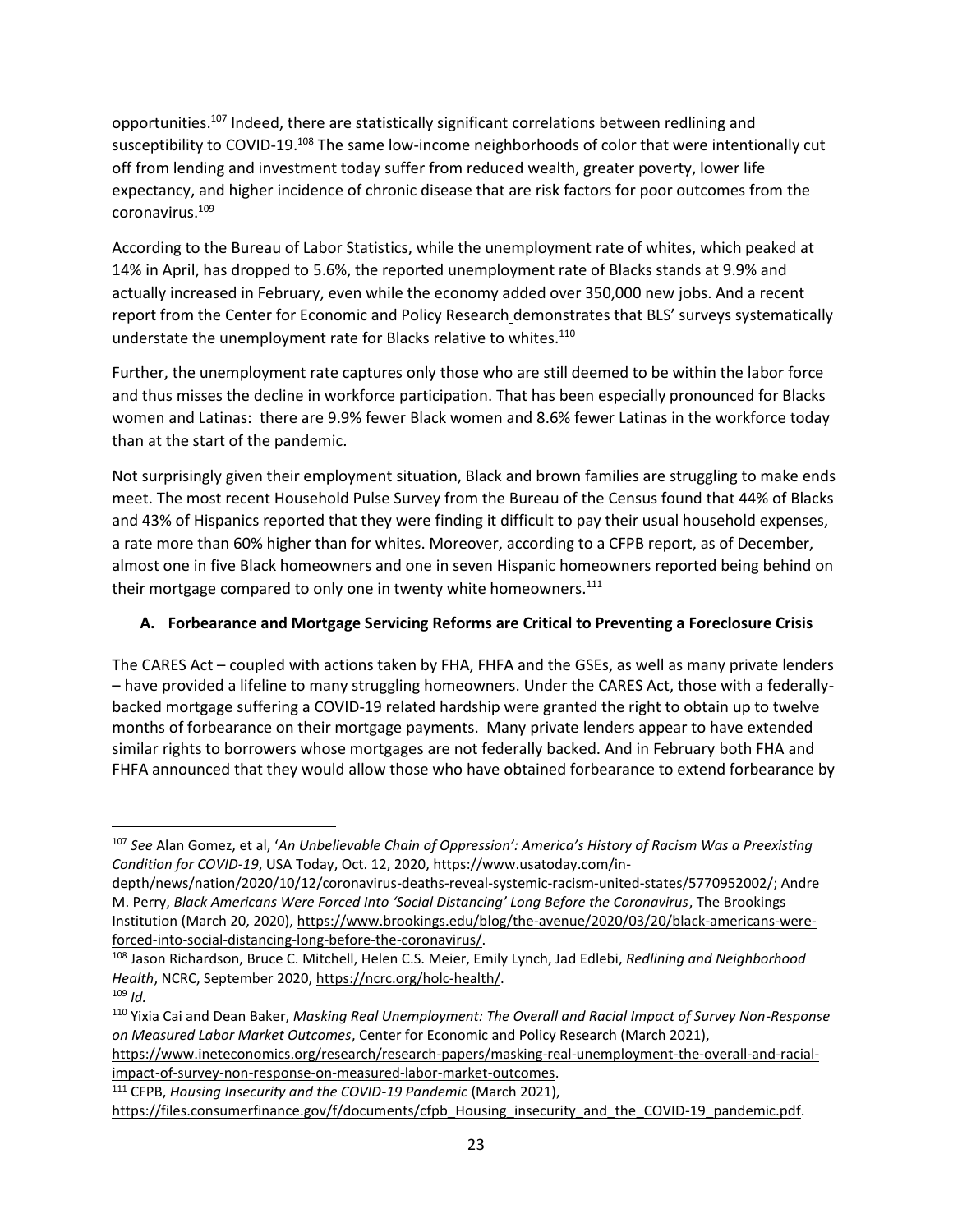up to six additional months and also announced that they would extend the CARES Act moratorium on foreclosures, which lasted only six months, through the end of June.

To date, 6.9 million borrowers – 13% of all borrowers – have obtained forbearance. Those in forbearance experienced significant drops in income; indeed, fully 85% received unemployment benefits. Over 60% of those who obtained forbearance have since exited forbearance, leaving 2.7 million borrowers in forbearance as of the end of January. Importantly, a much smaller share of FHA borrowers have been able to exit forbearance.

However, a significant number of borrowers are struggling with their mortgage obligations. There are approximately 500,000 borrowers who are now at least three months past due who are not in forbearance. Many of these borrowers never obtained forbearance in the first place; others exited forbearance but have been unable to resume making their regular payments. Indeed, of those who have exited forbearance, more than one in ten have fallen behind on their mortgages and for FHA borrowers the number is closer to one in five. Moreover, whereas those who were able to exit forbearance last summer have low levels of delinquencies, among those exiting more recently the subsequent delinquency rates have been two to three times higher.

For those still in forbearance, the most significant question is what happens to them once their forbearance period ends. Fortunately, the mortgage market is in a much better position than it was entering the last crisis. The government agencies, led by FHA, as well as FHFA and the GSEs, acted quickly to develop post-forbearance policies to help affected borrowers. As a result, mortgage servicers have much better tools than during the Great Recession to help borrowers struggling to repay.

For federally-backed mortgages, borrowers can exit forbearance and simply resume their regular monthly payments and then repay the arrearages -- that is, the amounts that they would have paid but for the forbearance – without interest, when they pay off the loan. And borrowers who are not able to resume their regular payments can receive a streamlined loan modification that reduces the monthly payments required. If the borrower needs more payment relief than the streamlined offer provides, they may be eligible for greater payment reduction if they provide income documentation.

In addition, servicer capacity is much greater than during the housing crisis, when few were set up to work with borrowers to obtain a modification. However, servicers may be sorely tested when forbearance comes to an end as upwards of two million borrowers may need assistance in a limited time frame, and execution by large organizations is always a challenge, particularly with something as complicated, and important, as a mortgage. Housing counselors have reported instances of borrowers not receiving correct information from servicers, and counselors' support will be essential.

Moreover, when forbearance ends there will be many borrowers – especially Black and brown families – who will need further relief if they are not to lose their homes. Even though many borrowers have equity in their houses today, positive equity alone does not prevent homeowners from losing their home to foreclosure; depending on the time period and associated home price appreciation, between 30% and 80% of foreclosed-upon homeowners had positive equity at the time of default.<sup>112</sup>

<sup>112</sup> David Low, *Mortgage Default with Positive Equity,* Working Paper (2018), Andrew F. Haughwout and Ebiere Okah, *Below the Line: Estimates of Negative Equity Among Nonprime Mortgage Borrowers,* Economic Policy Review, Vol. 15, No. 1, pp. 32-43 (2009), and Anthony Pennington-Cross, *Subprime and Prime Mortgages – Loss Distributions*, [FHFA Staff Working Papers](https://ideas.repec.org/s/hfa/wpaper.html) 03-01, Federal Housing Finance Agency (2003).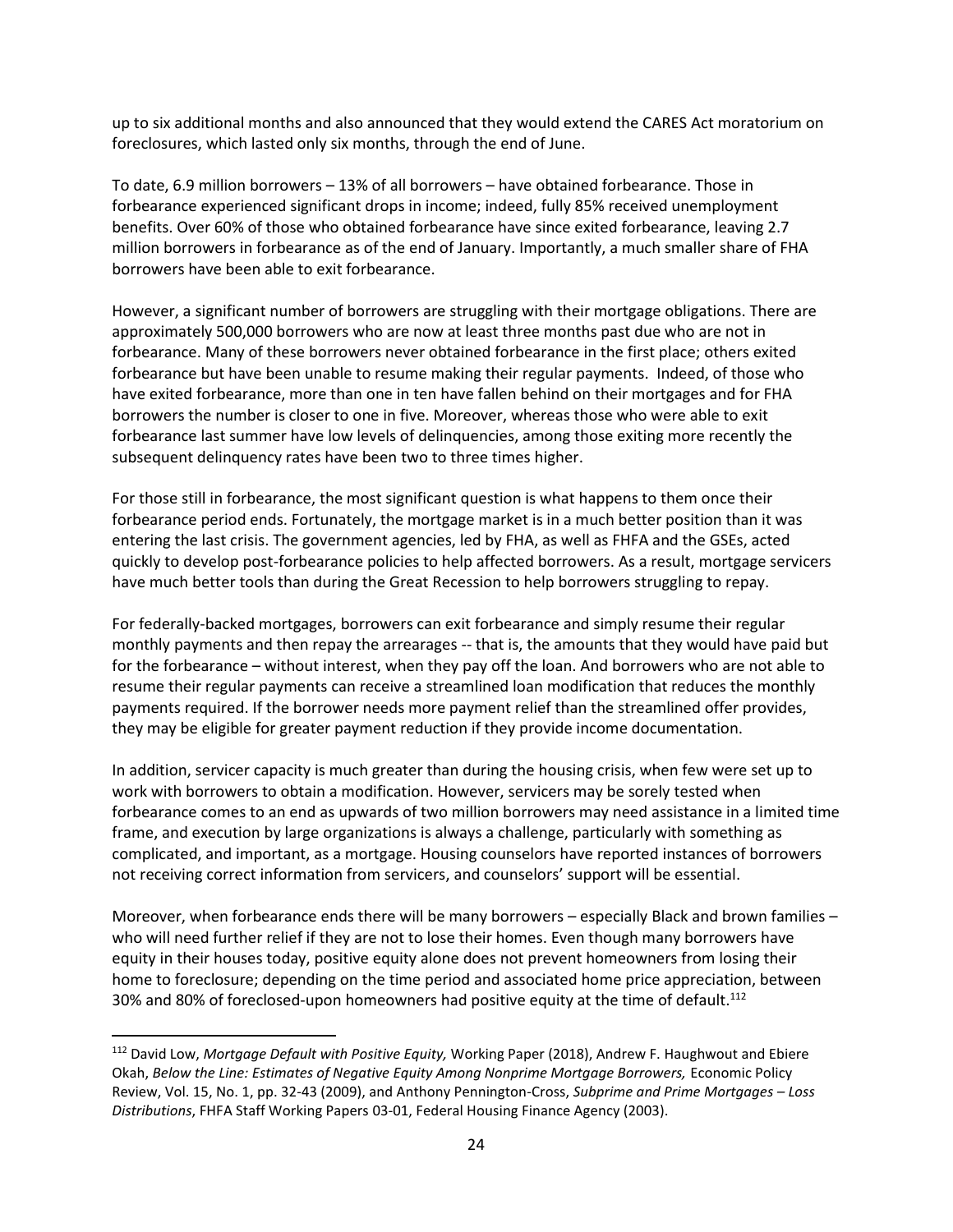Foreclosure is costly to society and comes with significant negative after-effects for the household and their neighbors. The average foreclosure costs society between \$51,000 (HUD) and \$70,000 (U.S. Congress Joint Economic Committee) and is borne by the foreclosed-upon household, their neighbors, the lender, and local governments.<sup>113</sup> Foreclosed upon households are likely to move more frequently, less likely to own a home in the future, and some move to neighborhoods with lower incomes and school test scores and are more likely to get divorced.<sup>114</sup> Foreclosed-upon homeowners also suffer from negative physical health consequences resulting in increased incidences of unscheduled hospital visits<sup>115</sup> as well as a range of mental health issues, including depression, anxiety, alcohol use, and even suicide.<sup>116</sup> Unfortunately, foreclosure is also contagious. Studies show that foreclosure reduces the value of neighboring properties by nearly \$15,000 and leads to an additional 0.5 foreclosures in the neighboring area.<sup>117</sup> Foreclosure alternatives (i.e. short sales and deed-in-lieu of foreclosure) and forced sales may be less costly to lenders, but the end result for the homeowner may be equally negative.

As a result, it is incumbent on policymakers at all levels to do everything in their power to reduce the number of needless foreclosures that occur. The following are our suggestions to accomplish this goal.

#### **Congress**

Congress should extend the protections that FHFA and FHA provide to private loans, which comprise about 30% of the mortgage market. While many servicers of private loans are voluntarily adopting GSE policies, and forbearance rates for private loans are higher than the market as a whole, some are not providing comparable assistance. In addition, the lack of standardization and specificity in forbearance and post-forbearance terms limits servicers in some cases from offering this relief.<sup>118</sup> Congress should not attempt to spell out these policies in detail in legislation since government policies change as policymakers adjust as circumstances do and in accord with lessons learned.

Therefore, Congress should simply require private loans to adopt the foreclosure moratorium and forbearance policies offered by one of the GSEs or FHA, as well to mirror the federally-backed loans in providing a post-forbearance solution that does not increase borrowers' monthly payments. In addition, Congress should provide servicers of private-label securities a safe harbor from investor lawsuits when they follow these provisions.

<sup>113</sup> United States Department of Housing and Urban Development, *Economic Impact Analysis of the FHA Refinance Program for Borrowers in Negative Equity Positions* (2010) and U.S. Congress Joint Economic Committee, *Report of the Joint Economic Committee Congress of the United States on the 2007 Economic Report of the President Together With Minority Views,* U.S. Government Printing Office (2007).

<sup>114</sup> Rebecca Diamond, Adam Guren, and Rose Tan, *The Effects of Foreclosures on Homeowners, Tenants, and Landlords*, Working Paper (2020).

<sup>115</sup> Janet Currie and Erdal Tekin, *Is There a Link between Foreclosure and Health?*, American Economic Journal: Economic Policy, 7 (1): 63-94 (2015).

<sup>116</sup> Alexander C. Tsai, *Home Foreclosure, Health, and Mental Health: A Systematic Review of Individual, Aggregate, and Contextual Associations*, *PLoS ONE* 10(4): e0123182 (2015).

<sup>117</sup> Arpit Gupta, *Foreclosure Contagion and the Neighborhood Spillover Effects of Mortgage Defaults*, Journal of Finance 74, 2249–2301 (2019).

<sup>118</sup> Urban Institute, *Why It's Harder to Offer Mortgage Assistance to 3 Million Borrowers with Private Loans* (Aug. 13, 2020), [https://www.urban.org/urban-wire/why-its-harder-offer-mortgage-assistance-3-million-borrowers](https://www.urban.org/urban-wire/why-its-harder-offer-mortgage-assistance-3-million-borrowers-private-loans)[private-loans.](https://www.urban.org/urban-wire/why-its-harder-offer-mortgage-assistance-3-million-borrowers-private-loans)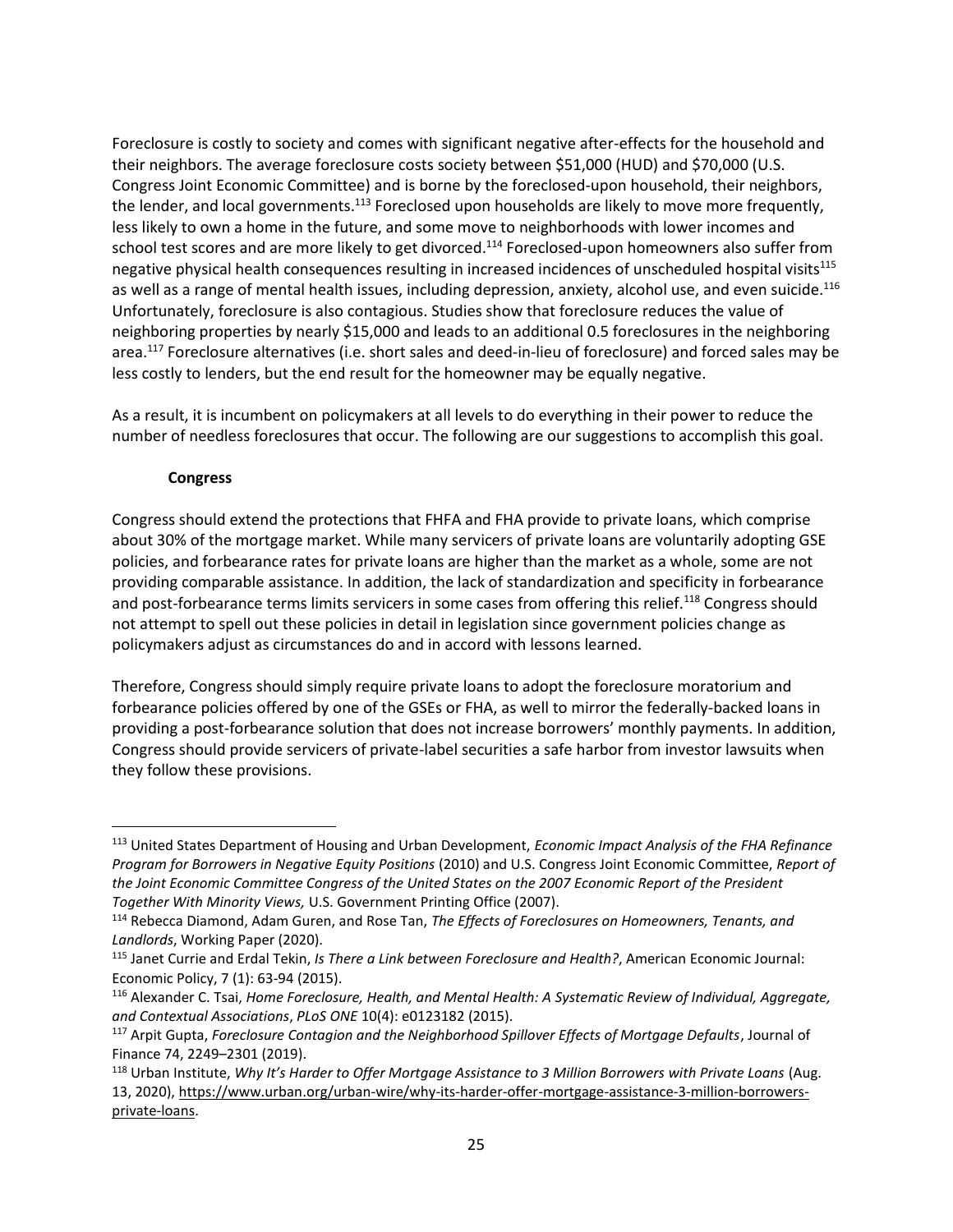Additionally, the \$10 billion dollar Homeowner Assistance Fund is a critical component of the American Rescue Plan bill. It will help protect struggling homeowners and communities by preventing avoidable foreclosures, evictions, and utility shut offs. The Fund would provide a flexible source of federal aid to housing finance agencies to help people who have experienced COVID-19 hardships maintain their housing payments so they can stay in their homes. A critical lesson of the Great Recession is that the communities most impacted need aggressive, targeted, early intervention. Once the Homeowner Assistance Fund is enacted, the Department of Treasury must ensure an equitable distribution of funding to ensure the families hardest hit by the COVID crisis – Black and brown families – are able to access relief.

#### **Consumer Financial Protection Bureau**

First, if Congress doesn't enact the 120-day foreclosure pause, CFPB should require it using its RESPA authority. Second, if Congress doesn't require private loans to follow federally-backed requirements after forbearance, CFPB should prohibit servicers from requiring borrowers to repay their arrearages from COVID-related forbearance without first evaluating the borrower for all loss mitigation options the borrower is eligible for. Third, CFPB should facilitate servicers offering streamlined payment reduction modifications to borrowers who indicate that they cannot afford their previous monthly payments, as it did with its interim final rule on deferrals and partial claims, with appropriate consumer protections. Fourth, CFPB should supervise servicer conduct when transitioning borrowers out of forbearance and take appropriate action against servicers who revert to previous bad practices. Fifth, CFPB should continue its good work providing information to borrowers to explain their options in dealing with COVID-19 hardships, and in particular it should provide outreach to borrowers who are delinquent but not in forbearance. Finally, CFPB should help servicers in conducting effective communications with their borrowers by establishing best practices for servicer communications, including websites and emails.

#### **Federal Housing Finance Agency**

The modification provided by the GSEs, called the Flex Mod, is commendable. It is streamlined for borrowers 90 days or more delinquent, which reduces frictions and increases take-up rates, and provides substantial payment relief for borrowers with loan-to-value (LTV) ratios above 80%. When the Flex Mod was developed, the expectation was that if there were another crisis, it would look like the last one and housing values would fall, which would push up borrowers' LTVs over 80% and most would get this payment relief. However, the current crisis is accompanied by continued rapid house price appreciation in many communities, and so roughly 75% of GSE borrowers exiting forbearance will have LTVs below 80%.<sup>119</sup> As a result, the only modification step these borrowers are eligible for under the Flex Mod is extension of the mortgage term to 40 years. The GSEs target 20% reduction in principal and interest (P&I) payments, which equates to about a 14% reduction in the overall monthly payment. After receiving the term extension, some borrowers below 80% LTV will receive this level of payment relief but some others will not, depending largely on how old the loan was. However, even if they receive this

<sup>&</sup>lt;sup>119</sup> Black Knight [\(https://cdn.blackknightinc.com/wp-content/uploads/2020/10/BKI\\_MM\\_Aug2020\\_Report.pdf\)](https://cdn.blackknightinc.com/wp-content/uploads/2020/10/BKI_MM_Aug2020_Report.pdf) indicates that 84% of homeowners with a GSE-backed mortgage have a current CLTV below 80%. After capitalizing arrearages, roughly 75% of homeowners with a GSE-backed mortgage have a current CLTV below 80%.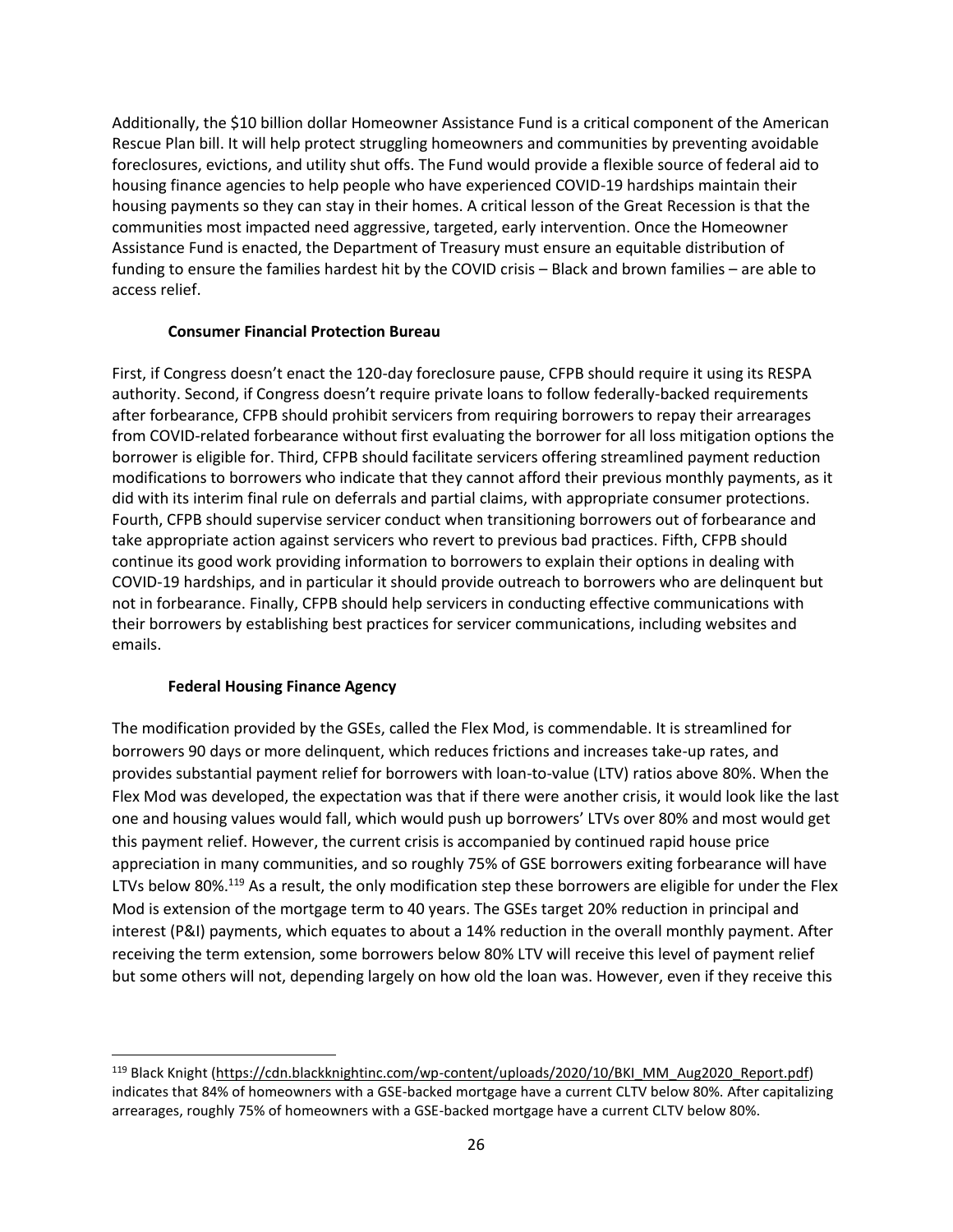amount of payment relief, it will not be enough for many borrowers given the economic dislocations they face and they will lose their house to foreclosure, or in the best case, through a forced sale.

The GSEs should target a higher level of payment reduction with their Flex Mod, providing a 25% or 30% reduction in the P&I payments. For their below 80% LTV borrowers, the GSEs should reduce the interest rate as much as necessary to reach the target, although no lower than the market interest rate, or simply provide the market interest rate as they do with their above 80% LTV borrowers. The GSEs and wealthier borrowers benefit from current low mortgage rates, which is in significant part due to Federal Reserve purchases of their MBS, and these benefits should be shared with the GSEs' most distressed borrowers. The 20% P&I target for reductions should be compared with the FHA-HAMP target of a 20% reduction in the full monthly payment, which equates to a 31% reduction in P&I for the average borrower in forbearance with a Government-backed mortgage. Greater payment relief would also bring the Flex Mod payment reduction target closer to that offered by private modifications; those offered by Chase in the 2011-2014 period targeted a 30% P&I reduction.<sup>120</sup>

Second, the GSEs should provide streamlined refinances for low-wealth borrowers. A key aspect of the current market is that refinances are dominating. Total refinance lending came to a record-setting estimated \$2.609 trillion last year and a whopping 144.1% increase from 2019.<sup>121</sup> Especially now, during the COVID-19 crisis and at a time of historic low interest rates, more borrowers should be able to benefit from the current refinance boom to save money on their mortgage payment. Unfortunately, these historically impactful refinances are not reaching lower-income, lower-wealth, or Black and Hispanic families adequately, particularly borrowers with smaller loan balances.<sup>122</sup> Refinance activity for higher FICO borrowers accelerated significantly in 2020, boosting the average FICO score for GSE refinances to 775, well above credit scores for communities of color due to less family wealth.<sup>123</sup>

At a time that the Federal Reserve is purchasing \$40 billion in agency mortgage-backed securities per month to help reduce the cost of buying or refinancing a home and to stimulate the economy, FHFA and the GSEs should ensure rate term refinances are more available, not more costly, for lower-income, Black, or Hispanic families who would benefit greatly from the savings on their mortgage payment. We urge the GSEs to create a streamline refinance program to ensure that affordable refinances are more accessible to borrowers, particularly borrowers of color. By doing so, the GSEs would be taking a positive step toward helping the Federal Reserve undo the disproportionate benefits of monetary policy that accrue to the wealthy. Moreover, the GSEs should not charge any LLPAs on a streamline refinance, as LLPAs were already paid at purchase.

### **Federal Housing Administration**

<sup>120</sup> Peter Ganong and Pascal Noel, *Liquidity Versus Wealth in Household Debt Obligations: Evidence from Housing Policy in the Great Recession*, American Economic Review, 110(10): 3100-3138 (2020).

<sup>121</sup> *See* Inside Mortgage Finance, *Refi Sector Closes Strong in 2020, Dwarfs Homebuying*, March 5, 2021.

<sup>122</sup> Sumit Agarwal, Souphala Chomsisengphet, Hua Kiefer, Leonard C. Kiefer, and Paolina C. Medina, *Inequality During the COVID-19 Pandemic: The Case of Savings from Mortgage Refinancing*, Working Paper (2020); Kristopher Gerardi, Paul Willen, and David Hao Zhang, *Mortgage Prepayment, Race, and Monetary Policy*, Working Paper 20- 7. Boston: Federal Reserve Bank of Boston (2020).

<sup>&</sup>lt;sup>123</sup> Urb[a](https://www.urban.org/sites/default/files/publication/103746/housing-finance-at-a-glance-a-monthly-chartbook-february-2021_0.pdf)n Institute, Housing Finance At a Glance: A Monthly Chartbook (February 2021), at 17, 23, [https://www.urban.org/sites/default/files/publication/103746/housing-finance-at-a-glance-a-monthly-chartbook](https://www.urban.org/sites/default/files/publication/103746/housing-finance-at-a-glance-a-monthly-chartbook-february-2021_0.pdf)february-2021\_0.pdf.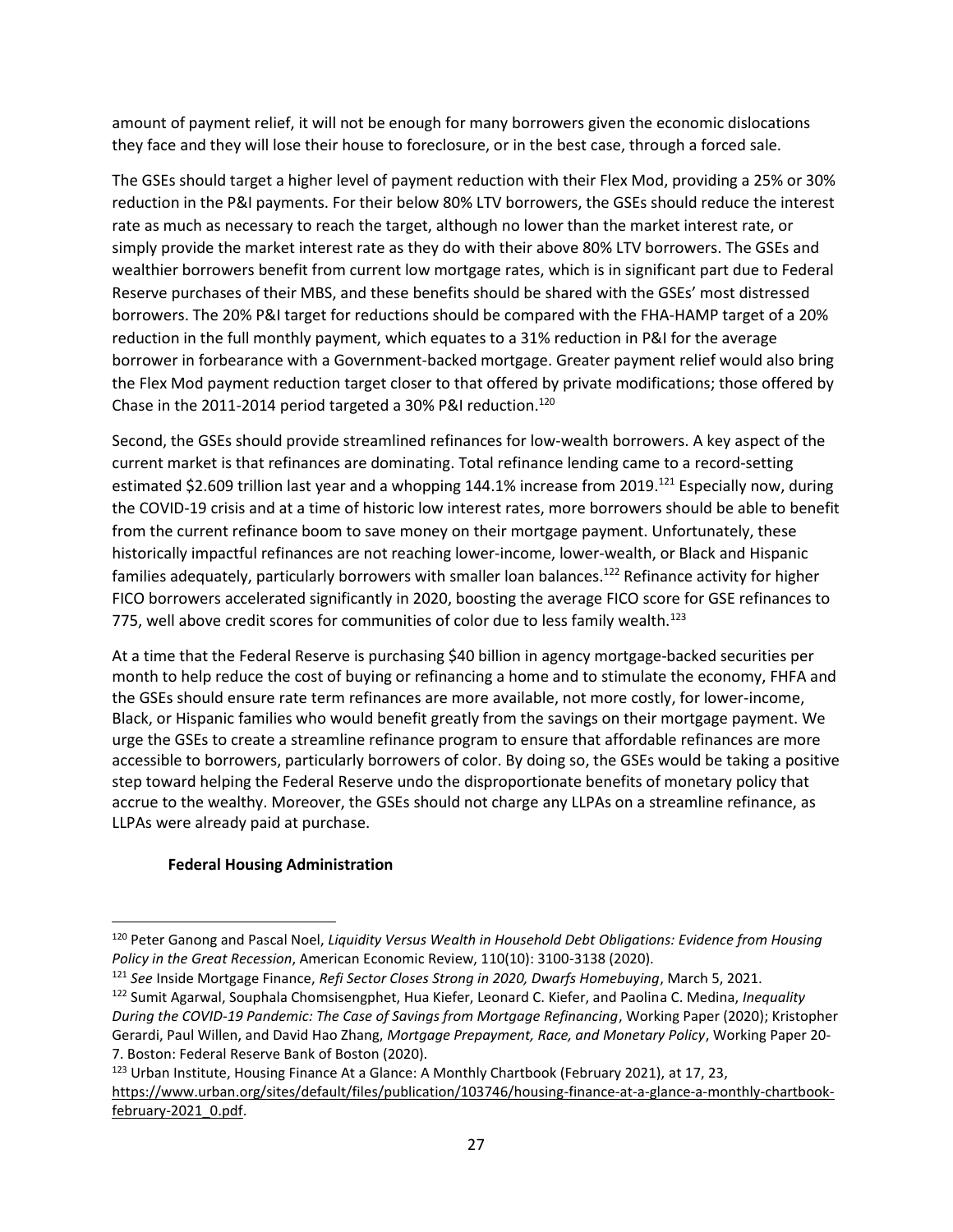FHA acted quickly as the economic effects of the pandemic began to be felt to create its COVID-19 home retention options. Its waterfall of post-forbearance options is significantly more streamlined than FHA's standard waterfall, and therefore can accommodate the hundreds of thousands of FHA borrowers all needing assistance in a compressed time frame to help them remain in their homes. HUD should be commended for its swift and effective action. However, given the stakes involved for FHA borrowers, their families' futures, and the neighborhoods in which they live, it is worth continuing to evaluate the FHA COVID waterfall to determine whether further improvements could provide greater payment relief to borrowers and permit more to qualify for modifications, while taking into account any effects on the MMIF.

## **IX. Lenders Must Make Small Balance Mortgage Loans to Assist with Creating Affordable Homeownership Opportunities**

Following the Great Recession, credit tightened making it nearly impossible for buyers who need small balance mortgage loans to be able to receive them. Rising home prices and lack of availability of small dollar mortgage loans have impacted entire cities that have not fully recovered from the housing crisis. Cities like Detroit are credit starved leaving families with only exploitative credit availability.<sup>124</sup> Federallyinsured banks often cite a lack of profitability in their decision not to issue small balance mortgages while their investment arms benefit substantially from their vanishing presence in the single-family market.<sup>125</sup> In 2019, nearly 475,000 homes priced below \$80,000 were sold, according to U.S. Census Bureau data with only 43% of those financed with a mortgage loan.<sup>126</sup> COVID-19 has worsened this reality as the focus of mortgage originations have shifted to the wealthiest borrowers leaving many credit worthy families with limited mortgage access, which has fallen disproportionately on families of color who typically rely on small balance mortgage loans to purchase a home.

Furthermore, FHA and the GSEs' bulk sales of distressed loan sales coupled with the lack of small balance mortgage lending is pulling modest and affordable homes off the market. These public interest entities accrued large numbers of loans facing foreclosure. Rather than selling them individually as a local bank would do, they auctioned them off in large pools. While this helped FHA and the GSEs increase their reserves and capital more quickly, hedge funds – the largest buyers of these pools – converted many of the ultimately foreclosed loans into rental properties. This reduced the supply of modest homes for purchase by individuals and altered the character of neighborhoods where the percentage of homeowners declined. The sale of these distressed pools has continued, and hedge funds have announced plans to expand their conversion programs.<sup>127</sup> This, along with other factors limiting

<sup>127</sup> Julia Gordon, *The Dark Side of Single-Family Rental*, ShelterForce (July 30, 2018), [https://shelterforce.org/2018/07/30/the-dark-side-of-single-family-rental/.](https://shelterforce.org/2018/07/30/the-dark-side-of-single-family-rental/) Others have argued that these sales are beneficial in that the buyers have fewer restrictions on the loan modifications they can offer. Laurie Goodman and Dan Magder, *Selling HUD's Nonperforming Loans: A Win-Win for Borrowers, Investors and HUD*, Urban Institute (January 2016), [https://www.urban.org/sites/default/files/publication/76626/2000568-Selling-HUD-s-](https://www.urban.org/sites/default/files/publication/76626/2000568-Selling-HUD-s-Nonperforming-Loans-A-Win-Win-for-Borrowers-Investors-and-HUD.pdf)[Nonperforming-Loans-A-Win-Win-for-Borrowers-Investors-and-HUD.pdf.](https://www.urban.org/sites/default/files/publication/76626/2000568-Selling-HUD-s-Nonperforming-Loans-A-Win-Win-for-Borrowers-Investors-and-HUD.pdf) A better approach is reform of the HUD foreclosure process; substantial improvements have been implemented in the GSE process.

<sup>124</sup> Ben Eisen, *Dearth of Credit Starves Detroit's Housing Market*, Wall Street Journal, October 29, 2020, [https://www.wsj.com/articles/a-broken-mortgage-market-strands-detroits-black-residents-11603984218.](https://www.wsj.com/articles/a-broken-mortgage-market-strands-detroits-black-residents-11603984218) <sup>125</sup> Inside Mortgage Finance, *A Stunning Year for Wholesale Lenders*, March 5, 2021.

<sup>126</sup> Clare Trapasso, *Lots of Homes Under \$100K Are for Sale, but Most Buyers Can't Get One for This Reason*, National Association of Realtors, December 30, 2020, [https://www.realtor.com/news/trends/small-dollar](https://www.realtor.com/news/trends/small-dollar-mortgages-help-communities-of-color/)[mortgages-help-communities-of-color/.](https://www.realtor.com/news/trends/small-dollar-mortgages-help-communities-of-color/)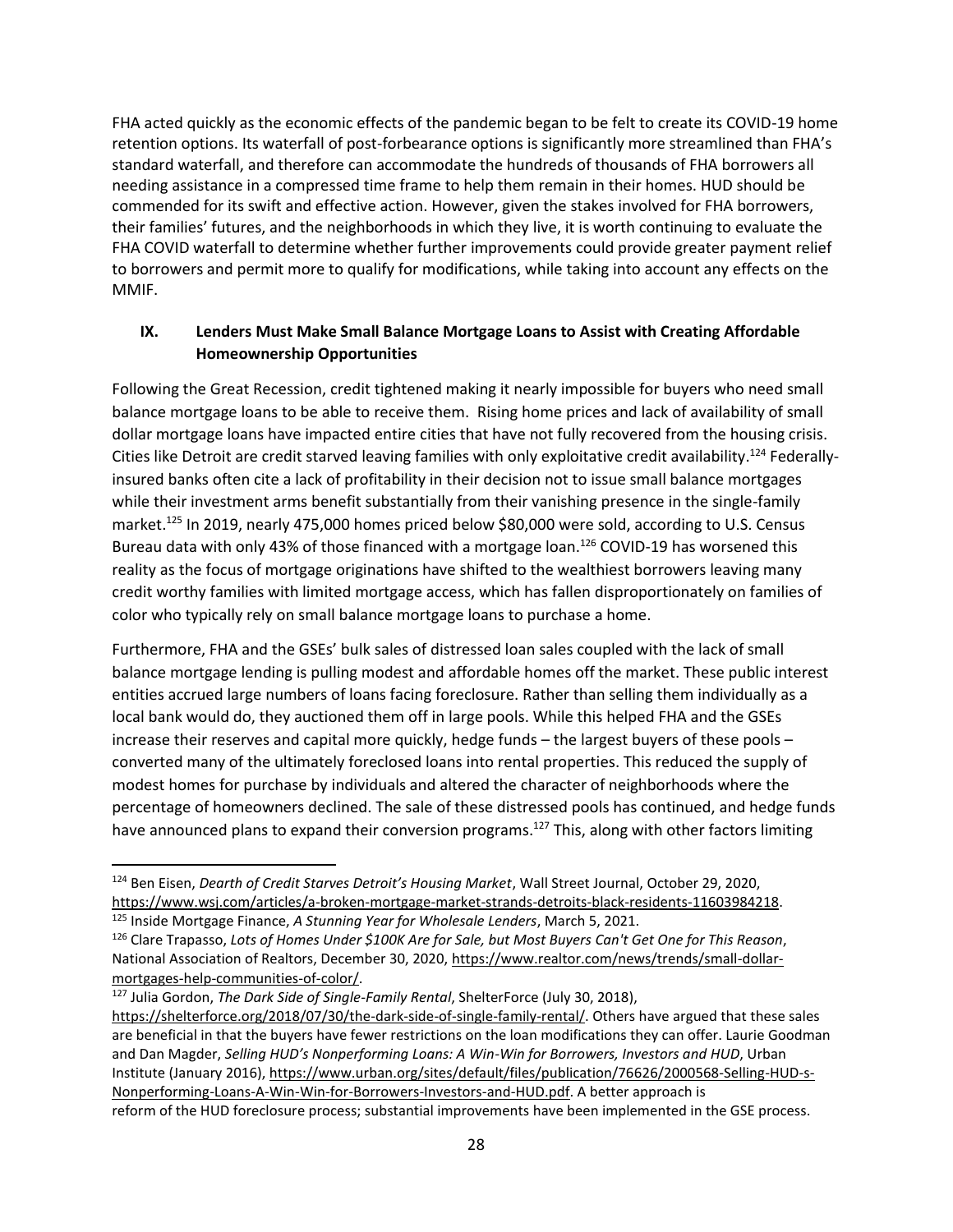new starter home construction, including labor and materials shortages and increased costs of both, created a shortage of these starter homes and a substantial barrier to families trying to enter homeownership.<sup>128</sup> Instead of bulk sales to investors, more needs to be done with these properties to ensure that families can purchase them to help preserve access to homeownership in low-to-moderate income communities and communities of color as opposed to only providing rental as an option for hardworking families.

## **X. Manufactured Housing is a Critical Source of Affordable Housing, But Additional Consumer Protections are Needed**

Manufactured homes are the largest source of unsubsidized, affordable housing in the United States, and have the potential to help address the nation's housing affordability crisis. For example, 49% of manufactured housing is affordable for households at or below 50% of AMI, compared to just 26% of all housing.<sup>129</sup> And there is evidence demonstrating that manufactured homes appreciate at levels similar to site-built homes.<sup>130</sup> Because they are less expensive to build, manufactured homes have the potential to greatly expand homeownership opportunities, especially for first-time homebuyers, lower-income households, and people of color.

However, manufactured housing presents distinct challenges. While a modern manufactured home is generally indistinguishable from a site-built home to many observers, a manufactured home is typically considered personal property – not real estate. The personal property designation affects potential and existing owners of manufactured homes in myriad ways. Homebuyers are relegated to high-cost "chattel" financing; there are limited options for financing personal property, resulting in higher-interest loans, shorter loan terms, and a smaller pool of lenders from which to choose.<sup>131</sup> Also, as documented in a series of articles published by the Seattle Times, the manufactured housing industry is dominated by affiliate and joint ownership arrangements between manufactured home dealers and financing shops.<sup>132</sup> Manufactured housing consumers who obtain loans from affiliated lenders pay much more than they would from banks and other lenders and often receive loans with unnecessary or deceptive add-ons. Homeowners do not possess the same consumer protections in the event of loan default or bankruptcy, and are sometimes prevented from working with real estate agents and appraisers due to state

<sup>128</sup> Michael Neal, *Residential Construction Down in June, Eye on Housing*, National Association of Homebuilders (July 18, 2018)[, http://eyeonhousing.org/2018/07/residential-construction-down-](http://eyeonhousing.org/2018/07/residential-construction-down-injune/?utm_campaign=EOE2018&_ga=2.126940237.1759872631.1535413976-631253769.1535413976)

[injune/?utm\\_campaign=EOE2018&\\_ga=2.126940237.1759872631.1535413976-631253769.1535413976.](http://eyeonhousing.org/2018/07/residential-construction-down-injune/?utm_campaign=EOE2018&_ga=2.126940237.1759872631.1535413976-631253769.1535413976) <sup>129</sup> American Community Survey 2017.

<sup>130</sup> Laurie Goodman, Edward Golding, Bing Bai, and Sarah Strochak, *New Evidence Shows Manufactured Homes Appreciate as Well as Site-Built Homes*, Urban Institute (Sept. 13, 2018), [https://www.urban.org/urban-wire/new](https://www.urban.org/urban-wire/new-evidence-shows-manufactured-homes-appreciate-well-site-built-homes)[evidence-shows-manufactured-homes-appreciate-well-site-built-homes.](https://www.urban.org/urban-wire/new-evidence-shows-manufactured-homes-appreciate-well-site-built-homes)

<sup>131</sup> *See* Consumer Financial Protection Bureau, *Manufactured-housing Consumer Finance in the United States* (Sept. 2014), [https://files.consumerfinance.gov/f/201409\\_cfpb\\_report\\_manufactured-housing.pdf](https://files.consumerfinance.gov/f/201409_cfpb_report_manufactured-housing.pdf) (noting that about 68% of all manufactured housing purchase loans reported under HMDA in 2012 met the definition of a "higherpriced mortgage loan"; by comparison, only 3% of loans for site-built homes were HPMLs).

<sup>132</sup> Mike Baker and Daniel Wagner, *Minorities Exploited by Warren Buffett's Mobile-home Empire*, The Seattle Times (updated Jan. 13, 2016)[, https://www.seattletimes.com/seattle-news/times-watchdog/minorities-exploited](https://www.seattletimes.com/seattle-news/times-watchdog/minorities-exploited-by-warren-buffetts-mobile-home-empire-clayton-homes/)[by-warren-buffetts-mobile-home-empire-clayton-homes/.](https://www.seattletimes.com/seattle-news/times-watchdog/minorities-exploited-by-warren-buffetts-mobile-home-empire-clayton-homes/)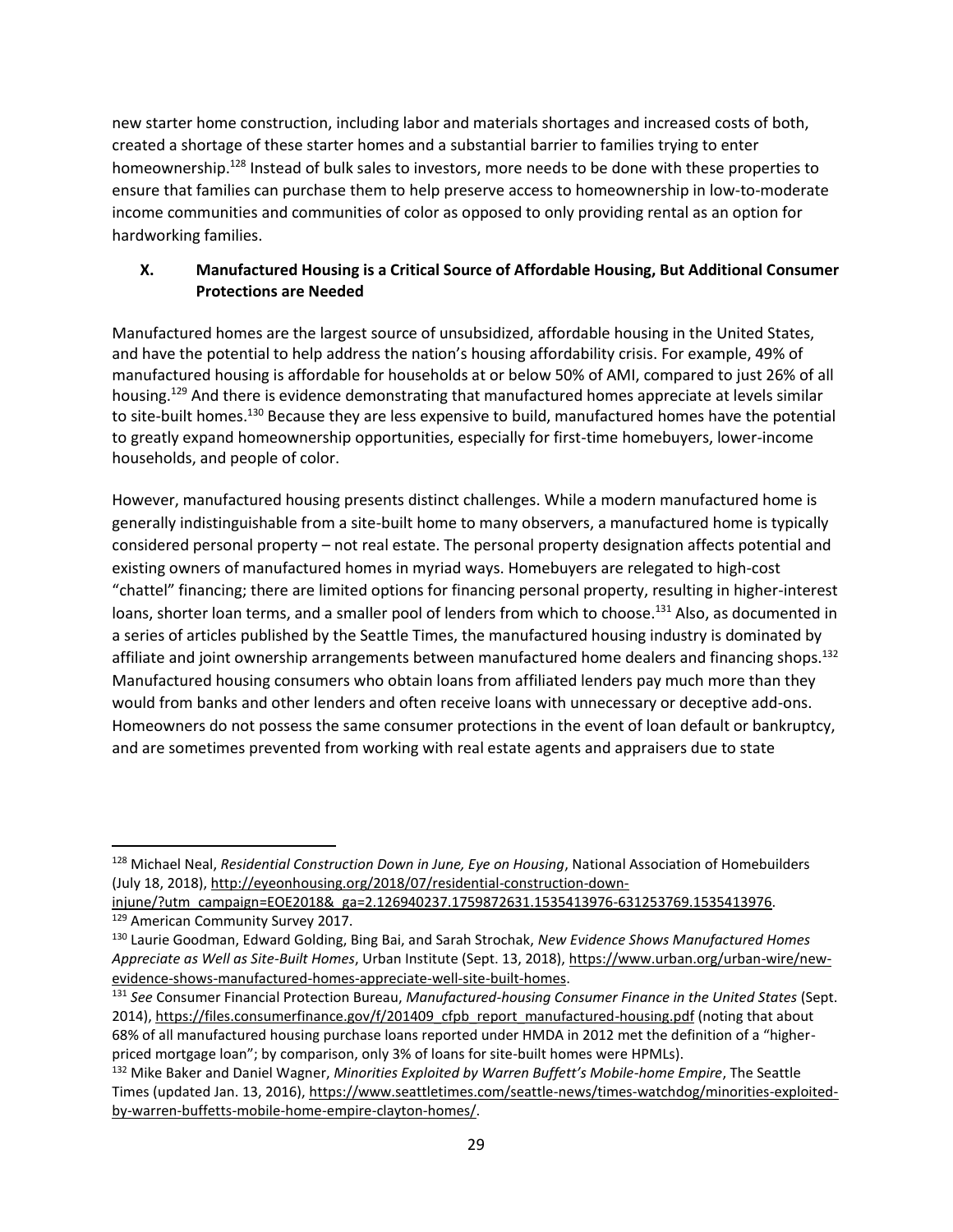restrictions regarding personal property.<sup>133</sup> Such factors make it challenging for potential and existing homeowners to obtain the maximum benefit from homeownership.

Although the classification of manufactured homes as real or personal property is a state decision, and should be addressed on the state-level, the federal government can also encourage states to provide equal rights and protections to owners of manufactured homes.<sup>134</sup> For example, regulatory requirements, such as FHFA's GSE Duty to Serve rule, could provide an incentive for states to improve conversion policy.<sup>135</sup>

Additionally, the majority of the nation's manufactured homes are in land-leased communities in which residents own or rent their homes and rent the land under their homes.<sup>136</sup> In these communities, residents pay lot fees or ground rent and additional fees for shared amenities, services, and utilities. Homes placed on leased land without strong protections against community closure and confiscatory rent increases do not benefit from the appreciation in the value of the land.<sup>137</sup> Homeowners may also be vulnerable to abuses by the community owner. For instance, homes may be uninhabitable if the community owner does not maintain the water, sewer, and electrical systems.<sup>138</sup> And confiscatory increases in the lot rent can make the home unaffordable.<sup>139</sup>

Another major issue is that private equity and other Wall Street investors are increasingly buying up manufactured home communities across the nation.<sup>140</sup> Investments in manufactured and mobile homes communities are among the most profitable in the real estate industry.<sup>141</sup> The new owners commonly increase lot rents dramatically to generate more revenue. And in almost every state, lot rents are unregulated, leaving homeowners subject to abuse.<sup>142</sup> Furthermore, while the rent increase is supposed to go toward improving the community, residents often report few significant changes.<sup>143</sup>

<sup>137</sup> I'M HOME & National Consumer Law Center, *Protecting Fundamental Freedoms in Manufactured Homes*, [https://prosperitynow.org/sites/default/files/PDFs/Fundamental%20Freedoms%20Policy%20Brief.pdf.](https://prosperitynow.org/sites/default/files/PDFs/Fundamental%20Freedoms%20Policy%20Brief.pdf) <sup>138</sup> *Id.*

<sup>133</sup> I'M HOME & National Consumer Law Center, *Titling Homes as Real Property* (Oct. 2015), https://prosperitynow.org/sites/default/files/resources/Updated Titling Brief 2015.pdf.

 $134$  *Id.* 

<sup>135</sup> *Id. See also* 81 Fed. Reg. 96242 (Dec. 29, 2016) (Enterprise Duty to Serve Underserved Markets Final Rule). <sup>136</sup> I'M HOME & National Consumer Law Center, *Manufactured Housing Resource Guide: First Steps Toward a Resident Purchase Opportunity* (Aug. 2011), [https://prosperitynow.org/resources/first-steps-toward-resident](https://prosperitynow.org/resources/first-steps-toward-resident-purchase-opportunity)[purchase-opportunity.](https://prosperitynow.org/resources/first-steps-toward-resident-purchase-opportunity)

 $139$  *Id.* 

<sup>140</sup> *See* Private Equity Stakeholder Project, MH Action, and Americans for Financial Reform Education Fund, *Private Equity Giants Converge on Manufactured Homes* (Feb. 2019), [https://ourfinancialsecurity.org/wp-](https://ourfinancialsecurity.org/wp-content/uploads/2019/02/Private-Equity-GIants-Converge-on-Manufactured-Homes-PESP-MHAction-AFR-021419.pdf)

[content/uploads/2019/02/Private-Equity-GIants-Converge-on-Manufactured-Homes-PESP-MHAction-AFR-](https://ourfinancialsecurity.org/wp-content/uploads/2019/02/Private-Equity-GIants-Converge-on-Manufactured-Homes-PESP-MHAction-AFR-021419.pdf)

[<sup>021419.</sup>pdf;](https://ourfinancialsecurity.org/wp-content/uploads/2019/02/Private-Equity-GIants-Converge-on-Manufactured-Homes-PESP-MHAction-AFR-021419.pdf) Doug Ryan, *How to Temper the Influence of Private Equity in Manufactured Housing*, ShelterForce, [https://shelterforce.org/2019/08/02/how-to-temper-the-influence-of-private-equity-in-manufactured-housing/.](https://shelterforce.org/2019/08/02/how-to-temper-the-influence-of-private-equity-in-manufactured-housing/) <sup>141</sup> Seeking Alpha, *Manufactured Housing REITs: Beat, Raise, Repeat* (July 29, 2019),

[https://seekingalpha.com/article/4278769-manufactured-housing-reits-beat-raise-repeat.](https://seekingalpha.com/article/4278769-manufactured-housing-reits-beat-raise-repeat)

<sup>142</sup> Doug Ryan, *How to Temper the Influence of Private Equity in Manufactured Housing*, ShelterForce,

[https://shelterforce.org/2019/08/02/how-to-temper-the-influence-of-private-equity-in-manufactured-housing/.](https://shelterforce.org/2019/08/02/how-to-temper-the-influence-of-private-equity-in-manufactured-housing/)

<sup>143</sup> Private Equity Stakeholder Project, MH Action, and Americans for Financial Reform Education Fund, *Private Equity Giants Converge on Manufactured Homes* (Feb. 2019), [https://ourfinancialsecurity.org/wp](https://ourfinancialsecurity.org/wp-content/uploads/2019/02/Private-Equity-GIants-Converge-on-Manufactured-Homes-PESP-MHAction-AFR-021419.pdf)[content/uploads/2019/02/Private-Equity-GIants-Converge-on-Manufactured-Homes-PESP-MHAction-AFR-](https://ourfinancialsecurity.org/wp-content/uploads/2019/02/Private-Equity-GIants-Converge-on-Manufactured-Homes-PESP-MHAction-AFR-021419.pdf)[021419.pdf](https://ourfinancialsecurity.org/wp-content/uploads/2019/02/Private-Equity-GIants-Converge-on-Manufactured-Homes-PESP-MHAction-AFR-021419.pdf)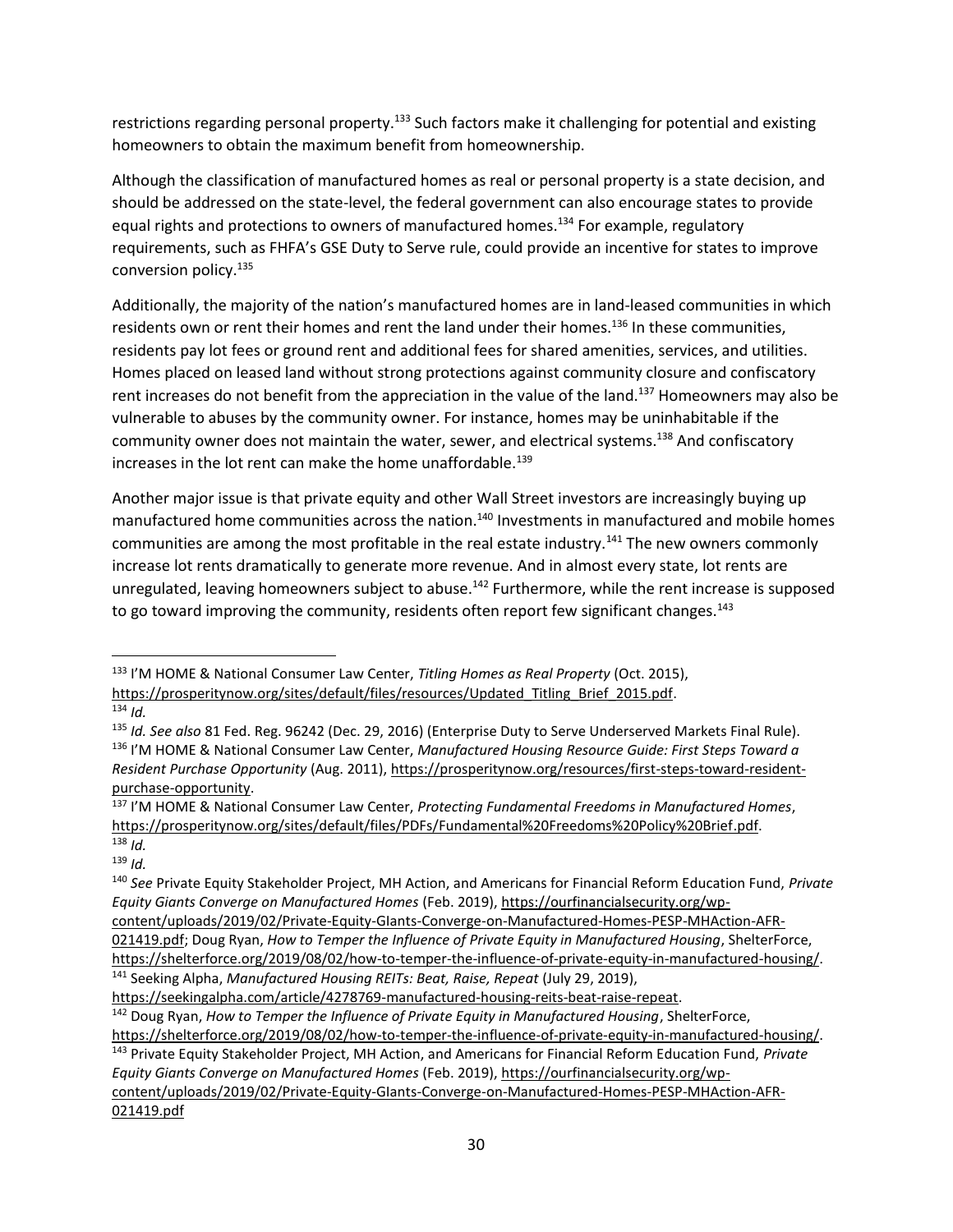For most residents, it is not feasible to move their homes: The structures cannot withstand the move, the costs of moving are too high, and finding a new spot is difficult.<sup>144</sup> Rather, residents are trapped between paying skyrocketing lot rent and abandoning their home. This arrangement makes manufactured home communities a steady source of revenue for investors, including during economic downturns, and makes residents vulnerable to exploitation.<sup>145</sup>

It is critical that homeowners in manufactured home communities are able to assert their rights and advocate on their own behalf. There must be strong protections against threats of eviction, termination of services, or retaliatory rent increases. In addition to creating tenants' associations, a more structural solution is to promote resident-owned cooperatives.<sup>146</sup>

# **XI. LEP Consumers Need Better Access to In-Language Services to Promote Their Participation in the Mortgage Market**

Limited English proficient borrowers face many challenges that inhibit their ability to obtain and preserve homeownership. According to the 2017 American Community Survey, approximately 25.6 million individuals in the United States were considered limited English proficient (LEP), comprising nearly 9% of the total U.S. population. About 64% of the LEP population speaks Spanish, and over 83% of all LEP individuals speak one of the top eight languages: Spanish, Chinese, Vietnamese, Korean, Tagalog, Russian, Arabic, and Haitian Creole. Despite this sizable need and opportunity, the language needs of many current and potential homeowners are left unmet in the mortgage marketplace. LEP individuals need access to information in their preferred language before, during, and after a financial transaction. While marketing may occur in the person's preferred language, frequently the financial transaction documents and later contact is English-only.<sup>147</sup>

Moreover, LEP borrowers face immense challenges in obtaining information about available mortgage relief. LEP borrowers are more likely to face long hold times if they are attempting to speak with their servicer by phone with oral interpretation.<sup>148</sup> Many bilingual representatives lack sufficient information or training.<sup>149</sup> Phone calls through language translation lines take, on average, three times as long as other calls.<sup>150</sup> The alarming numbers of borrowers, including borrowers of color and LEP borrowers, who are not taking advantage of the forbearance options available to them calls for more aggressive outreach by federal government housing agencies. There should be ads in the top LEP languages to get the word out about the options available for mortgage borrowers and how borrowers can obtain them.

 $144$  *Id.* 

<sup>145</sup> *Id.* 

<sup>146</sup> Steve Dubb, *Mobile Home Affordability Threatened by Private Equity*, Nonprofit Quarterly, June 24, 2019, [https://nonprofitquarterly.org/preserving-mobile-home-affordability-through-cooperative-ownership/.](https://nonprofitquarterly.org/preserving-mobile-home-affordability-through-cooperative-ownership/) 

<sup>147</sup> *See* Consumer Coalition Comment Letter to CFPB, Request for Information on the Equal Credit Opportunity Act (Dec. 1, 2020), [https://www.nclc.org/images/pdf/foreclosure\\_mortgage/LEP\\_ECOA\\_Comments\\_CFPB.pdf;](https://www.nclc.org/images/pdf/foreclosure_mortgage/LEP_ECOA_Comments_CFPB.pdf) Kleimann Communication Group, *Language Access for Limited English Proficiency Borrowers: Final Report* (April

<sup>2017),</sup> [https://www.fhfa.gov/PolicyProgramsResearch/Policy/Documents/Borrower-Language-AccessFinalReport-](https://www.fhfa.gov/PolicyProgramsResearch/Policy/Documents/Borrower-Language-AccessFinalReport-June-2017.pdf)[June-2017.pdf.](https://www.fhfa.gov/PolicyProgramsResearch/Policy/Documents/Borrower-Language-AccessFinalReport-June-2017.pdf)

<sup>148</sup> *Survey of Housing Counselors and Legal Service Advocates*, National Consumer Law Center (Oct. 2020).  $149$  *Id.* 

<sup>150</sup> Kleimann Communication Group, *Language Access for Limited English Proficiency Borrowers: Final Report*, at 23-24 (April 2017), [https://www.fhfa.gov/PolicyProgramsResearch/Policy/Documents/Borrower-Language-](https://www.fhfa.gov/PolicyProgramsResearch/Policy/Documents/Borrower-Language-AccessFinalReport-June-2017.pdf)[AccessFinalReport-June-2017.pdf.](https://www.fhfa.gov/PolicyProgramsResearch/Policy/Documents/Borrower-Language-AccessFinalReport-June-2017.pdf)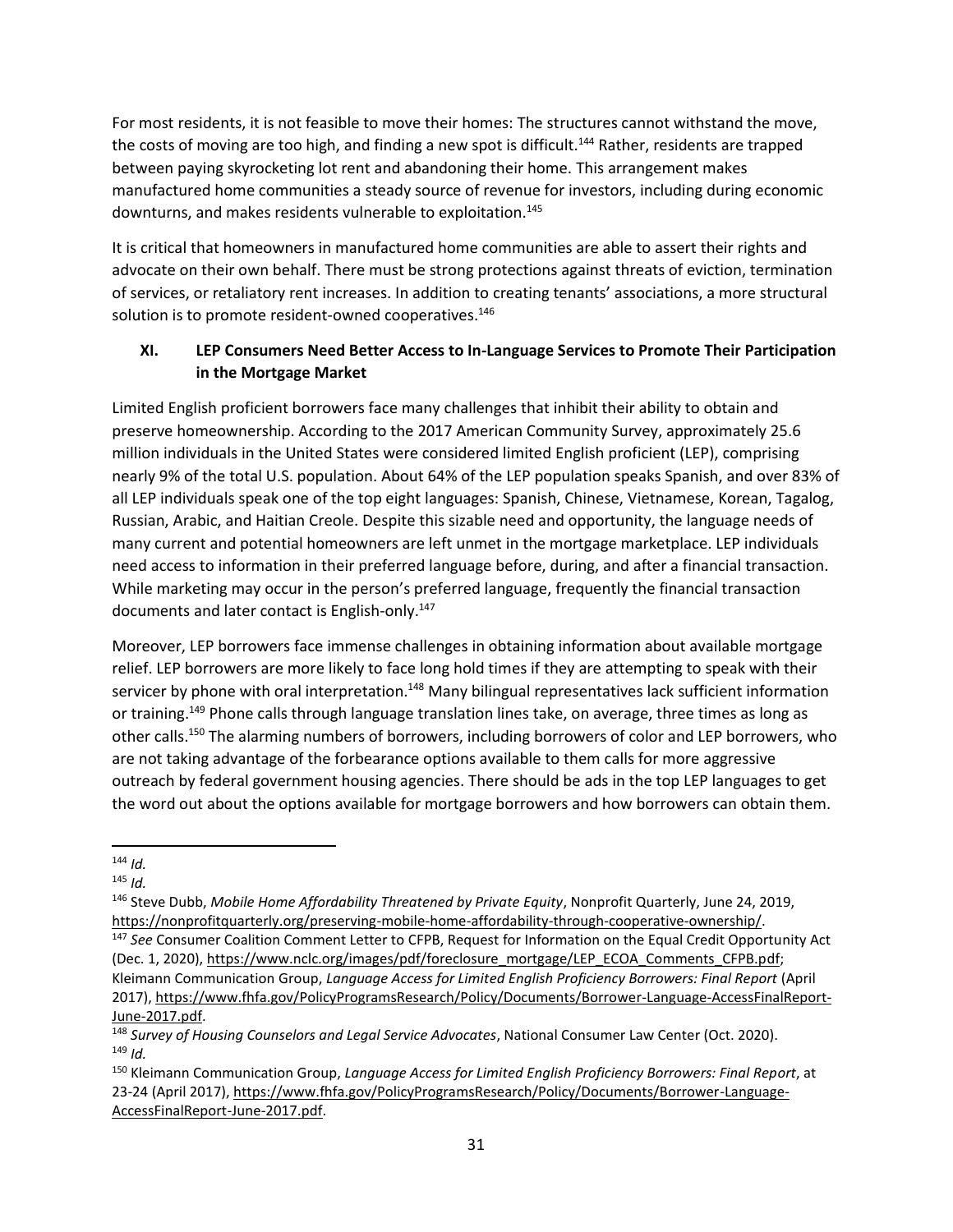This campaign, which should coordinate with housing counseling, legal services and other communitybased organizations that are trusted resources in local communities, should be multilingual and utilize multiple media channels.

Additionally, in order to expand access to homeownership for consumers with limited English proficiency, there must be a standardized method to identify their preferred language and have this information travel with their loan file to subsequent servicers. In particular, FHFA should restore the previously vetted language preference question, as well as a question regarding housing counseling, on the Uniform Residential Loan Application (URLA).

Furthermore, lenders and servicers should be required to provide in-language documents that have been translated and approved by the CFPB, FHFA, or another governmental agency. The CFPB should prioritize the translation of essential documents under its authority, including the Loan Estimate, Closing Disclosure, and Notice of the Right to Rescind, as well as key RESPA loss mitigation notices, including the early intervention notice, five-day notice after a loss mitigation application is received, and the evaluation notice. Many documents within the CFPB's purview contain critical information that should be made available in the top eight languages as soon as possible. Servicers should be required to use translated documents as they become available in other languages from the Bureau, FHFA, HUD or other governmental agencies.

For additional detail on the challenges LEP consumers face in the mortgage market, as well as proposed solutions, please see the consumer coalition letter to CFPB on the Equal Credit Opportunity Act Request for Information.<sup>151</sup>

## **XII. Appraisal Discrimination is a Systemic Issue**

While numerous news stories have highlighted examples of racial bias in the appraisal process,<sup>152</sup> there is a growing body of research that demonstrates appraisal discrimination is a systemic issue.<sup>153</sup> Recent

<sup>&</sup>lt;sup>151</sup> Consumer Coalition Letter to CFPB, Request for Information on the Equal Credit Opportunity Act, [https://www.nclc.org/images/pdf/rulemaking/CFPB-ECOA-RFI-Comment-Letter.pdf.](https://www.nclc.org/images/pdf/rulemaking/CFPB-ECOA-RFI-Comment-Letter.pdf) 

<sup>152</sup> Julian Glover, *Black California Couple Lowballed by \$500K in Home Appraisal, Believe Race Was a Factor*, ABC 7 News, Feb. 12, 2021, [https://abc7news.com/black-homeowner-problems-sf-bay-area-housing-discrimination](https://abc7news.com/black-homeowner-problems-sf-bay-area-housing-discrimination-minority-homeownership-anti-black-policy/10331076/)[minority-homeownership-anti-black-policy/10331076/;](https://abc7news.com/black-homeowner-problems-sf-bay-area-housing-discrimination-minority-homeownership-anti-black-policy/10331076/) Debra Kamin, *Black Homeowners Face Discrimination in Appraisals*, New York Times, Aug. 25, 2020[, https://www.nytimes.com/2020/08/25/realestate/blacks-minorities](https://www.nytimes.com/2020/08/25/realestate/blacks-minorities-appraisals-discrimination.html)[appraisals-discrimination.html;](https://www.nytimes.com/2020/08/25/realestate/blacks-minorities-appraisals-discrimination.html) Troy McMullen, *For Black Homeowners, a Common Conundrum With Appraisals*, Washington Post, Jan. 21, 2021[, https://www.washingtonpost.com/realestate/for-black-homeowners-a-common](https://www.washingtonpost.com/realestate/for-black-homeowners-a-common-conundrum-with-appraisals/2021/01/20/80fbfb50-543c-11eb-a817-e5e7f8a406d6_story.html)[conundrum-with-appraisals/2021/01/20/80fbfb50-543c-11eb-a817-e5e7f8a406d6\\_story.html;](https://www.washingtonpost.com/realestate/for-black-homeowners-a-common-conundrum-with-appraisals/2021/01/20/80fbfb50-543c-11eb-a817-e5e7f8a406d6_story.html) Russell Haythorn, *An Unconscious Bias? Biracial Denver Couple Says They Faced Discrimination on Home Appraisal*, The Denver Channel, Nov. 18, 2020, [https://www.thedenverchannel.com/news/local-news/an-unconscious-bias-biracial](https://www.thedenverchannel.com/news/local-news/an-unconscious-bias-biracial-denver-couple-says-they-faced-discrimination-on-home-appraisal)[denver-couple-says-they-faced-discrimination-on-home-appraisal.](https://www.thedenverchannel.com/news/local-news/an-unconscious-bias-biracial-denver-couple-says-they-faced-discrimination-on-home-appraisal)

<sup>&</sup>lt;sup>153</sup> Brentin Mock, What It Will Take to Close the Race Gap in Home Appraisals, Bloomberg CityLab, March 3, 2021, [https://www.bloomberg.com/news/articles/2021-03-03/appraisers-acknowledge-bias-in-home-valuations;](https://www.bloomberg.com/news/articles/2021-03-03/appraisers-acknowledge-bias-in-home-valuations) Andre Perry, Jonathan Rothwell, and David Harshbarger, *The Devaluation of Assets in Black Neighborhoods*, The Brookings Institution Metropolitan Policy Program (Nov. 2018)[, https://www.brookings.edu/research/devaluation](https://www.brookings.edu/research/devaluation-of-assets-in-black-neighborhoods/)[of-assets-in-black-neighborhoods/;](https://www.brookings.edu/research/devaluation-of-assets-in-black-neighborhoods/) Junia Howell and Elizabeth Korver-Glen, *Neighborhoods, Race, and the Twentyfirst Century Housing Appraisal Industry*, 4 Sociology of Race and Ethnicity 473 (2018),

<https://journals.sagepub.com/doi/abs/10.1177/2332649218755178> (finding substantial differences in home values in communities of color even after controlling for home features, neighborhood amenities, socioeconomic status and consumer demand).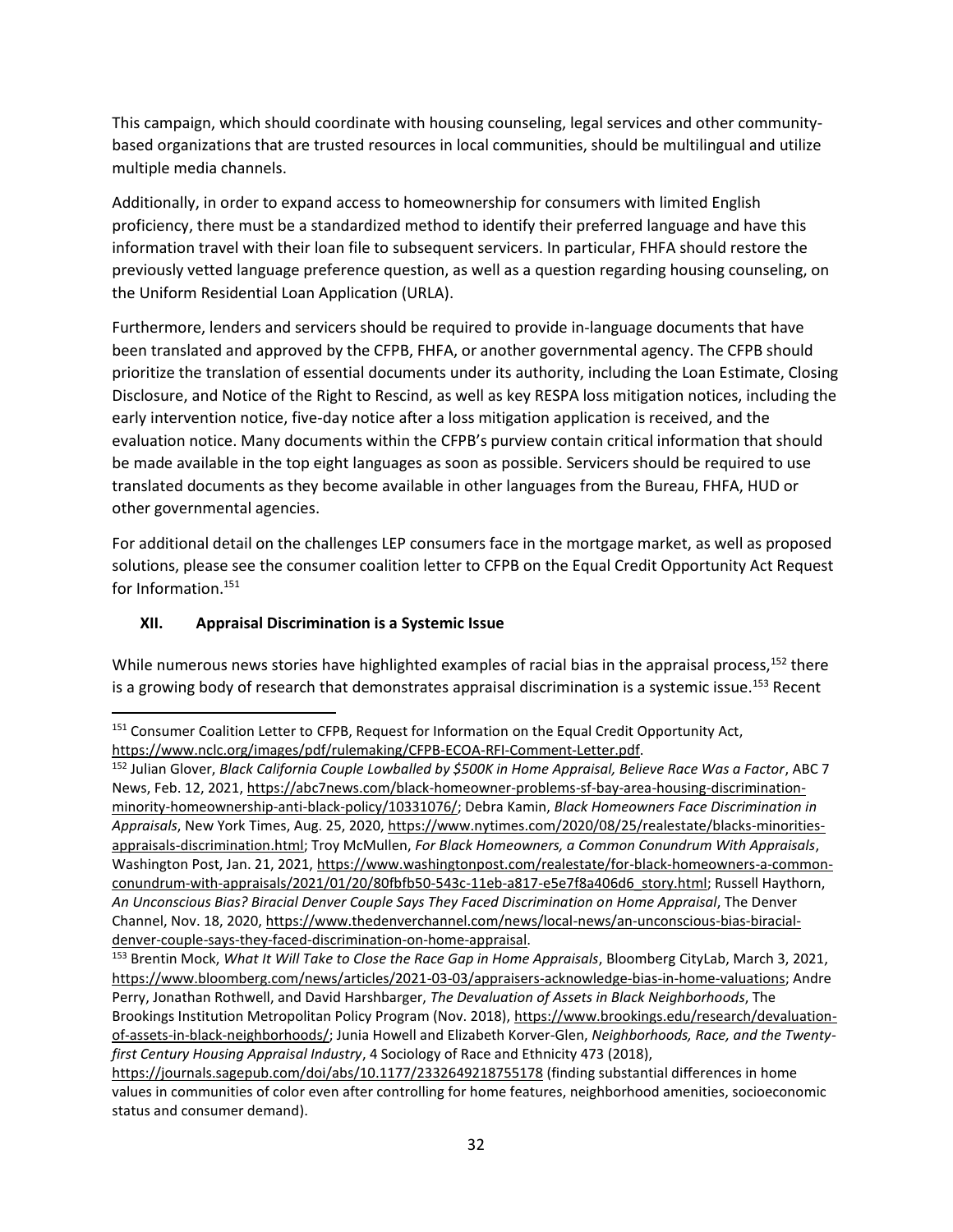research has found that even after accounting for structural and neighborhood characteristics of homes, homes in Black neighbors were valued on average 23% less than they would have been if the residents of the neighborhood were mostly white.<sup>154</sup> This translates to owner-occupied homes in Black neighborhoods being undervalued by \$48,000 per home on average, amounting to \$156 billion in cumulative losses.<sup>155</sup> Moreover, a 2020 study found that neighborhood racial composition was an even stronger determinant of a home's appraised values in 2015 than it was in 1980.<sup>156</sup> In fact, the race appraisal gap has doubled since 1980.<sup>157</sup> Another 2020 study found that Automated Valuation Models (AVMs) in majority Black neighborhoods produced a larger percentage magnitude of inaccuracies, relative to the underlying sales price, than AVMs in majority-white neighborhoods.<sup>158</sup>

We must address discrimination in the valuation of homes in communities of color and owned by people of color. It is critical to consider all changes in the appraisal business model, including increased use of AVMs, with an equity lens. All processes must be judiciously examined for fair lending risk and should test outcomes for their effect and impact on people and communities of color. Additionally, there should be robust review of federal appraisal standards, including ethics standards, increased training on unconscious bias for appraisers, and expanded initiatives to bring more appraisers of color into the field. Moreover, the use of sales comparisons in a neighborhood carries the legacy of redlining into the present. It allows historically undervalued appraisals to influence current values. As the 2020 study stated, "Since no steps were taken to rectify the historic inequities, this approach has enabled such inequalities to persist."<sup>159</sup> The appraisal industry should continue to explore more equitable alternative methods. We concur with the recommendations of the National Fair Housing Alliance as outlined in their response to FHFA's recent RFI on appraisals.<sup>160</sup>

### **XIII. Additional FHA Reforms**

<sup>154</sup> Andre Perry, Jonathan Rothwell, and David Harshbarger, *The Devaluation of Assets in Black Neighborhoods*, The Brookings Institution Metropolitan Policy Program (Nov. 2018), [https://www.brookings.edu/research/devaluation](https://www.brookings.edu/research/devaluation-of-assets-in-black-neighborhoods/)[of-assets-in-black-neighborhoods/.](https://www.brookings.edu/research/devaluation-of-assets-in-black-neighborhoods/)

 $155$  *Id.* 

<sup>156</sup> Junia Howell and Elizabeth Korver-Glen, *The Increasing Effect of Neighborhood Racial Composition on Housing Values*, *1980-2015*, Social Problems (2020)[, https://academic.oup.com/socpro/advance](https://academic.oup.com/socpro/advance-article/doi/10.1093/socpro/spaa033/5900507)[article/doi/10.1093/socpro/spaa033/5900507.](https://academic.oup.com/socpro/advance-article/doi/10.1093/socpro/spaa033/5900507) 

<sup>157</sup> Brentin Mock, *A Neighborhood's Race Affects Home Values More Now Than in 1980*, Bloomberg CityLab (Sept. 21, 2020), [https://www.bloomberg.com/news/articles/2020-09-21/race-gap-in-home-appraisals-has-doubled](https://www.bloomberg.com/news/articles/2020-09-21/race-gap-in-home-appraisals-has-doubled-since-1980)[since-1980.](https://www.bloomberg.com/news/articles/2020-09-21/race-gap-in-home-appraisals-has-doubled-since-1980)

<sup>158</sup> Michael Neal, Sara Strochak, Linna Zhu, and Caitlin Young, *How Automated Valuation Models Can Disproportionately Affect Majority-Black Neighborhoods*, Urban Institute (Dec. 2020),

[https://www.urban.org/sites/default/files/publication/103429/how-automated-valuation-models-can](https://www.urban.org/sites/default/files/publication/103429/how-automated-valuation-models-can-disproportionately-affect-majority-black-neighborhoods_1.pdf)[disproportionately-affect-majority-black-neighborhoods\\_1.pdf.](https://www.urban.org/sites/default/files/publication/103429/how-automated-valuation-models-can-disproportionately-affect-majority-black-neighborhoods_1.pdf)

<sup>159</sup> Junia Howell and Elizabeth Korver-Glen, *The Increasing Effect of Neighborhood Racial Composition on Housing Values*, *1980-2015*, Social Problems (2020)[, https://academic.oup.com/socpro/advance](https://academic.oup.com/socpro/advance-article/doi/10.1093/socpro/spaa033/5900507)[article/doi/10.1093/socpro/spaa033/5900507](https://academic.oup.com/socpro/advance-article/doi/10.1093/socpro/spaa033/5900507)

<sup>160</sup> Comment letter from National Fair Housing Alliance to FHFA on Request for Information on Appraisal-Related Policies, Practices, and Processes (Feb. 26, 2021)[, https://www.fhfa.gov//AboutUs/Contact/Pages/input](https://www.fhfa.gov/AboutUs/Contact/Pages/input-submission-detail.aspx?RFIId=1320)[submission-detail.aspx?RFIId=1320.](https://www.fhfa.gov/AboutUs/Contact/Pages/input-submission-detail.aspx?RFIId=1320)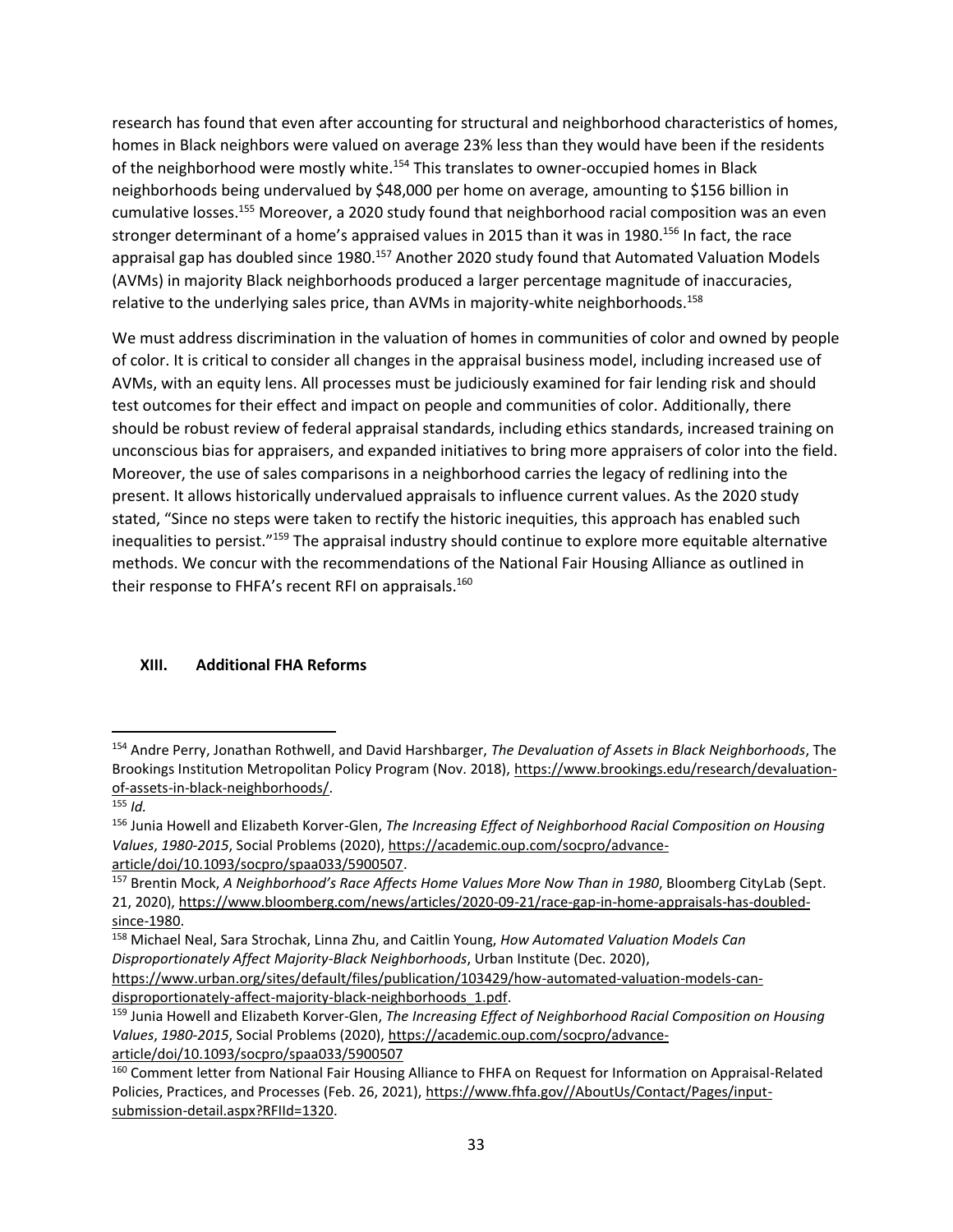## **A. Technology Funding**

CRL has consistently called for FHA to be adequately funded. FHA is the world's largest mortgage insurer, *providing over \$1.3 trillion* in mortgage insurance for single family, multifamily, and healthcare loans, yet has historically operated on a shoestring budget with outdated technology. Under FHA's authorizing statute, all its revenue must go to the Mutual Mortgage Insurance Fund and is prohibited from being used for operations. As a result, FHA must compete with other HUD program offices to obtain IT funds. Paradoxically, FHA's business success has left it stretched to have enough resources to manage its loans and create robust quality control systems.

Fortunately, FHA is currently in year three of five of a massive overhaul of its technology systems. We urge continued effort to commit appropriations to this important endeavor.

# **B. False Claims Act Reform**

FHA also recently reformed the way it exercises quality control and manages loan defects. There was a recognized need to clarify what types of errors can trigger liability under the False Claims Act. The statute imposes treble damages against anyone who submits a false claim to the government, including FHA insurance payments. Because these treble penalties can cost a far greater amount than the loan itself, this has the potential to decrease the appetite for making FHA insured loans that have only a modest risk of defaulting. Lender concern over False Claims Act liability drove lenders to impose credit overlays on FHA's standards, and contributed to many larger lenders withdrawing from FHA lending entirely. In 2019, FHA reformed its lender and loan-level certifications as well as created a Defect Taxonomy which categorizes loan defects of various severities with remedies.<sup>161</sup> These changes were intended to clarify lender liability for loan defects in the origination process and assuage lender concerns about False Claims Act liability for minor errors. In addition, on October 28, 2019, HUD and the Department of Justice entered into a memorandum of understanding regarding the use of the False Claims Act against participants in FHA single family mortgage insurance programs.<sup>162</sup> Given these changes, we expect that banks that previously exited the FHA program will consider offering FHA loans again.

# **C. Factoring Student Loan Debt into DTI**

Student debt in this country has reached crisis levels and has negatively impacted the prospects of homeownership for an entire generation, particularly people of color.<sup>163</sup> To help address this, FHA should modify its policy on how it factors in student loan debt when calculating DTI. Currently, FHA presumes a monthly payment of 1% of the outstanding student loan balance if borrowers are actively participating in a repayment plan resulting in a monthly obligation that does not fully amortize the debt. Black and Latino borrowers are more likely to be enrolled in income-based repayment and more likely to have loans that are negatively amortizing. While Fannie Mae, Freddie Mac, the Department of Veterans

<sup>&</sup>lt;sup>161</sup> FHA, Single Family Housing Loan Quality Assessment Methodology, Defect Taxonomy,

[https://www.hud.gov/sites/dfiles/SFH/documents/sfh\\_defect\\_taxonomy\\_v2\\_01\\_01\\_20.pdf.](https://www.hud.gov/sites/dfiles/SFH/documents/sfh_defect_taxonomy_v2_01_01_20.pdf)

<sup>162</sup> DOJ-HUD Interagency Memorandum of Understanding on the Application of the False Claims Act (Oct. 28, 2019).

<sup>163</sup> *See* discussion on pp. 9-14 in Testimony of Nikitra Bailey, House Financial Services Committee, *Justice for All: Achieving Racial Equity Through Fair Access to Housing and Financial Services* (March 10, 2021), [https://www.responsiblelending.org/sites/default/files/nodes/files/research-publication/crl-testimony-nikitra](https://www.responsiblelending.org/sites/default/files/nodes/files/research-publication/crl-testimony-nikitra-bailey-hfsc-hearing-10mar2021.pdf)[bailey-hfsc-hearing-10mar2021.pdf.](https://www.responsiblelending.org/sites/default/files/nodes/files/research-publication/crl-testimony-nikitra-bailey-hfsc-hearing-10mar2021.pdf)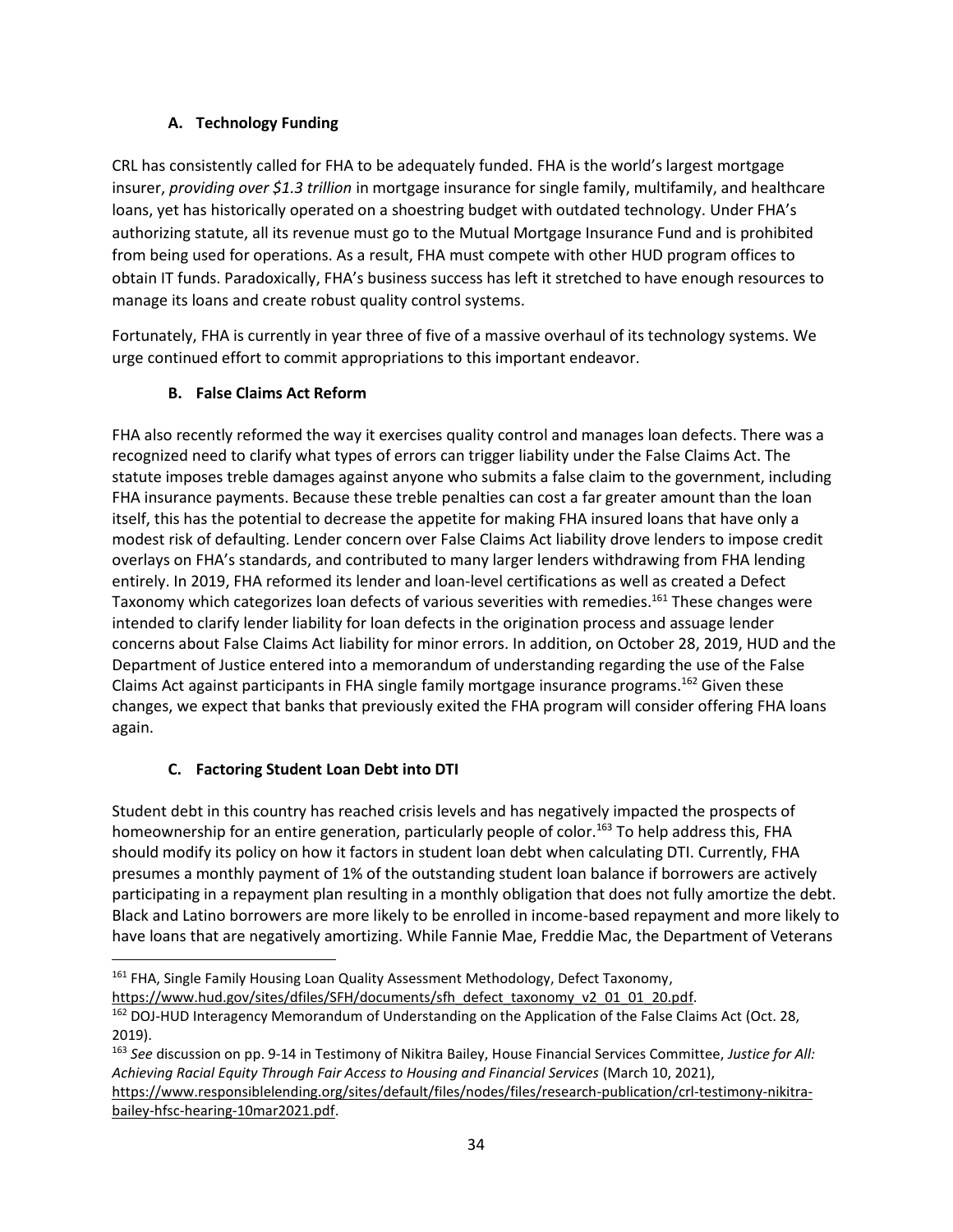Affairs (VA) and the Department of Agriculture (USDA) qualify borrowers using the actual monthly obligation or an alternative that is more closely aligned with a fully amortized payment calculation, FHA continues to assume a monthly payment of 1% of the outstanding balance – which is almost always larger than the actual payment being made by potential borrowers in both covered plans and fully amortized plans. This policy may be disqualifying creditworthy borrowers because of the inflated DTI ratios that it produces. As a result, many potential borrowers may have more limited financing options or may be unable to obtain mortgage credit entirely. While this fix is necessary, addressing the student debt crisis and increasing access to homeownership will require bold solutions, including broad-based debt cancellation.

# **D. Incentivize Housing Counseling**

CRL supports the proposal that first-time homebuyers that complete a HUD-approved housing counseling program could receive a discount on the mortgage insurance premium. FHA has noted that first-time home buyers who partake in counseling experience a 30% reduction in default and serious delinquencies as compared to first-time buyers who do not partake in counseling.<sup>164</sup>

# **XIV. A Broad New Public Investment Can Cure Homeownership Inequity**

According to the 2019 American Community Survey, homeownership among Black families is 30 percentage points below that of white families – a larger gap than existed in 1968 when the Fair Housing Act was passed. The disparity in homeownership rates is a large driver of the enormous racial wealth gap, with the median Black family having thirteen cents in net worth for every dollar of net worth held by the median white family.

# **A. Restorative Justice Housing Fund Through a Targeted Down Payment Assistance Program**

For a Down Payment Assistance (DPA) program to reduce barriers to home ownership in a way that advances the Biden-Harris Administration's commitment to racial equity and puts the nation on a firm trajectory to closing the wealth and home ownership gaps between whites and people of color, we recommend the following:

- 1. Eligibility should be limited to first-generation homebuyers whose income is within 120% of the Area Median Income (AMI). This will create an eligible pool of 12.8 million families, 72% of whom will be families of color, including 42% Black families.
- 2. Half of the funds should be set aside for state Housing Finance Agencies that have adopted Affirmatively Furthering Fair Housing (AFFH) Plans, awarded based on the size of the renter population in each state. The other 50% should be awarded through a competitive bidding process run by the CDFI Fund to select Administrators committed to and capable of delivering funds to socially and economically disadvantaged individuals.
- 3. The DPA should be a minimum of \$20,000 per applicant (could be increased for high-cost markets) to provide sufficient funds to make homeownership affordable.

<sup>164</sup> FHA, *Homeowners Armed With Knowledge (HAWK) for New Homebuyers*, 79 Fed. Reg. 27896 (May 15, 2014), [https://www.federalregister.gov/documents/2014/05/15/2014-11152/federal-housing-administration-fha](https://www.federalregister.gov/documents/2014/05/15/2014-11152/federal-housing-administration-fha-homeowners-armed-with-knowledge-hawk-for-new-homebuyers)[homeowners-armed-with-knowledge-hawk-for-new-homebuyers.](https://www.federalregister.gov/documents/2014/05/15/2014-11152/federal-housing-administration-fha-homeowners-armed-with-knowledge-hawk-for-new-homebuyers)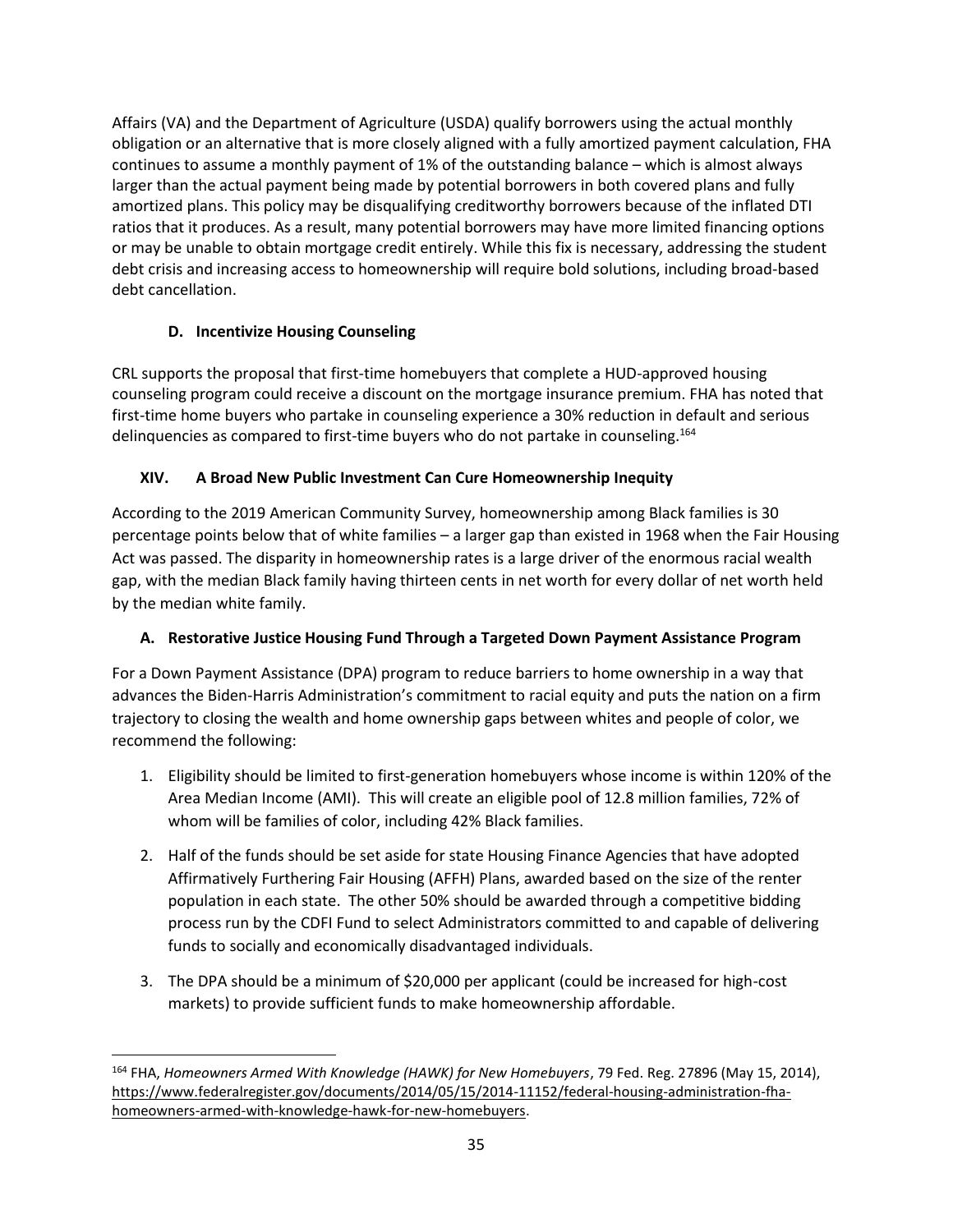In addition, strong reporting and evaluation requirements should be included to ensure transparency and efficacy.

Finally, the Departments of Justice and Housing and Urban Development should be directed to conduct a study to determine whether this program, in conjunction with any other extant efforts, will succeed in remedying the effects of past and present discrimination and closing the racial homeownership gap. If the study finds that more is needed, the Administrators shall be authorized to use race-conscious remedies to overcome discriminatory barriers to serving socially and economically disadvantaged people, using a rebuttable presumption that people of color are socially and economically disadvantaged.

See Appendix 1 for more detailed information on the proposal.

# **B. Administratively Reforming the GSEs Can Advance Affordable Housing**

Conservatorship has created an historic opportunity for addressing the nation's affordable housing crisis and advancing racial equity in housing. As part of the assistance plan for the GSEs, the government received stock interests in the GSEs, now valued at \$48 to \$98 billion by the Congressional Budget Office.<sup>165</sup> The value of these assets comes from fees collected from GSE loans and that value should remain in the housing market to further affordable housing. In particular, the government's stock interests in the GSEs should be exchanged for a comparable commitment by the GSEs of additional affordable housing measures and a restorative justice housing program that provides targeted down payment and other assistance aimed at closing the racial homeownership gap.

A primary statutory purpose of the GSEs is to advance affordable housing. While the GSEs have maintained their affordable housing programs in recent years, conservatorship has constrained these activities. The GSEs have operated with limited capital at a time when the country needed substantially increased focus on and support of affordable housing from the GSEs.

Now they must greatly increase their work to meet the country's pressing affordable housing needs. The past year has also seen a national reckoning on the history and continuation of racial discrimination, exclusion, and segregation in our country. Systemic racial barriers exist in all facets of American life, including policing, healthcare, education, environmental, and housing. The housing market profoundly manifests these barriers as discussed throughout this testimony. For the GSEs, only a small percentage of their home purchase loans have gone to Black and Latino homebuyers in recent years, with less than 5% of their loans made to Black families in 2019.<sup>166</sup> The GSEs' charters include a duty to advance fair lending and equity, and much more has to be done by them to advance that national responsibility. The success of the GSEs in conservatorship – in which they have operated as de facto utilities and stabilized the housing market following the 2008 housing crash – establishes that utility oversight is the best structure for the GSEs going forward.

<sup>166</sup> *See* FHFA Annual Housing Report at 11, Table 6 (October 2020),

<sup>165</sup> Congressional Budget Office, *Effects of Recapitalizing Fannie Mae and Freddie Mac Through Administrative Actions* (August 2020)[, https://www.cbo.gov/system/files/2020-08/56496-GSE.pdf.](https://www.cbo.gov/system/files/2020-08/56496-GSE.pdf)

<https://www.fhfa.gov/AboutUs/Reports/ReportDocuments/Annual-Housing-Report-2020.pdf> (noting that in 2019, 4.8% of Fannie Mae and 3.6% of Freddie Mac loan purchases were from Black borrowers, and 12.1% and 9.4% were from Latino borrowers).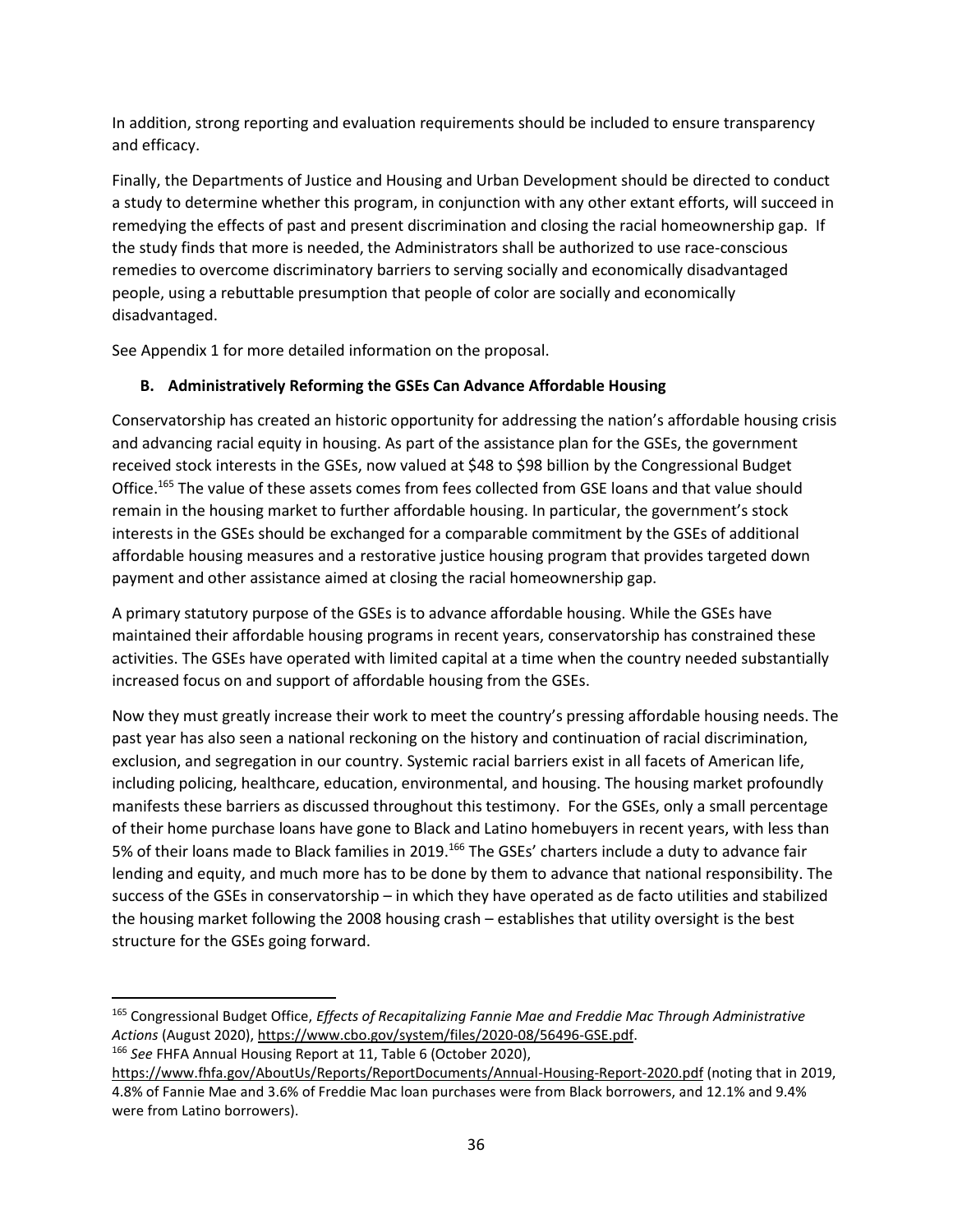During the COVID public health and economic crisis, a utility structure has enabled the GSEs to provide critical relief to the housing market and the overall economy – assistance that was possible only due to the GSEs' special status, their substantial resources, and the enhanced oversight authority granted to FHFA under conservatorship. A utility structure should be implemented permanently in order to secure the GSEs as an emergency backstop during a crisis, enhance operation of the GSEs in regular times, and advance the GSEs' public mission.

Increased affordable housing support, racial equity programs and utility oversight should be solidified and formalized during conservatorship while the GSEs build up capital. It is critical for these reforms to be implemented before release of the GSEs occurs. While GSE reform can be implemented legislatively or by administrative action, enacting GSE legislation has proven difficult. Thus, continuing administrative reform is more likely. Central to the reform process is resolution of the GSEs' obligations for the aid it received following the 2008 crisis and the ongoing backup support the government will continue to provide in the future. Any amendments to the documents governing these issues will lock in the terms of the GSEs' operation and obligations going forward and will be difficult to change. Thus, bolstered affordable housing and racial equity measures and utility oversight must be baked into these steps.<sup>167</sup>

### **Conclusion**

President Biden has called for acknowledgment and redress of the impacts of this long history of the nation's and the Federal Government's housing discrimination including the racial gap in homeownership. He stated in one of his early executive orders:

Throughout much of the 20th century, the Federal Government systematically supported discrimination and exclusion in housing and mortgage lending. While many of the Federal Government's housing policies and programs expanded homeownership across the country, many knowingly excluded Black people and other persons of color and, promoted and reinforced housing segregation. Federal policies contributed to mortgage redlining and lending discrimination against persons of color.<sup>168</sup>

Now is the time for bold solutions that centers racial justice in homeownership opportunity. Doing so will allow all communities a chance to thrive.

#### **Appendix 1**

<sup>167</sup> *See* Mike Calhoun, Lewis Ranieri, *The GSEs at the Crossroads*, Brookings Institution (February 2021), [https://www.brookings.edu/wp-content/uploads/2021/02/20210219\\_CRM\\_CalhounRanieri\\_FINAL.pdf,](https://www.brookings.edu/wp-content/uploads/2021/02/20210219_CRM_CalhounRanieri_FINAL.pdf) for a fuller discussion on how to achieve the outlined goals.

<sup>168</sup> The White House, *Memorandum on Redressing Our Nation's and the Federal Government's History of Discriminatory Housing Practices and Policies* (January 26, 2021)[, https://www.whitehouse.gov/briefing](https://www.whitehouse.gov/briefing-room/presidential-actions/2021/01/26/memorandum-on-redressing-our-nations-and-the-federal-governments-history-of-discriminatory-housing-practices-and-policies/)[room/presidential-actions/2021/01/26/memorandum-on-redressing-our-nations-and-the-federal-governments](https://www.whitehouse.gov/briefing-room/presidential-actions/2021/01/26/memorandum-on-redressing-our-nations-and-the-federal-governments-history-of-discriminatory-housing-practices-and-policies/)[history-of-discriminatory-housing-practices-and-policies/.](https://www.whitehouse.gov/briefing-room/presidential-actions/2021/01/26/memorandum-on-redressing-our-nations-and-the-federal-governments-history-of-discriminatory-housing-practices-and-policies/)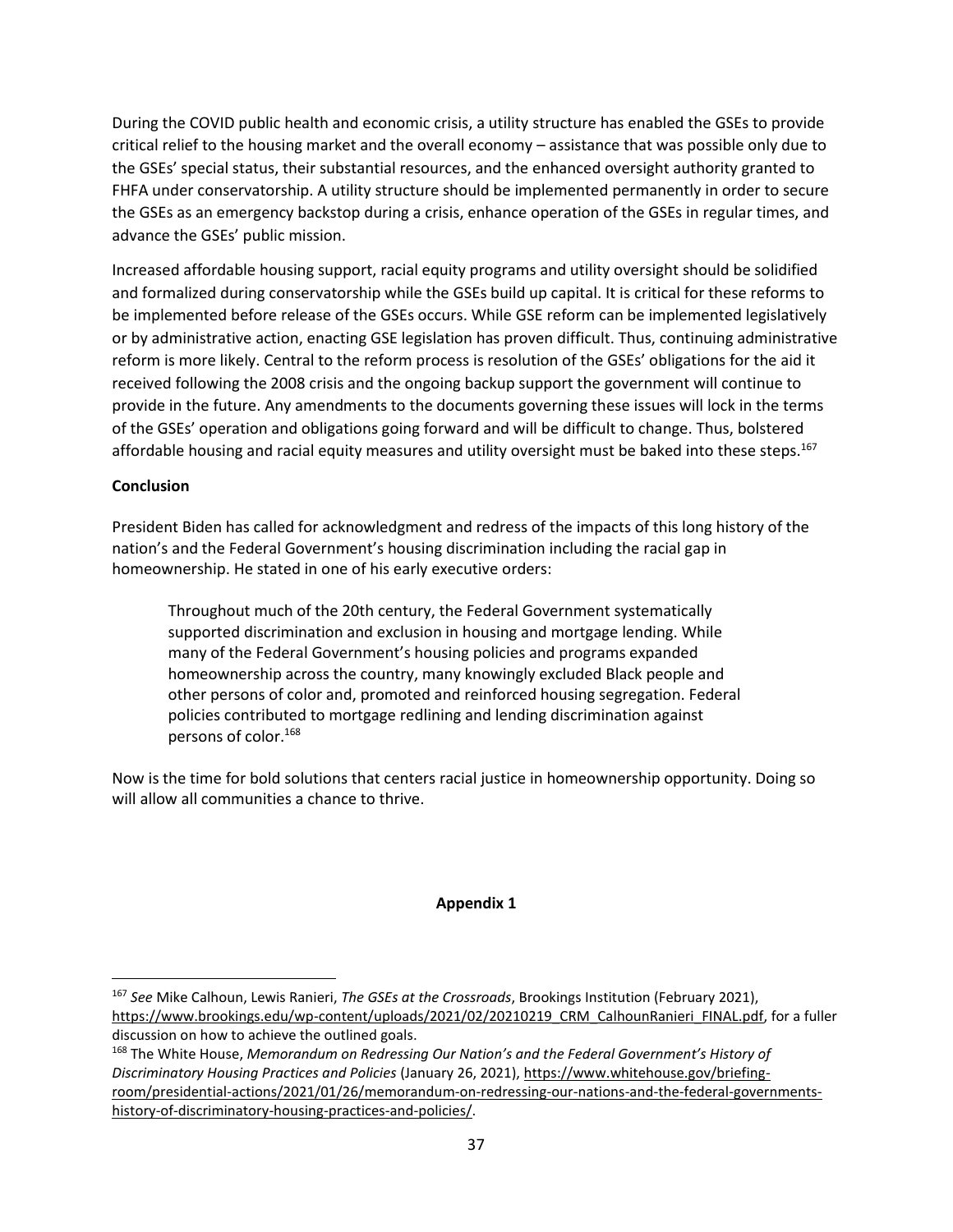#### **First Generation Down Payment Assistance Program Proposal**<sup>169</sup>

Homeownership is the primary way that most families build wealth and achieve economic stability. But buying a home is an expensive proposition, and the upfront costs stand as a significant impediment, especially for those who cannot fall back on their families for help with a down payment and closing costs. Accordingly, we welcome and applaud the efforts to develop a new DPA program to complement existing programs and put homeownership in reach of those currently excluded from the market.

For people of color, homeownership is especially elusive. For decades, federally-sanctioned discrimination in the housing finance system denied them access to homeownership opportunity on parity with whites as discussed in section I above. As a result of this and other forms of long-standing institutional discrimination, Black and Hispanic families have less wealth and lower homeownership rates, and thus less ability to provide financial assistance to their children. At the same time, broader societal discrimination, including in education and employment, have produced a massive income gap that makes it more difficult for Black and Hispanic families to accumulate sufficient savings. For these and other reasons, access to homeownership and its wealth-building benefits continue to be delayed or denied to far too many people of color and other low-wealth families, and the wealth gap continues to grow.

The numbers tell the story. The homeownership rate for Blacks under age 35 is below 20% – less than half the rate for whites. The gap closes some over the lifecycle, but even for those aged 35-54, the Black homeownership rate is just 50% compared to over 70% for whites.<sup>170</sup> Overall, the gap – more precisely, the chasm – today is even higher than it was in 1968 when the Fair Housing Act was enacted. Bringing the Black homeownership rate up to the level of whites would require increasing the number of Black homeowners by roughly five million, which would represent approximately a 66% increase.

Even more troubling, the Urban Institute projects that over the next twenty years all net new household growth will be from families of color, but that the homeownership rate, left unaddressed, will continue to fall for every age group.<sup>171</sup> Even more starkly, the same study projects that the Black homeownership rate will fall even further by 2040, with the decline particularly pronounced for households age 45-74. This is an economic disaster for the Black families who will be unable to achieve homeownership, but it is also a moral and economic problem for the country. The safety and soundness of the future mortgage market depends on there being consumers who can access safe and responsible loans. Acting now to increase homeownership among underserved communities is a cost-effective solution to strengthen the middle-class and grow the economy. $172$ 

<sup>169</sup> The proposal is a joint project of the Center for Responsible Lending, National Fair Housing Alliance, and Self-Help. Appreciations to the Urban Institute Housing Finance Policy Center for its research and data analysis on this proposal.

<sup>170</sup> Bhutta *et al[, Disparities in Wealth by Race and Ethnicity in the 2019 Survey of Consumer Finances](https://www.federalreserve.gov/econres/notes/feds-notes/disparities-in-wealth-by-race-and-ethnicity-in-the-2019-survey-of-consumer-finances-20200928.htm)*

<sup>&</sup>lt;sup>171</sup> Urban Institute, By 2040, the US Will Experience Modest Homeownership Declines. But for Black Households, [the Impact Will Be Dramatic](https://www.urban.org/urban-wire/2040-us-will-experience-modest-homeownership-declines-black-households-impact-will-be-dramatic)

<sup>&</sup>lt;sup>172</sup> Nick Noel, Duwain Pinder, Shelley Stewart, and Jason Wright, The Economic Impact Of Closing The Racial [Wealth Gap, McKinsey & Company](https://www.mckinsey.com/industries/public-and-social-sector/our-insights/the-economic-impact-of-closing-the-racial-wealth-gap) (August 13, 2020); Dana M. Peterson and Catherin L. Mann, [Closing The Racial](https://www.citivelocity.com/citigps/closing-the-racial-inequality-gaps/)  [Inequality Gaps: The Economic Cost of Black Inequality in the U.S.,](https://www.citivelocity.com/citigps/closing-the-racial-inequality-gaps/) Citi GPS: Global Perspectives & Solutions (September 20, 2020); Jeff Cox, Morgan Stanley Says [Housing Discrimination Has Taken A Huge Toll On The](https://www.cnbc.com/2020/11/13/morgan-stanley-says-housing-discrimination-has-taken-a-huge-toll-on-the-economy.html)  [Economy,](https://www.cnbc.com/2020/11/13/morgan-stanley-says-housing-discrimination-has-taken-a-huge-toll-on-the-economy.html) CNBC, November 13, 2020.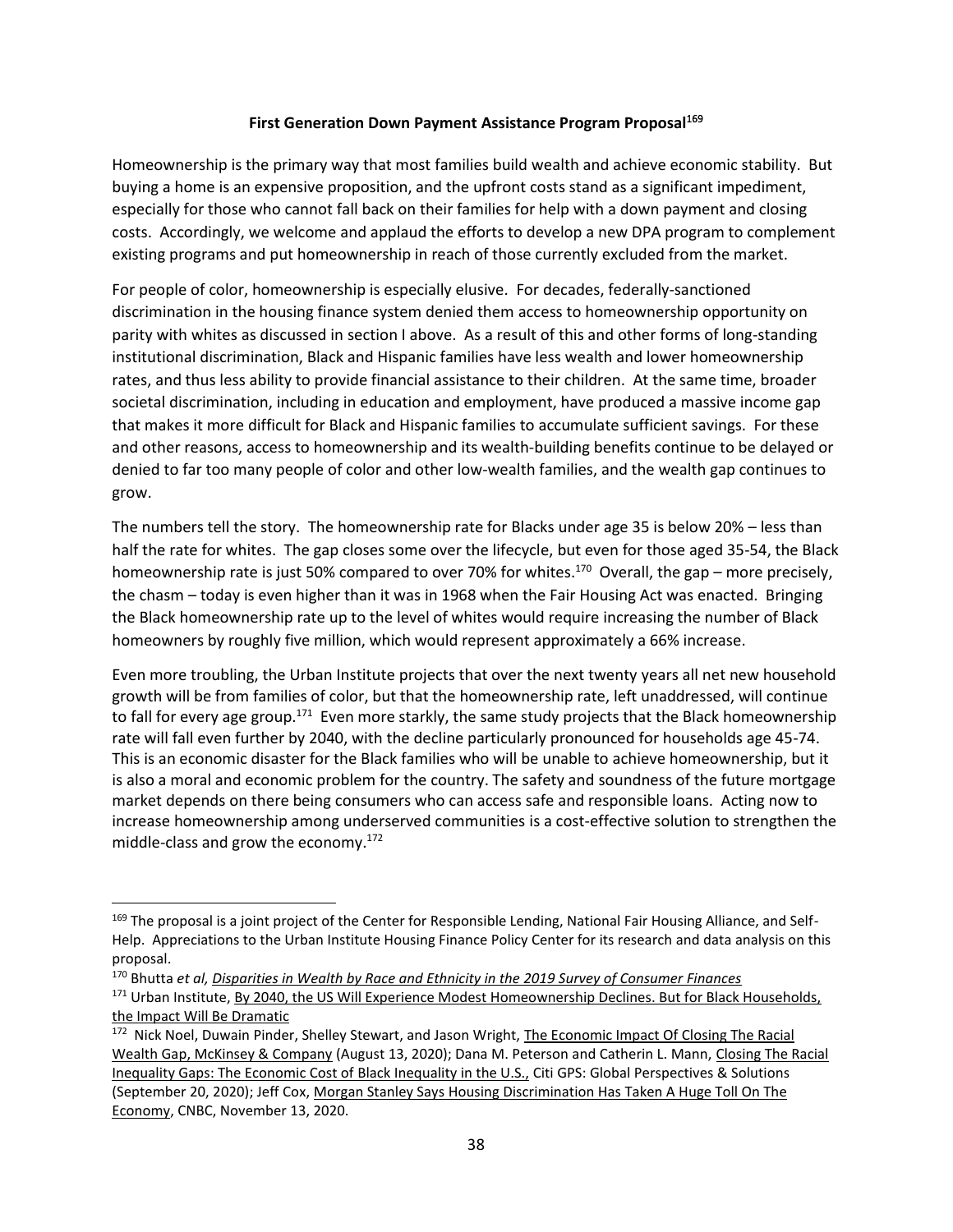Further, even those Black families who eventually are able to assemble a down payment and money for closing costs are able to afford less home and must take out more debt at a higher cost than whites; that plus the delay in entering the market depresses Black families' ability to accumulate wealth through their investment.<sup>173</sup>

A robust and sustained federally-funded DPA program is a proven strategy that can begin to address these barriers and facilitate new homeownership. Although there undoubtedly are millions of young families for whom down payment assistance could accelerate their path to homeownership, given limited resources, it is essential that this program be targeted in a way that delivers on President Biden's promise to address the long-term discrimination and racial inequities that continue to plague our society, especially those rooted in exclusionary housing policies.<sup>174</sup> It is also critical that the program reaches potential homebuyers who bear the burdens of past discrimination and who may never be able to achieve the dream of homeownership without this assistance. The following proposal is recommended to target a DPA program to accomplish these objectives.

### **Part 1: Core Program Elements**

The group most in need of DPA assistance are those who neither have the income to accumulate money for a down payment nor family resources to draw upon for these purposes but are able to afford the monthly payments for a mortgage. Accordingly, drawing on the approach in the educational arena in which there are special programs targeting first-generation college students, we recommend that the core program be limited to first-generation, first-time homebuyers within certain income limits. We would add to this a house price limit as an additional safeguard to assure the money is well targeted.

### *Eligibility Criteria*

The following table summarizes the criteria that recipients of the DPA would have to meet. Appendix 1a has an analysis of the number and percent of eligible individuals based on these criteria.  $E = \frac{1}{2}$ 

| Eligibility Criteria          |                                           |
|-------------------------------|-------------------------------------------|
| <b>Borrower Status</b>        | First-Generation Homebuyer <sup>175</sup> |
| <b>First Home Requirement</b> | First-Time Homebuver <sup>1/6</sup>       |

<sup>173</sup> Urban Institute[, Three differences between black and white homeownership that add to the housing wealth gap](https://www.urban.org/urban-wire/three-differences-between-black-and-white-homeownership-add-housing-wealth-gap) <sup>174</sup> See Executive Order 13985 Advancing Racial Equity and Support for Underserved Communities Through the [Federal Government.](https://www.federalregister.gov/documents/2021/01/25/2021-01753/advancing-racial-equity-and-support-for-underserved-communities-through-the-federal-government) January 20, 2021. 86 FR 7009. See als[o Presidential Memorandum Redressi](https://www.federalregister.gov/documents/2021/01/29/2021-02074/redressing-our-nations-and-the-federal-governments-history-of-discriminatory-housing-practices-and)ng Our Nation's [and the Federal Government's History of Discriminatory Housing Practices and Policies](https://www.federalregister.gov/documents/2021/01/29/2021-02074/redressing-our-nations-and-the-federal-governments-history-of-discriminatory-housing-practices-and). January 26, 2021. 86 FR 7487.

<sup>176</sup> All borrowers (and spouse of a borrower if not a co-borrower) must certify to being First Time Homebuyers. An individual is to be considered a first-time homebuyer who (1) is purchasing the security property; (2) will reside in the security property as a principal residence; and (3) had no ownership interest (sole or joint) in a residential

<sup>&</sup>lt;sup>175</sup> We include within the category of "first generation homebuyer" those whose parents never owned a home, those whose parents owned a home but lost it to foreclosure, and those who grew up in foster care. Modeled on the first generation homebuyer assistanc[e program](https://mahahome.org/Enabling-First-Generation-Homeownership-Massachusetts#:~:text=%20Enabling%20First%20Generation%20Homeownership%20in%20Massachusetts%20,for%20Homeownership%20Policies.%20Down-payment%20assistance%20should...%20More) of the Massachusetts Affordable Housing Alliance, borrowers would self-certify, as first generation college students currently do. In particular, at least one of the borrowers would certify to the best of their knowledge via affidavit that: (1) their parents never owned a home while the borrower was alive; (2) their parents owned a home while the borrower was alive but lost it through foreclosure, deed-in-lieu, or short sale; or (3) they were in foster care for some period of time as a minor. If the borrower is found to have provided false information, they must return the money (without criminal or civil penalties). Applicants may be required to provide their parents' full names and most recent address(es).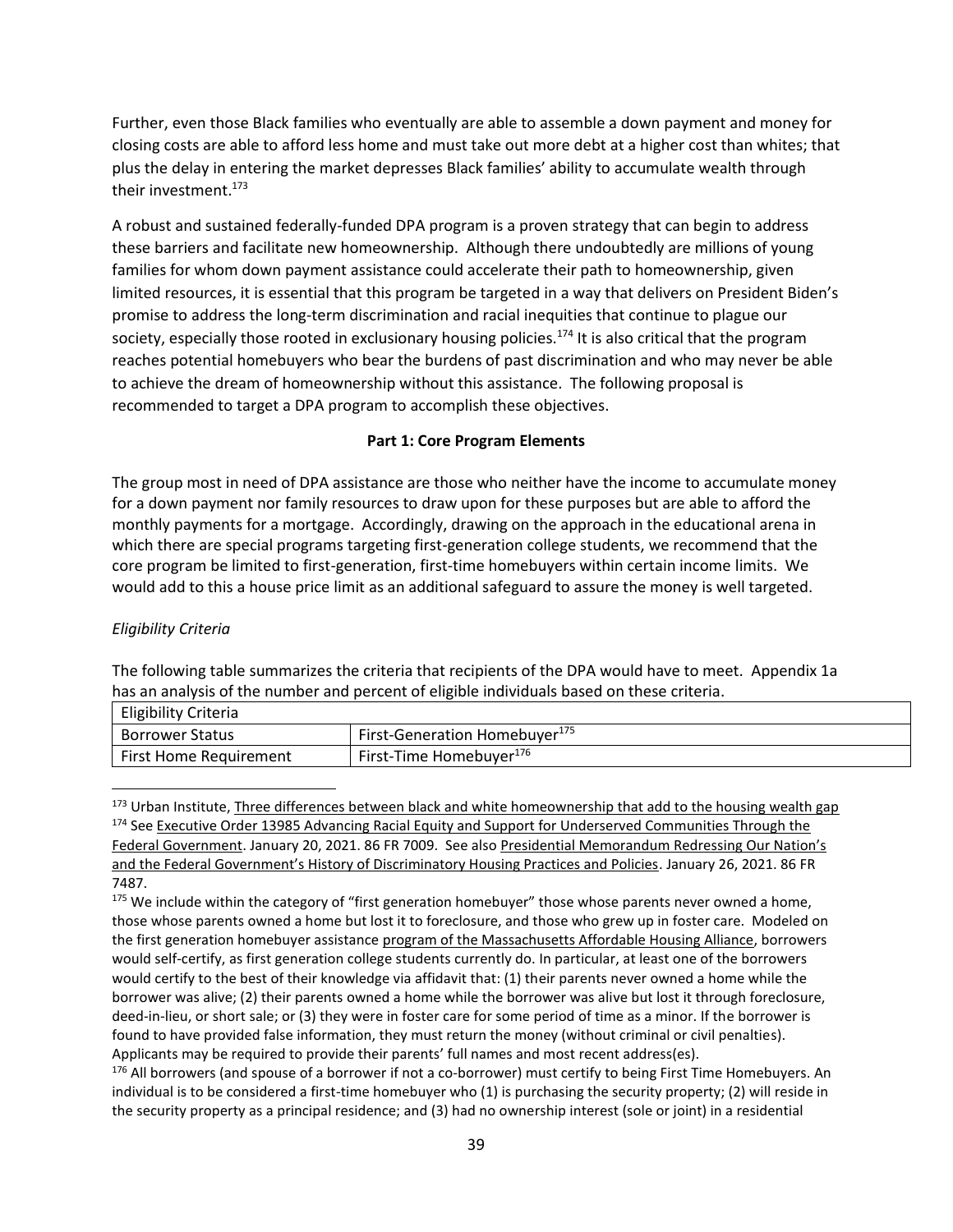| Borrower Household Income | Borrower household shall earn less than 120% of the Household Area Median |
|---------------------------|---------------------------------------------------------------------------|
| Limit                     | Income                                                                    |
| Counseling                | Pre-purchase counseling by HUD-approved agency required                   |
| Mortgage Features         | Qualified Mortgages as defined after March 1, 2021                        |

The rationale for targeting first-generation homebuyers is clear: those whose parents were the victims of exclusionary housing policies or otherwise unable to become homeowners are unlikely to have the benefit of intergenerational wealth and thus are most likely to be limited in their ability to purchase by the long-standing and massive racial wealth gap. Given that first-generation homebuyers almost certainly cannot turn to their parents for assistance with a home purchase and must rely on whatever savings they have been able to accumulate, we also recommend an income limit above the traditional line defining low-income families – 80% of Area Median Income (AMI) – in recognition of the fact that families with incomes above that level (which translates to roughly \$62,000 on a national basis), but without the benefit of intergenerational wealth, face severe challenges in achieving homeownership.

Our recommended income limit of 120% of AMI (approximately \$94,000 on a national basis) would create an eligible universe of 12.8 million first-generation homebuyer households nationwide. Importantly, although not surprisingly, precisely because it has been so difficult for Black and Hispanic families to obtain homes in the past and because of the large income gap between white families and families of color, the first generation homebuying population with incomes below 120% of the AMI is disproportionately comprised of people of color. Indeed, fully 66% of this population are Black (42%) or Hispanic (24%), although the percentage drops to 60% (32% Black, 27% Hispanic if we were to assume that those with incomes below 40% of AMI and younger than 25 or over age 54 as a practical matter are unlikely to participate in this first-time homebuyer program. See Appendix 1 for a detailed analysis of targeting First Generation, First Time Homebuyers.

Many programs aimed at first-time homebuyers provide eligibility for all low-income households, i.e. for all families with income up to 80% of AMI. We recognize that obtaining homeownership is a struggle for low-income families generally. However, we estimate that there would be 28.8 million eligible households if the DPA program were open to all such households, of whom roughly half have incomes above 40% of AMI. Among that group, further limited to the age range of 25 – 54, 45% would be white compared to just 23% Black and 23% Hispanic (with the rest falling in the "other" category). Moreover, with an eligible universe of 28.8 million families, the almost inevitable result would be that those best able to work the system would succeed in getting the available DPA dollars. Such a result would not begin to shrink disparities – and could even increase – the Black-white homeownership gap. See Appendix 1b for a detailed analysis of targeting Low-Income, First Time Homebuyers.

#### *Focused Delivery Channel Criteria*

Even with the eligibility limitations recommended above, the universe of eligible and likely participants, i.e. those meeting the eligibility criteria who are likely participants, with incomes above 40% of AMI and between the ages of 25 and 54, would be large (5.4 million). It would take over \$100 billion dollars to

property during the three-year period preceding the date of the purchase of the security property. In addition, an individual who is a displaced homemaker or single parent also will be considered a first-time homebuyer if he or she had no ownership interest in a principal residence (other than a joint ownership interest with a spouse) during the preceding three-year time period.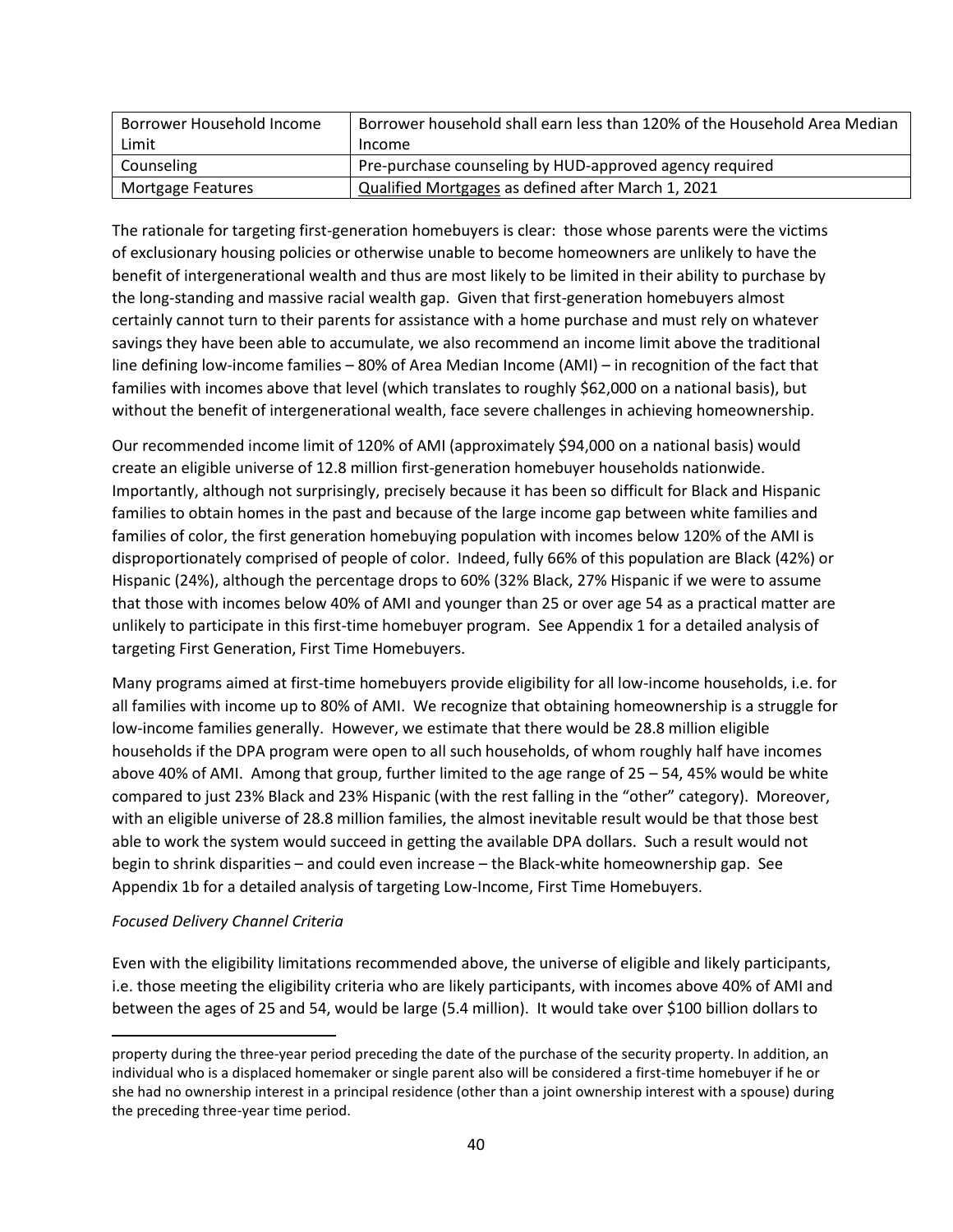serve all those households. Although we believe that the size of the program should be commensurate to the need, we recognize that there likely will be substantially more eligible would-be buyers than funds available for DPA. For that reason, the channels through which DPA will be delivered are every bit as important as the eligibility criteria to assure that the program works as intended. Previous experience with homeownership assistance funds, specifically the Hardest Hit Fund, have demonstrated that without targeting, resources will not equitably reach Black and brown communities. Black and Hispanic communities lost \$1 trillion in wealth during the Great Recession as much of the relief came too late and lacked the programmatic designs necessary to reach the needs of Black and Latino communities.<sup>177</sup>

Specifically, we recommend the following approach to allocating funds and to selecting recipient agencies to administer the funds. The DPA funds should be appropriated to the CDFI Fund for it to disburse as set forth below and subject to the requirement that the Treasury Department and CDFI Fund must explicitly acknowledge that the CDFI Fund is subject to the Fair Housing Act's Affirmatively Furthering Fair Housing mandate. The CDFI Fund would be responsible for disbursing 50% of the funds through a competitive grant process to "Targeted DPA Administrators" who would be organizations with the capabilities and commitments to administer funds to achieve the Program's overall objectives. The Targeted DPA Administrators would, in turn, provide DPA to eligible mortgage applicants sourced through retail and wholesale channels. Although CDFIs could apply for funding through this competitive process, they would be judged by the same criteria as all other bidders and would not be provided with any competitive advantage.

A Consumer Advisory Board will be established to advise and consult with the CDFI Fund in the exercise of its functions in administering the DPA and will help ensure compliance with the requirements laid out in the legislation establishing the DPA. The Consumer Advisory Board will be composed of experts in civil rights, fair housing, fair lending, consumer protection, housing counseling, consumer financial products or services; representatives of financial institutions that primarily serve underserved communities; representatives of communities that have been under-served by the financial services mainstream industry; and real estate housing professionals drawn from and serving underserved communities. Geographic diversity will be a criterion for selection, including allocating at least one seat for a community representative from the Deep South.

We recommend that the remaining 50% of the funds (plus any of the first 50% not delivered through the competitive process) be disbursed to state Housing Finance Agencies (HFAs) in accordance with a formula based on the number of renters in each state but with the requirement that to obtain a disbursement the HFA must meet certain criteria as set forth below.

<sup>&</sup>lt;sup>177</sup> Debbie Gruenstein Bocian, Peter Smith, and Wei Li, [Collateral Damage: The Spillover Costs of Foreclosures,](https://www.responsiblelending.org/mortgage-lending/research-analysis/collateral-damage.pdf) Center for Responsible Lending, at 2 (Oct. 24, 2012).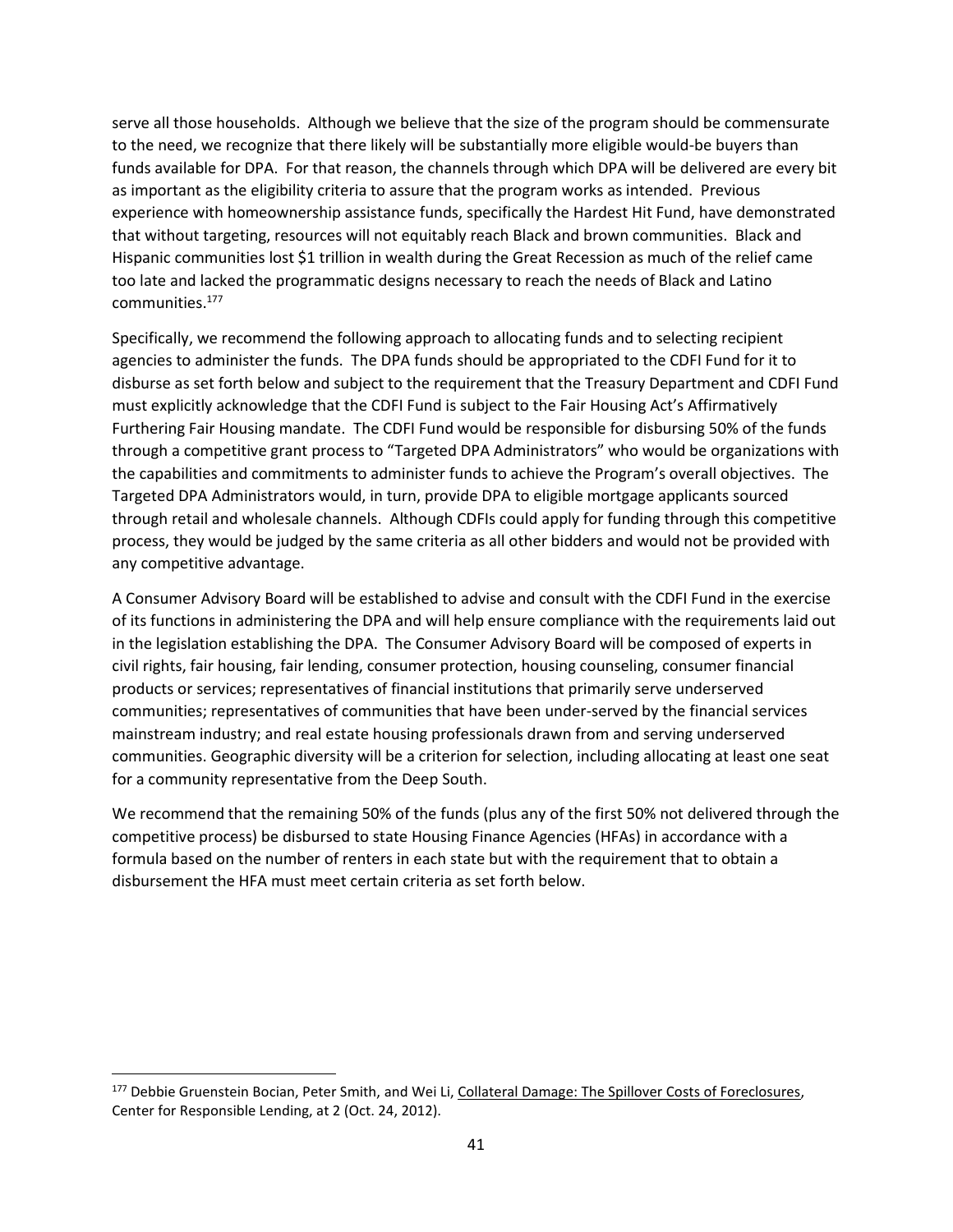Channel Summary Table:

| DPA Delivery Channel                  | Allocation | <b>Notes</b>                                                                                                                                                                                                                                                                                                                                                                                                                                                          |
|---------------------------------------|------------|-----------------------------------------------------------------------------------------------------------------------------------------------------------------------------------------------------------------------------------------------------------------------------------------------------------------------------------------------------------------------------------------------------------------------------------------------------------------------|
| <b>Targeted DPA Administrators</b>    | 50%        | Annual competitive process that awards allocations based<br>on the criteria set forth below. If the selected Targeted<br>DPA Administrators do not have sufficient capacity to<br>deploy this 50%, remaining unallocated funds can be<br>distributed via state HFAs.                                                                                                                                                                                                  |
| <b>State Housing Finance Agencies</b> | 50%        | Allocation methodology to State HFAs based on number<br>of renters in each state; requirement that to be eligible to<br>receive funds HFAs (1) have an AFFH Plan and (2) have<br>existing partnerships with federally-insured depositories,<br>mortgage banks, non-profit loan funds, and/or mortgage<br>brokers that serve underserved groups, nonprofit<br>intermediaries, including local fair housing organizations<br>and/or community development corporations. |

Targeted DPA Administrators may include:<sup>178</sup>

- Federal Home Loan Banks;
- Community Development Financial Institutions;
- Community Development Credit Unions;
- Non-profit community lenders;
- Minority Depository Institutions; and Depository and non-depository mortgage lenders for use in conjunction with Special Purpose Credit programs.

Criteria used to select Targeted DPA Administrators in the competitive process described above should include:

- Strong track record of serving first-time Black, Hispanic, Asian American and Pacific Islander, and Native homebuyers and other underserved populations;
- Affirmative outreach plan to reach underserved populations, including existing and/or new partnerships with mortgage brokers that serve underserved communities;
- Partnerships with nonprofit intermediaries, including local fair housing organizations and community development corporations;
- Adoption of an Affirmatively Furthering Fair Housing Plan;
- Relationship with HUD-approved housing counseling agencies to prepare potential homebuyers; and
- Use of innovative products and programs that address barriers to attaining and sustaining homeownership.

<sup>178</sup> This section incorporates recommendations from the Black Homeownership Collaborative.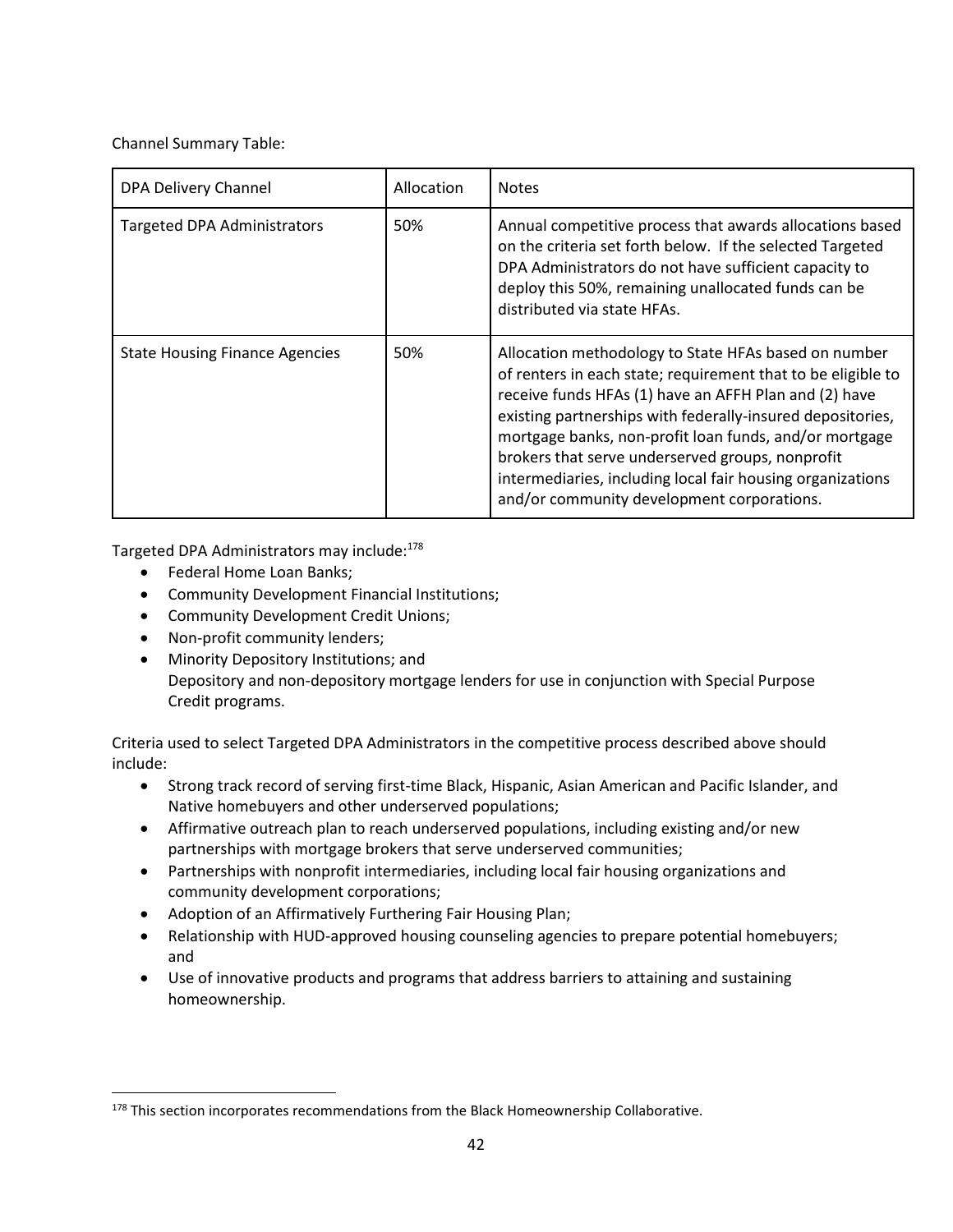### *Amount of Assistance*

In determining how much assistance should be available to eligible participants it is important to recognize the challenges first-generation homebuyers face in accumulating sufficient savings to purchase a home. We estimate that it would take nine years for a household earning the median income to save sufficient money to be able to make even a 3% down payment and cover the closing costs on a median-priced home.<sup>179</sup> The table below shows a simplified calculation of the minimum cash required to purchase the median home in  $2020^{180}$ :

| <b>Funds Needed</b>     |   |         | % of Home Price | <b>Funds Required</b> |           | % of Home Price |
|-------------------------|---|---------|-----------------|-----------------------|-----------|-----------------|
| Median Home             | S | 334,700 | 100.0%          | Mortgage              | \$324,659 | 97.0%           |
| <b>Closing Costs</b>    | s | 10.041  | 3.0%            | <b>Borrower Cash</b>  | 29,201    | 8.7%            |
| <b>Moving Costs</b>     | s | 1,250   | 0.4%            |                       |           |                 |
| Reserves                | s | 5.494   | 1.6%            |                       |           |                 |
| <b>First Year Taxes</b> |   | 2.375   | 0.7%            |                       |           |                 |
| <b>Total Needed</b>     |   | 353,860 | 105.7%          | <b>Total Required</b> | \$353,860 | 105.7%          |

Given this reality, we recommend that the program provide a minimum of \$20,000 of DPA to eligible families (could be adjusted up for high cost markets). That would significantly reduce the number of years of savings required to purchase their first home to three years. Further, for those able to accumulate some savings, a \$20,000 DPA grant could be used to reduce the mortgage amount, which would make the housing payment more affordable for lower income families and help the family create wealth faster. A \$20,000 DPA also would enable at least some families to preserve some of their own money for a critical reserve to maintain the home or manage through unforeseen life events.

### *Additional Requirements*

*Liquidity:* The DPA program should include a requirement that the Government Sponsored Enterprises (Fannie Mae, Freddie Mac, and Federal Home Loan Banks) provide ongoing assistance and liquidity instruments to support this program.

*Accountability and Transparency:* Every administrator that receives funds under the DPA program, including each HFA recipient, should be required to report program results to the CDFI Fund in a timely manner in an electronically accessible format specified by the CDFI Fund and at intervals specified by the CDFI Fund but initially no less frequently than annually. The report should include applicant and loanlevel data sufficient to assess the extent to which the program is adequately and safely closing homeownership and wealth gaps between and among racial and ethnic groups (including but not limited to applicant demographic information, application outcomes, terms of the DPA assistance), and property information (including geography, property value and type, and first mortgage type and investor). The loan-level data should be made publicly available by the CDFI Fund subject to modifications made by CDFI Fund to protect the privacy of borrowers in a manner consistent with the accountability purposes of this section.

*Program Evaluation:* The program should be evaluated 24 months after the initial disbursement of funds under this program. The CDFI Fund shall issue a report evaluating the program's effectiveness in achieving its objectives, including closing homeownership and wealth gaps between and among racial

 $179$  Calculations on file with Center for Responsible Lending; available on request.

<sup>&</sup>lt;sup>180</sup> CNBC, [Here's how much you will really need to buy your first home \(Hint: It's more than you think\)](https://www.cnbc.com/2020/06/22/heres-how-much-money-youll-really-need-to-buy-your-first-home.html)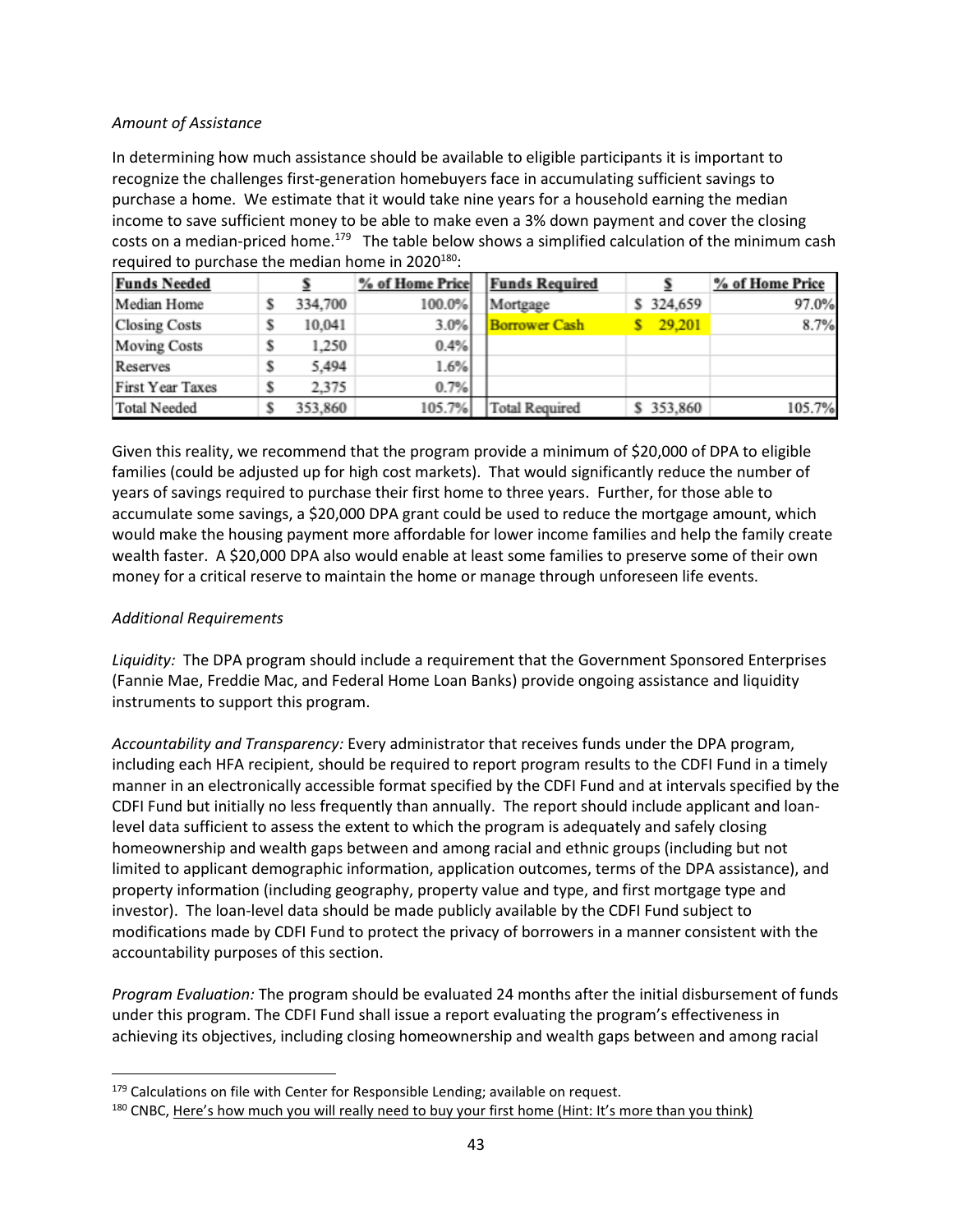and ethnic groups and enabling socially and economically disadvantaged households to become homeowners in a manner that is likely to enable them to sustainably remain homeowners and to build their family's assets. The program will be re-evaluated every 12 months after the initial 24-month initial evaluation.

### **Part 2: Program Element to Enhance Targeting**

Within 60 days after enactment of the legislation, the Department of Housing and Urban Development and the Department of Justice should be required to jointly prepare and release a report analyzing the evidence of the existence and continuing effects of discrimination in the mortgage lending market that precludes certain classes of consumers from fairly obtaining credit. The report should also analyze evidence of structural or other barriers, such as policies, systems, technologies, practices, or other impediments that restrict the ability of socially and economically disadvantaged groups to fairly access mortgage credit.

The report must evaluate the extent to which there exists a significant gap in mortgage credit access for socially and economically disadvantaged groups, including Black, Hispanic, Native American, Asian American, and other groups. The analysis must also examine whether existing race-neutral lending programs, including the program established in Part 1 by this legislation, will be sufficient to cause a significant decline in the access gap such that the nation is put on a firm trajectory toward homeownership parity among advantaged and disadvantaged groups.

The purpose of this report shall be to determine whether adding the consideration of race to the DPA program, along with other modifications, are necessary to achieve the compelling governmental interest of eliminating the effects of past and present discrimination in the mortgage lending market so that all people, including underserved communities, have equal access.

In the event the Department of Housing and Urban Development and Department of Justice determine that the gap in access to mortgage credit is unlikely to be closed by the Core Program Elements as set forth in Part 1, Administrators shall establish programs—including a modification to the program in Part 1—that use race-conscious remedies to overcome discriminatory barriers to serving socially and economically disadvantaged people, using a rebuttable presumption that people of color are socially and economically disadvantaged.

#### **Conclusion**

Homeownership is the primary way that most Americans build wealth. Unfortunately, historic and ongoing discriminatory housing policies result in Black families and other people of color being excluded from having access to owning a home. As a result, persistent and growing racial wealth gaps continue with many hardworking families lacking the resources to save for a down payment to purchase their first home. A targeted down payment assistance program will serve as a critical first step in addressing these disparities, strengthening the wealth building capacity for millions while also growing the economy.